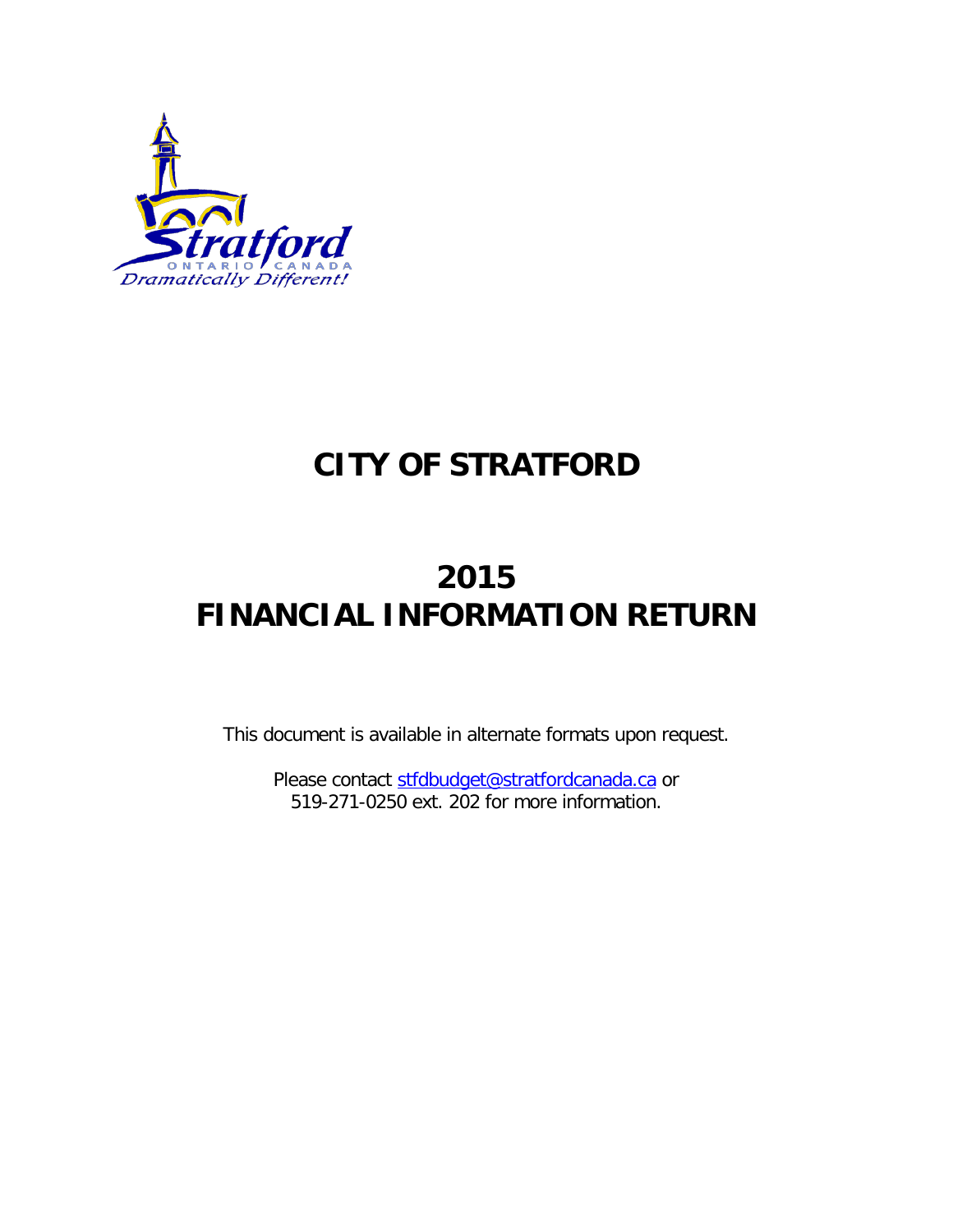### Province of Ontario - Ministry of Municipal Affairs and Housing 11.10.2016 08:33 **2015 FINANCIAL INFORMATION RETURN**



2015-V01

**Municipality: Stratford C MSO Office: Western Ontario Tier: Single-Tier Asmt Code: 3111 Area: Perth Co MAH Code: 65101**

**Submitting: FIR Schedules Only Version: 2015-V01**

### **DECLARATION OF THE MUNICIPAL TREASURER**

Pursuant to the information required by the Province of Ontario under the Ministry of Municipal Affairs and Housing Act, the following schedules are attached:

| <b>Schedule</b> | <b>Title</b>                                                                                                                  |
|-----------------|-------------------------------------------------------------------------------------------------------------------------------|
| 10              | CONSOLIDATED STATEMENT OF OPERATIONS: REVENUE                                                                                 |
| 12              | GRANTS, USER FEES AND SERVICE CHARGES                                                                                         |
| 20              | <b>TAXATION INFORMATION</b>                                                                                                   |
| 22              | MUNICIPAL AND SCHOOL BOARD TAXATION                                                                                           |
| 24              | PAYMENTS-IN-LIEU OF TAXATION                                                                                                  |
| 26              | TAXATION AND PAYMENTS-IN-LIEU SUMMARY                                                                                         |
| 28              | UPPER-TIER ENTITLEMENTS<br><b>UPPER-TIER ONLY</b>                                                                             |
| 40              | CONSOLIDATED STATEMENT OF OPERATIONS: EXPENSES                                                                                |
| 42              | ADDITIONAL INFORMATION                                                                                                        |
| 51              | SCHEDULE OF TANGIBLE CAPITAL ASSETS                                                                                           |
| 53              | CONSOLIDATED STATEMENT OF CHANGE IN NET FINANCIAL ASSETS (NET DEBT) ANDTANGIBLE CAPITAL ASSET ACQUISITION FINANCING/DONATIONS |
| 54              | CONSOLIDATED STATEMENT OF CASH FLOW<br>(SELECT DIRECT OR INDIRECT METHOD)                                                     |
| 60              | CONTINUITY OF RESERVES AND RESERVE FUNDS                                                                                      |
| 61              | DEVELOPMENT CHARGES RESERVE FUNDS                                                                                             |
| 62              | DEVELOPMENT CHARGES RATES (INCLUDING SPECIAL AREAS)                                                                           |
| 70              | CONSOLIDATED STATEMENT OF FINANCIAL POSITION                                                                                  |
| 72              | SINGLE/LOWER-TIER ONLY<br>CONTINUITY OF TAXES RECEIVABLE                                                                      |
| 74              | LONG TERM LIABILITIES AND COMMITMENTS                                                                                         |
| 76              | <b>GOVERNMENT BUSINESS ENTERPRISES (GBE)</b>                                                                                  |
| 77              | OTHER ENTITIES (DSSAB, HEALTH UNIT, OTHER AND TOTAL ALL)                                                                      |
| 79              | <b>COMMUNITY IMPROVEMENT PLANS</b>                                                                                            |
| 80              | STATISTICAL INFORMATION                                                                                                       |
| 81              | ANNUAL DEBT REPAYMENT LIMIT                                                                                                   |
| 83              | <b>NOTES</b>                                                                                                                  |

For the purposes of this Financial Information Return, the amounts disclosed on the attached schedules are in agreement with the books and records of the municipality and its consolidated entities. This Financial Information Return has been prepared in accordance with the Financial Information Return instructions.

### **Questions regarding the information contained in the Schedules should be addressed to:**

| 0020 |                                         | Janice Beirness                |                                  |
|------|-----------------------------------------|--------------------------------|----------------------------------|
| 0022 |                                         |                                |                                  |
| 0024 |                                         | 519-271-4357                   |                                  |
| 0028 |                                         |                                |                                  |
| 0030 |                                         | www.stratfordcanada.ca         |                                  |
| 0091 |                                         | Cameron Johnston               |                                  |
| 0092 |                                         | Millard, Rouse & Rosebrugh LLP |                                  |
| 0095 |                                         |                                |                                  |
| 0090 |                                         |                                |                                  |
| 0093 |                                         |                                |                                  |
| 0094 |                                         | 11-Oct-2016                    |                                  |
|      | <b>Signature of Municipal Treasurer</b> |                                |                                  |
|      |                                         |                                |                                  |
|      |                                         | Signature                      | Date                             |
| 0070 |                                         | $\Omega$                       |                                  |
| 0075 |                                         |                                | <b>INDIRECT</b>                  |
|      |                                         |                                |                                  |
| 0077 |                                         |                                | Percentage of Total Expenditures |
|      |                                         |                                |                                  |
|      |                                         |                                |                                  |
|      |                                         | <b>Municipal Data</b>          | Data Source                      |
|      | <b>Municipal Data</b>                   | (# )                           | $\mathfrak{D}$<br>(List)         |
| 0040 |                                         | 13.892                         | Stats Can                        |
| 0041 |                                         | 30.886                         | Stats Can                        |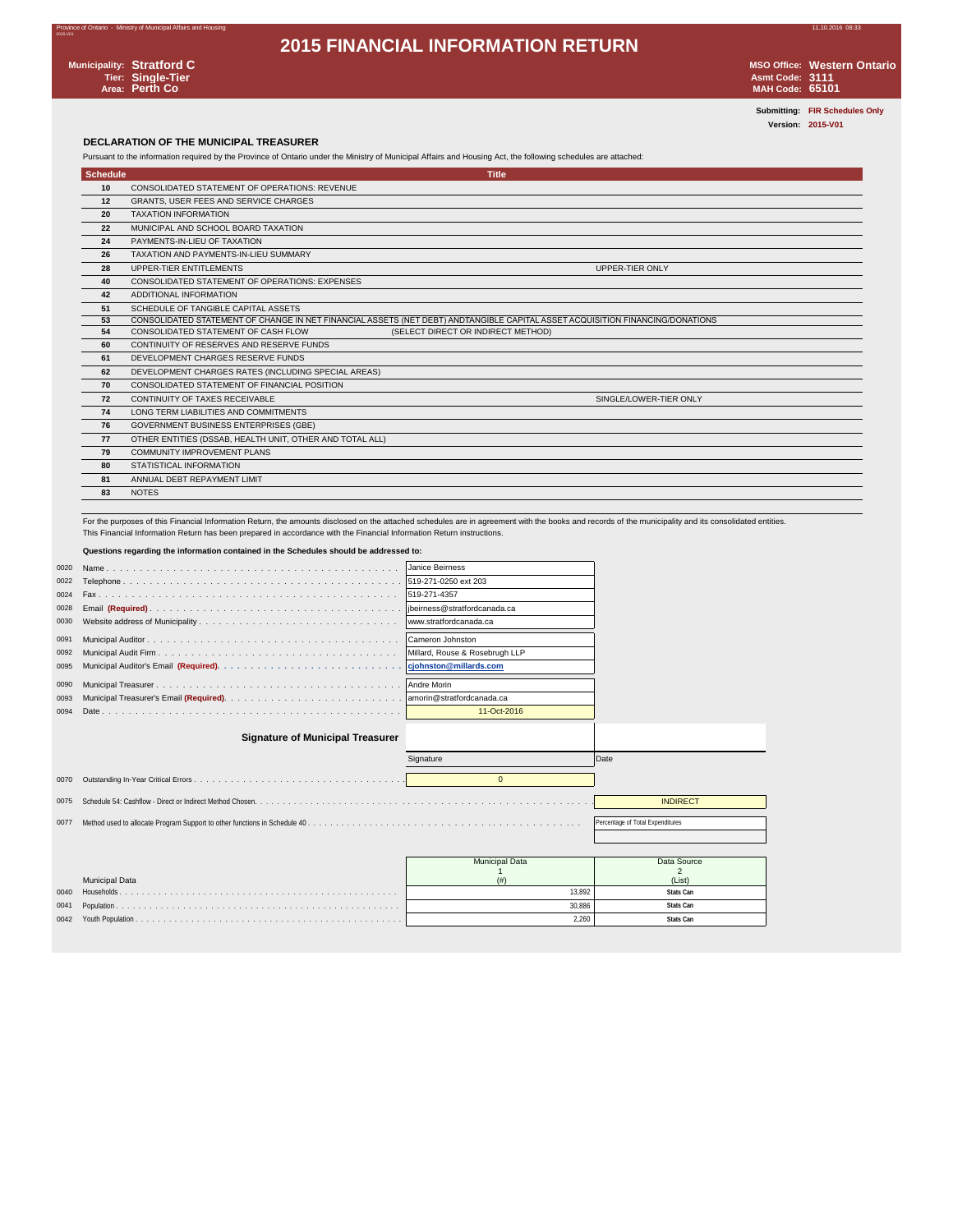|              | Province of Ontario - Ministry of Municipal Affairs and Housing          |                                               |                                                                                                   | 11.10.2016 08:33                     |
|--------------|--------------------------------------------------------------------------|-----------------------------------------------|---------------------------------------------------------------------------------------------------|--------------------------------------|
|              | FIR2015: Stratford C                                                     |                                               |                                                                                                   | <b>Schedule 10</b>                   |
|              | Asmt Code: 3111                                                          |                                               | <b>CONSOLIDATED STATEMENT OF OPERATIONS: REVENUE</b>                                              |                                      |
|              | <b>MAH Code: 65101</b>                                                   |                                               |                                                                                                   | for the year ended December 31, 2015 |
|              |                                                                          |                                               |                                                                                                   |                                      |
|              | <b>STATEMENT OF OPERATIONS: REVENUE</b>                                  |                                               |                                                                                                   | Own Purposes Revenue                 |
|              | <b>Property Taxation</b>                                                 |                                               |                                                                                                   | $\mathbb{S}$                         |
| 0299         |                                                                          |                                               |                                                                                                   | 51,606,544                           |
| 0499         |                                                                          |                                               |                                                                                                   | 105,944                              |
| 9940         |                                                                          |                                               | Subtotal                                                                                          | 51,712,488                           |
|              |                                                                          |                                               |                                                                                                   |                                      |
| 0510         |                                                                          |                                               |                                                                                                   |                                      |
| 0620         |                                                                          |                                               |                                                                                                   |                                      |
| 0695         | Other                                                                    |                                               |                                                                                                   |                                      |
| 0696         | Other                                                                    |                                               |                                                                                                   |                                      |
| 0697         | Other                                                                    |                                               |                                                                                                   |                                      |
| 0698<br>0699 | Other                                                                    |                                               | Subtotal                                                                                          | $\pmb{0}$                            |
|              | <b>Conditional Grants</b>                                                |                                               |                                                                                                   |                                      |
| 0810         |                                                                          |                                               |                                                                                                   | 20,418,979                           |
| 0815         |                                                                          |                                               |                                                                                                   | 263,545                              |
| 0820<br>0825 |                                                                          |                                               |                                                                                                   | 1,910,388<br>$\Omega$                |
| 0830         |                                                                          |                                               |                                                                                                   | 1,289,753                            |
| 0831         |                                                                          |                                               |                                                                                                   | 688,370                              |
| 0899         |                                                                          |                                               | Subtotal                                                                                          | 24,571,035                           |
| 1098         |                                                                          |                                               |                                                                                                   | $\mathbf{0}$                         |
| 1099         |                                                                          |                                               |                                                                                                   | 4,884,365                            |
| 1299         |                                                                          |                                               |                                                                                                   | 20,206,429                           |
|              | Licences, permits, rents, etc.                                           |                                               |                                                                                                   |                                      |
| 1410         |                                                                          |                                               |                                                                                                   |                                      |
| 1420         |                                                                          |                                               |                                                                                                   | 795,693                              |
| 1430<br>1431 |                                                                          |                                               |                                                                                                   | 6,881,348                            |
| 1432         |                                                                          |                                               |                                                                                                   |                                      |
| 1498         | Other                                                                    |                                               |                                                                                                   |                                      |
| 1499         |                                                                          |                                               | Subtotal                                                                                          | 7,677,041                            |
| 1605         | Fines and penalties                                                      |                                               |                                                                                                   |                                      |
| 1610         |                                                                          |                                               |                                                                                                   | 190,228                              |
| 1620         |                                                                          |                                               |                                                                                                   | 464,743                              |
| 1698         | Other                                                                    |                                               |                                                                                                   |                                      |
| 1699         |                                                                          |                                               | Subtotal                                                                                          | 654,971                              |
|              | Other revenue                                                            |                                               |                                                                                                   |                                      |
| 1805         |                                                                          |                                               |                                                                                                   | 197,959                              |
| 1806         |                                                                          |                                               |                                                                                                   | 33,844                               |
| 1811<br>1812 |                                                                          |                                               | Deferred revenue earned (Development Charges) (SLC 60 1025 01 + SLC 60 1026 01).                  | 584,448<br>1,537,599                 |
| 1813         |                                                                          |                                               | Deferred revenue earned (Recreational land (The Planning Act)) (SLC 60 1032 01 + SLC 60 1035 01). | $\mathbf{0}$                         |
| 1814         | Other Deferred revenue earned                                            | Prov Gas for Operating                        |                                                                                                   | 499,394                              |
| 1830         |                                                                          |                                               |                                                                                                   | 220,446                              |
| 1831<br>1840 |                                                                          |                                               |                                                                                                   | $\Omega$<br>220,107                  |
| 1850         |                                                                          |                                               |                                                                                                   |                                      |
| 1865         | Other Revenues from Government Business Enterprise (ie. Dividends, etc.) |                                               |                                                                                                   | 959,949                              |
| 1870         |                                                                          |                                               |                                                                                                   |                                      |
| 1890<br>1891 | Other<br>Other                                                           | PDHU Miscellaneous<br><b>BIA sponsorships</b> |                                                                                                   | 235,868<br>13,283                    |
| 1892         | Other $\ldots$ $\ldots$ $\ldots$ $\ldots$ $\ldots$ $\ldots$              | <b>BIA Taxes</b>                              |                                                                                                   | 198,635                              |
| 1893         | Other                                                                    | <b>SEED Recoverables</b>                      |                                                                                                   | 2,139,995                            |
| 1894         | Other $\ldots$ $\ldots$ $\ldots$ $\ldots$ $\ldots$ $\ldots$              | Capital recoverables                          |                                                                                                   | 623,475                              |
| 1895<br>1896 | Other $\ldots$ $\ldots$ $\ldots$ $\ldots$ $\ldots$ $\ldots$<br>Other     |                                               |                                                                                                   |                                      |
| 1897         | Other                                                                    |                                               |                                                                                                   |                                      |
| 1898         | Other                                                                    |                                               |                                                                                                   |                                      |
| 1899         |                                                                          |                                               | Subtotal                                                                                          | 7,465,002                            |
| 1880         |                                                                          |                                               |                                                                                                   |                                      |
| 1905         |                                                                          |                                               |                                                                                                   | 2,091,915                            |
| 9910         |                                                                          |                                               | <b>TOTAL Revenues</b>                                                                             | 119,263,246                          |
|              |                                                                          |                                               |                                                                                                   |                                      |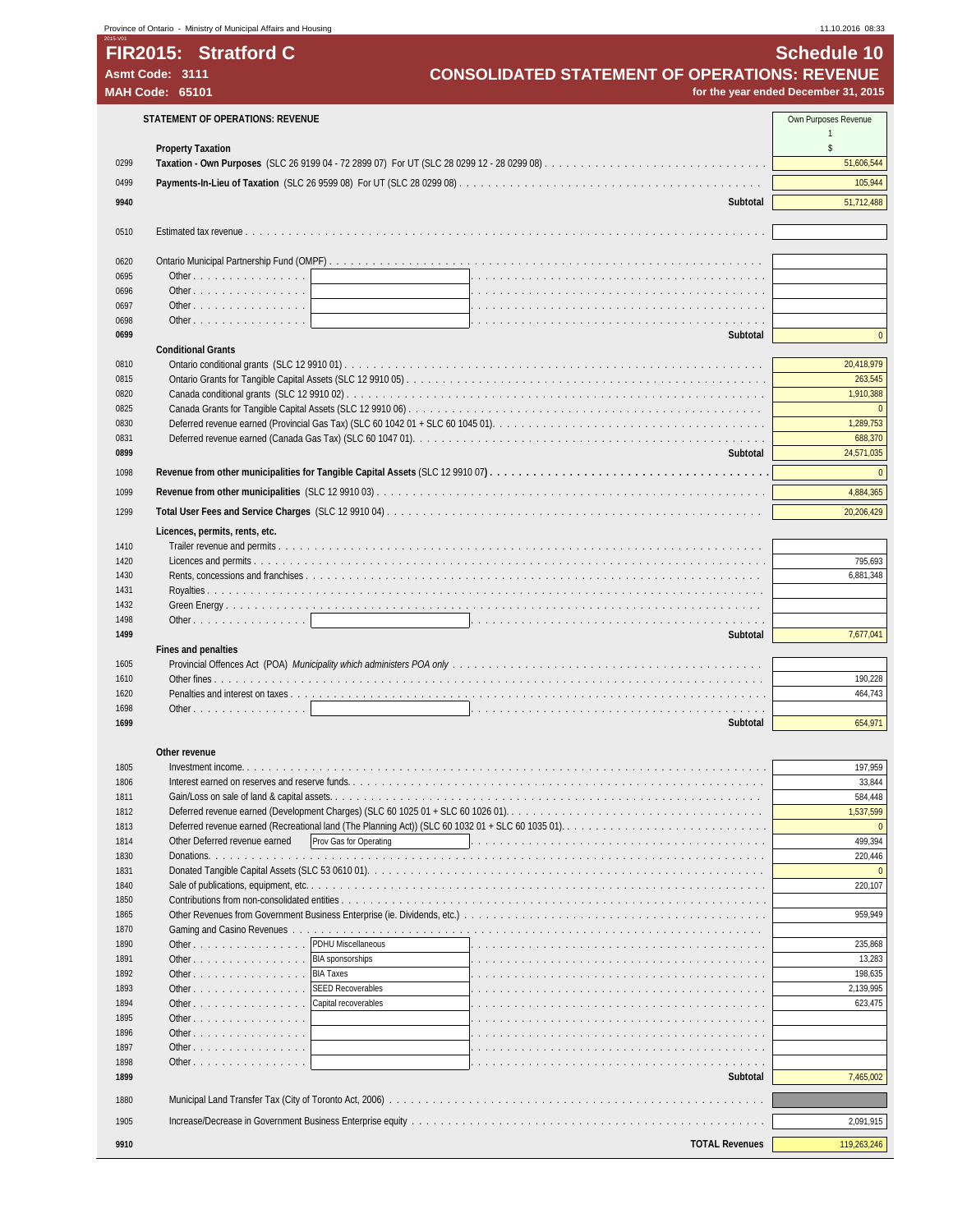## Province of Ontario - Ministry of Municipal Affairs and Housing 11.10.2016 08:33 and Housing 11.10.2016 08:33

**Continuity of Accumulated Surplus/(Deficit)** 1

|      | Continuity of Accumulated Surplus/(Deficit) |             |  |  |  |
|------|---------------------------------------------|-------------|--|--|--|
|      |                                             |             |  |  |  |
| 2010 |                                             | 119,263,246 |  |  |  |
| 2020 |                                             | 108.477.782 |  |  |  |
| 2030 |                                             |             |  |  |  |
| 2040 |                                             |             |  |  |  |
| 2045 |                                             |             |  |  |  |
| 2099 |                                             |             |  |  |  |
|      |                                             |             |  |  |  |
| 2060 |                                             | 218,612,29  |  |  |  |
| 2061 |                                             | 63.365      |  |  |  |
| 2062 |                                             | 218.675.65  |  |  |  |
| 9950 |                                             |             |  |  |  |

|              | Continuity of Government Business Enterprise Equity |            |
|--------------|-----------------------------------------------------|------------|
| 6010         |                                                     | 37.692.663 |
| 6020<br>6060 | PLUS: 1                                             | 2.091.915  |
| 6090         |                                                     | 39.784.578 |

### **Total of line 0899 includes:**

|      | Provincial Gas Tax Funding |         |
|------|----------------------------|---------|
| 4018 |                            |         |
| 4019 |                            | 911.705 |
| 4020 |                            |         |

### **Total of line 0899 includes:**

|      | Canada Gas Tax Funding          |         |
|------|---------------------------------|---------|
| 4025 |                                 |         |
|      | <b>Transportation Services:</b> |         |
| 4030 |                                 | 490.790 |
| 4031 |                                 |         |
| 4032 |                                 | 90.711  |
| 4033 |                                 |         |
| 4040 |                                 |         |
| 4041 |                                 |         |
| 4045 |                                 |         |
| 4046 |                                 |         |
|      | <b>Environmental Services:</b>  |         |
| 4060 |                                 |         |
| 4061 |                                 |         |
| 4062 |                                 | 106.869 |
| 4063 |                                 |         |
| 4064 |                                 |         |
| 4065 |                                 |         |
| 4066 |                                 |         |
| 4067 |                                 |         |
| 4068 |                                 |         |
| 4069 |                                 |         |
| 4075 |                                 |         |
| 4076 |                                 |         |
|      |                                 |         |
| 4080 |                                 |         |
| 4099 | Canada Gas Tax                  | 688,370 |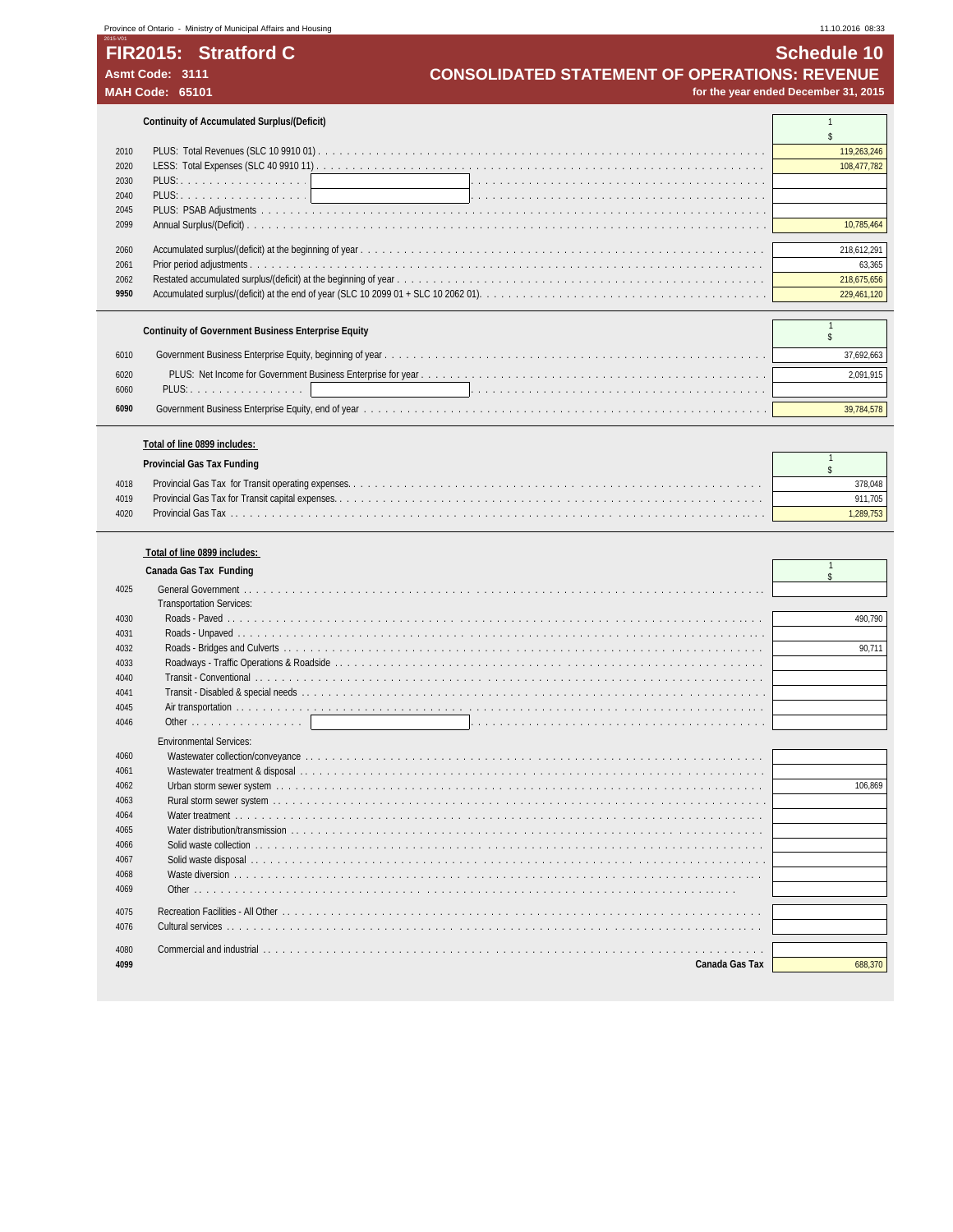| 11.10.2016 08:33 |  |
|------------------|--|
|                  |  |

## 2015-V01 **FIR2015: Stratford C Schedule 12**

|              | <b>GRANTS, USER FEES AND SERVICE CHARGES</b><br>Asmt Code: 3111 |                               |                              |                      |                                  |                                             |                                            |                                                   |
|--------------|-----------------------------------------------------------------|-------------------------------|------------------------------|----------------------|----------------------------------|---------------------------------------------|--------------------------------------------|---------------------------------------------------|
|              | <b>MAH Code: 65101</b>                                          |                               |                              |                      |                                  |                                             | for the year ended December 31, 2015       |                                                   |
|              |                                                                 |                               |                              |                      |                                  |                                             |                                            |                                                   |
|              |                                                                 | Ontario Conditional<br>Grants | Canada Conditional<br>Grants | Other Municipalities | User Fees and Service<br>Charges | Ontario Grants - Tangible<br>Capital Assets | Canada Grants -<br>Tangible Capital Assets | Other Municipalities -<br>Tangible Capital Assets |
|              |                                                                 | $\mathbf{1}$                  | $\overline{2}$               | 3                    | $\overline{4}$                   | 5                                           | 6                                          | $\overline{7}$                                    |
|              |                                                                 | \$                            | \$                           | \$                   | $\hat{\mathbf{S}}$               | \$                                          | \$                                         | \$                                                |
| 0299         |                                                                 |                               | 5,876                        | 10,635               | 335,430                          |                                             |                                            |                                                   |
|              | <b>Protection services</b>                                      |                               |                              |                      |                                  |                                             |                                            |                                                   |
| 0410<br>0420 |                                                                 | 330,786                       |                              |                      | 128,011<br>60,860                |                                             |                                            |                                                   |
| 0421         |                                                                 |                               |                              |                      |                                  |                                             |                                            |                                                   |
| 0422         |                                                                 |                               |                              |                      |                                  |                                             |                                            |                                                   |
| 0430         |                                                                 |                               |                              |                      |                                  |                                             |                                            |                                                   |
| 0440         |                                                                 |                               |                              |                      |                                  |                                             |                                            |                                                   |
| 0445<br>0450 |                                                                 |                               |                              |                      | 19,924                           |                                             |                                            |                                                   |
| 0460         |                                                                 |                               |                              | 259,165              |                                  |                                             |                                            |                                                   |
| 0498         | Other<br>.                                                      |                               |                              |                      |                                  |                                             |                                            |                                                   |
| 0499         | Subtotal                                                        | 330,786                       | $\mathbf{0}$                 | 259,165              | 208,795                          | $\mathbf{0}$                                | $\mathbf{0}$                               | $\Omega$                                          |
|              | <b>Transportation services</b>                                  |                               |                              |                      |                                  |                                             |                                            |                                                   |
| 0611<br>0612 | Roads - Unpaved                                                 | 4,986                         |                              |                      | 3,867                            | 263,545                                     |                                            |                                                   |
| 0613         |                                                                 |                               |                              |                      |                                  |                                             |                                            |                                                   |
| 0614         |                                                                 |                               |                              |                      |                                  |                                             |                                            |                                                   |
| 0621         | Winter Control - Except sidewalks, Parking Lots                 |                               |                              |                      |                                  |                                             |                                            |                                                   |
| 0622         | Winter Control - Sidewalks, Parking Lots Only.                  |                               |                              |                      |                                  |                                             |                                            |                                                   |
| 0631<br>0632 |                                                                 |                               |                              |                      | 246,694<br>48,609                |                                             |                                            |                                                   |
| 0640         |                                                                 |                               |                              |                      | 590,249                          |                                             |                                            |                                                   |
| 0650         |                                                                 |                               |                              |                      | 22,863                           |                                             |                                            |                                                   |
| 0660         |                                                                 |                               |                              |                      | 6,537                            |                                             |                                            |                                                   |
| 0698         | Other<br>.                                                      |                               |                              |                      |                                  |                                             |                                            |                                                   |
| 0699         | Subtotal<br><b>Environmental services</b>                       | 4,986                         | $\overline{0}$               | $\mathbf{0}$         | 918,819                          | 263,545                                     | $\mathbf{0}$                               | $\mathbf{0}$                                      |
| 0811         |                                                                 |                               |                              |                      | 6,409,632                        |                                             |                                            |                                                   |
| 0812         |                                                                 |                               |                              |                      |                                  |                                             |                                            |                                                   |
| 0821         |                                                                 |                               |                              |                      | 36,457                           |                                             |                                            |                                                   |
| 0822         |                                                                 |                               |                              |                      |                                  |                                             |                                            |                                                   |
| 0831         |                                                                 | 15,000                        |                              |                      | 4,004,635                        |                                             |                                            |                                                   |
| 0832<br>0840 |                                                                 |                               |                              |                      |                                  |                                             |                                            |                                                   |
| 0850         |                                                                 | 272,442                       |                              |                      | 2,475,663                        |                                             |                                            |                                                   |
| 0860         |                                                                 |                               |                              |                      |                                  |                                             |                                            |                                                   |
| 0898         | Other<br>and a series of the contract of                        |                               |                              |                      |                                  |                                             |                                            |                                                   |
| 0899         | Subtotal                                                        | 287,442                       | $\mathbf{0}$                 | $\mathbf{0}$         | 12,926,387                       | $\mathbf{0}$                                | $\mathbf{0}$                               | $\Omega$                                          |
| 1010         | <b>Health services</b>                                          | 3,155,913                     | 28,731                       | 718,976              |                                  |                                             |                                            |                                                   |
| 1020         |                                                                 |                               |                              |                      |                                  |                                             |                                            |                                                   |
| 1030         |                                                                 |                               |                              |                      |                                  |                                             |                                            |                                                   |
| 1035         |                                                                 |                               |                              |                      |                                  |                                             |                                            |                                                   |
| 1040         |                                                                 |                               |                              |                      | 55,466                           |                                             |                                            |                                                   |
| 1098<br>1099 | Other<br>a concerta de la concerta<br>Subtotal                  | 3,155,913                     | 28,731                       | 718,976              | 55,466                           | $\mathbf{0}$                                | $\mathbf{0}$                               | $\mathbf{0}$                                      |
|              | Social and family services                                      |                               |                              |                      |                                  |                                             |                                            |                                                   |
| 1210         |                                                                 | 6,937,747                     |                              | 578,058              |                                  |                                             |                                            |                                                   |
| 1220         |                                                                 | 2,892,445                     |                              | 477,148              | 1,672,780                        |                                             |                                            |                                                   |
| 1230         |                                                                 | 4,315,060                     |                              | 399,290              | 1,034,354                        |                                             |                                            |                                                   |
| 1298<br>1299 | Other<br>Subtotal                                               | 14,145,252                    | $\Omega$                     | 1,454,496            | 2,707,134                        | $\Omega$                                    | $\Omega$                                   | $\Omega$                                          |
|              | <b>Social Housing</b>                                           |                               |                              |                      |                                  |                                             |                                            |                                                   |
| 1410         |                                                                 | 2,247,758                     |                              | 2,406,556            | 2,350,106                        |                                             |                                            |                                                   |
| 1420         |                                                                 |                               |                              |                      |                                  |                                             |                                            |                                                   |
| 1430         |                                                                 |                               |                              |                      |                                  |                                             |                                            |                                                   |
| 1497<br>1498 | Other<br>.<br>Other<br>.                                        |                               |                              |                      |                                  |                                             |                                            |                                                   |
| 1499         | Subtotal                                                        | 2,247,758                     | $\mathbf{0}$                 | 2,406,556            | 2,350,106                        | $\mathbf{0}$                                | $\mathbf{0}$                               | $\Omega$                                          |
|              | Recreation and cultural services                                |                               |                              |                      |                                  |                                             |                                            |                                                   |
| 1610         |                                                                 | 6,380                         |                              |                      | 136,627                          |                                             |                                            |                                                   |
| 1620         |                                                                 | 43,446                        |                              |                      | 165,382                          |                                             |                                            |                                                   |
| 1631         | Recreation facilities - Golf Course, Marina, Ski Hill           | 17,429                        |                              |                      |                                  |                                             |                                            |                                                   |
| 1634         |                                                                 |                               |                              |                      | 159,222                          |                                             |                                            |                                                   |
| 1640<br>1645 |                                                                 | 62,547                        | 776                          | 34,537               | 243,061                          |                                             |                                            |                                                   |
| 1650         |                                                                 |                               |                              |                      |                                  |                                             |                                            |                                                   |
| 1698         | Other<br>.                                                      |                               |                              |                      |                                  |                                             |                                            |                                                   |
| 1699         | Subtotal                                                        | 129,802                       | 776                          | 34,537               | 704,292                          | $\overline{0}$                              | $\mathbf{0}$                               | $\Omega$                                          |
|              | Planning and development                                        |                               |                              |                      |                                  |                                             |                                            |                                                   |
| 1810         |                                                                 |                               |                              |                      |                                  |                                             |                                            |                                                   |
| 1820<br>1830 |                                                                 | 117,040                       |                              |                      |                                  |                                             |                                            |                                                   |
| 1840         |                                                                 |                               |                              |                      |                                  |                                             |                                            |                                                   |
| 1850         |                                                                 |                               |                              |                      |                                  |                                             |                                            |                                                   |
| 1898         | Other<br>Festival HD Project<br>.                               |                               | 1,875,005                    |                      |                                  |                                             |                                            |                                                   |
| 1899         | Subtotal                                                        | 117,040                       | 1,875,005                    | $\mathbf{0}$         | $\mathbf{0}$                     | $\mathbf{0}$                                | $\mathbf{0}$                               | $\mathbf{0}$                                      |
| 1910         | Other<br>.                                                      |                               |                              |                      |                                  |                                             |                                            |                                                   |
| 9910         | <b>TOTAL</b>                                                    | 20,418,979                    | 1,910,388                    | 4,884,365            | 20,206,429                       | 263,545                                     | $\mathbf{0}$                               | $\mathbf{0}$                                      |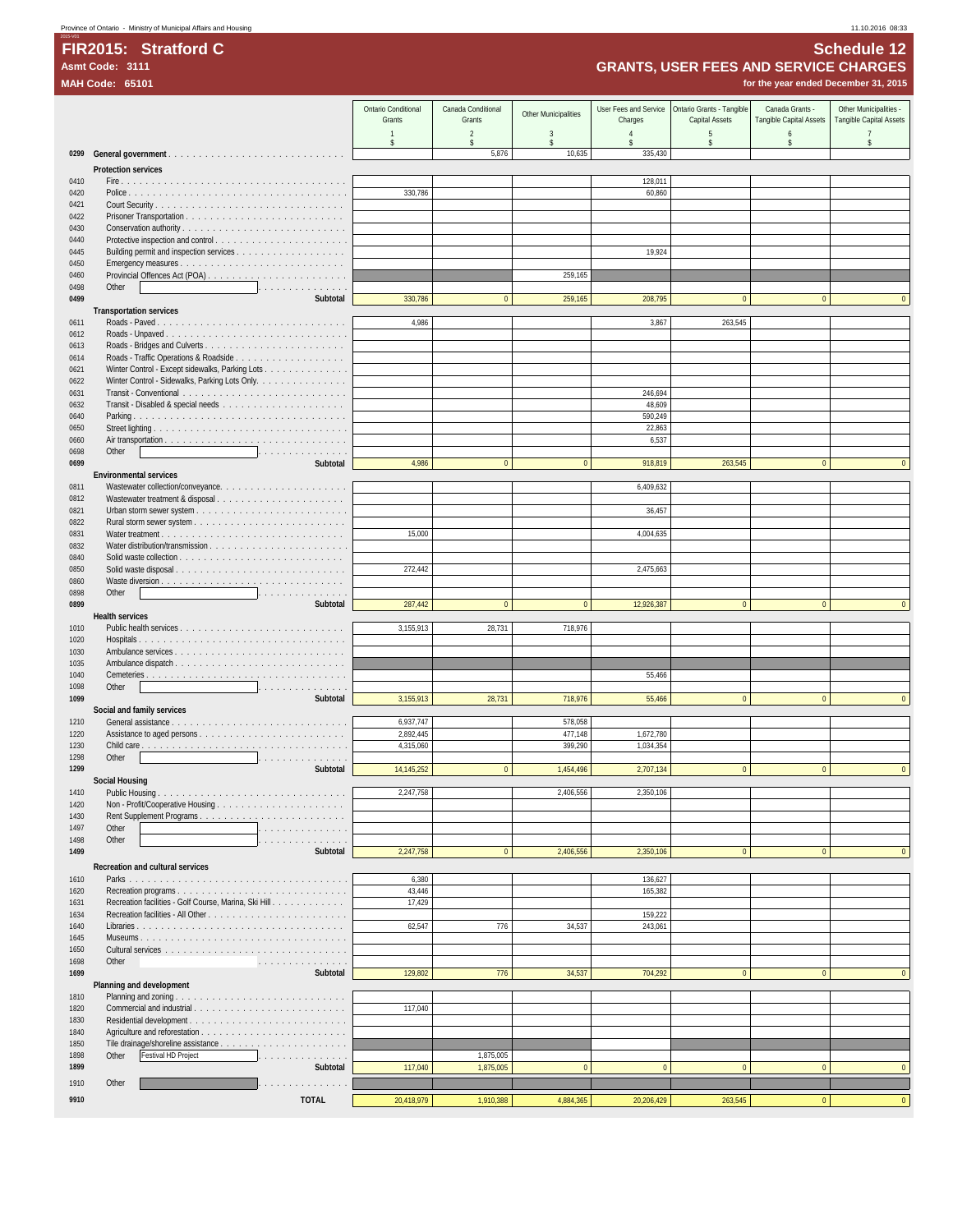# 2015-V01 **FIR2015: Stratford C Schedule 20**

### **General Information**

### **1. Optional Property Classes in Effect** 2

|      |                                    | Y or N |
|------|------------------------------------|--------|
| 0202 | N New Multi-Residential            |        |
| 0205 |                                    |        |
| 0210 |                                    |        |
| 0215 |                                    |        |
| 0220 |                                    |        |
| 0225 | Other<br>and a series and a series |        |

|      | 2. Capping Parameters and Results | Decrease -<br>Percentage<br>Retained | Tax Adjustment -<br>Increasers | Net Class Impact | Annualized Tax<br>Limit | CVA Tax Limit | CVA Threshold<br>Value for<br>Protected<br>Properties | <b>CVA Threshold</b><br>Value for Clawed<br><b>Back Properties</b> | Exclude<br>Properties<br>Previously at<br>CVA Tax | Exclude<br>Properties that go Properties that go<br>from Capped to<br>Clawed Back | Exclude<br>from Clawed<br>Back to Capped |
|------|-----------------------------------|--------------------------------------|--------------------------------|------------------|-------------------------|---------------|-------------------------------------------------------|--------------------------------------------------------------------|---------------------------------------------------|-----------------------------------------------------------------------------------|------------------------------------------|
|      |                                   |                                      |                                |                  |                         |               |                                                       |                                                                    |                                                   |                                                                                   |                                          |
|      |                                   |                                      |                                |                  |                         | $\alpha$      |                                                       |                                                                    | Y or N                                            | Y or N                                                                            | Y or N                                   |
| 0320 | M Multi-Residential               | 100.0%                               |                                |                  | 10.0%                   | 5.0%          | 250                                                   |                                                                    |                                                   |                                                                                   |                                          |
| 0330 |                                   | 100.0%                               |                                |                  | 10.0%                   | 5.0%          | 250                                                   |                                                                    |                                                   |                                                                                   |                                          |
| 0340 | Industrial                        | 100.0%                               |                                |                  | 10.0%                   | 5.0%          | 250                                                   |                                                                    |                                                   |                                                                                   |                                          |

|      |                                   |            |                                                  | Low Band |                                  | Middle Band  |                                  |
|------|-----------------------------------|------------|--------------------------------------------------|----------|----------------------------------|--------------|----------------------------------|
|      |                                   | in Effect? | Grad. Tax Rates Number of Tax Bands CVA Boundary |          | % of Highest<br><b>Band Rate</b> | CVA Boundary | % of Highest<br><b>Band Rate</b> |
|      | 3. Graduated Taxation (Tax Bands) |            |                                                  |          |                                  |              |                                  |
|      |                                   | Y or N     |                                                  |          | %                                |              |                                  |
| 0610 |                                   |            |                                                  |          |                                  |              |                                  |
| 0611 |                                   |            |                                                  |          |                                  |              |                                  |
| 0612 |                                   | N          |                                                  |          |                                  |              |                                  |
| 0613 |                                   |            |                                                  |          |                                  |              |                                  |
| 0620 |                                   |            |                                                  |          |                                  |              |                                  |
| 0621 |                                   |            |                                                  |          |                                  |              |                                  |

|      |                                                           | 111935-111<br>Program in<br>Fffect? | Year Current Phase-<br>In Initiated | Term of<br>Phas |
|------|-----------------------------------------------------------|-------------------------------------|-------------------------------------|-----------------|
|      | 4. Phase-In Program in Effect (Most recent Phase-In only) | 2                                   | 3                                   |                 |
|      |                                                           | Y or N                              | Year                                | # of            |
| 0805 | R Residential                                             | N                                   |                                     |                 |
| 0810 | M Multi-Residential                                       | Ν                                   |                                     |                 |
| 0815 | N New Multi-Residential                                   | N                                   |                                     |                 |
| 0820 | C Commercial (Includes G, D, S)                           | N                                   |                                     |                 |
| 0840 |                                                           | N                                   |                                     |                 |
| 0850 | F Farmland                                                | Ν                                   |                                     |                 |
| 0855 | T.                                                        | N                                   |                                     |                 |
| 0860 | P Pipeline                                                | N                                   |                                     |                 |
|      |                                                           |                                     |                                     |                 |
|      | 5. Rebates for Eligible Charities                         | $\mathfrak{p}$                      |                                     |                 |
|      |                                                           | %                                   |                                     |                 |
| 1010 | Rebate Percentage for Eligible Charities (SLC 72 2099 xx) | 40.0%                               |                                     |                 |

### **5. Rebates for Eligible Charities** 2

1010 Rebate Percentage for Eligible Charities (SLC 72 2099 xx) . . . . .

|      |                                                          |              | <b>INTERIM Billing Installments</b> |                 |              | <b>FINAL Billing Installments</b> |                 |
|------|----------------------------------------------------------|--------------|-------------------------------------|-----------------|--------------|-----------------------------------|-----------------|
|      | 6. Property Tax Due Dates for Current Year               | Installments | First Due Date                      | Last Due Date   | Installments | First Due Date                    | Last Due Date   |
|      | To be completed by Single/Lower-tier Municipalities Only |              |                                     |                 |              | h                                 |                 |
|      |                                                          |              | <b>YYYYMMDD</b>                     | <b>YYYYMMDD</b> | ė            | YYYYMMDD                          | <b>YYYYMMDD</b> |
| 1210 |                                                          |              | 20150213                            | 20150410        |              | 20150814                          | 20151009        |
| 1220 | M Multi-Residential                                      |              | 20150213                            | 20150410        |              | 20150814                          | 20151009        |
| 1230 | F Farmland                                               |              | 20150213                            | 20150410        |              | 20150814                          | 20151009        |
| 1240 | T Managed Forest                                         |              | 20150213                            | 20150410        |              | 20150814                          | 20151009        |
| 1250 | C Commercial                                             |              | 20150213                            | 20150410        |              | 20150814                          | 20151009        |
| 1260 |                                                          |              | 20150213                            | 20150410        |              | 20150814                          | 20151009        |
| 1270 | P Pipeline <u></u>                                       |              | 20150213                            | 20150410        |              | 20150814                          | 20151009        |
| 1298 | Other<br>.                                               |              |                                     |                 |              |                                   |                 |

## **Asmt Code: 3111 TAXATION INFORMATION** for the year ended December 31, 2015

| Phase-In<br>Program in<br>Fffect? | Year Current Phase-<br>In Initiated | Term of Current<br>Phase-In |
|-----------------------------------|-------------------------------------|-----------------------------|
| 2                                 | 3                                   |                             |
| Y or N                            | Year                                | # of Yrs                    |
| Ν                                 |                                     |                             |
| N                                 |                                     |                             |
| N                                 |                                     |                             |
| N                                 |                                     |                             |
| N                                 |                                     |                             |
| N                                 |                                     |                             |
| N                                 |                                     |                             |
|                                   |                                     |                             |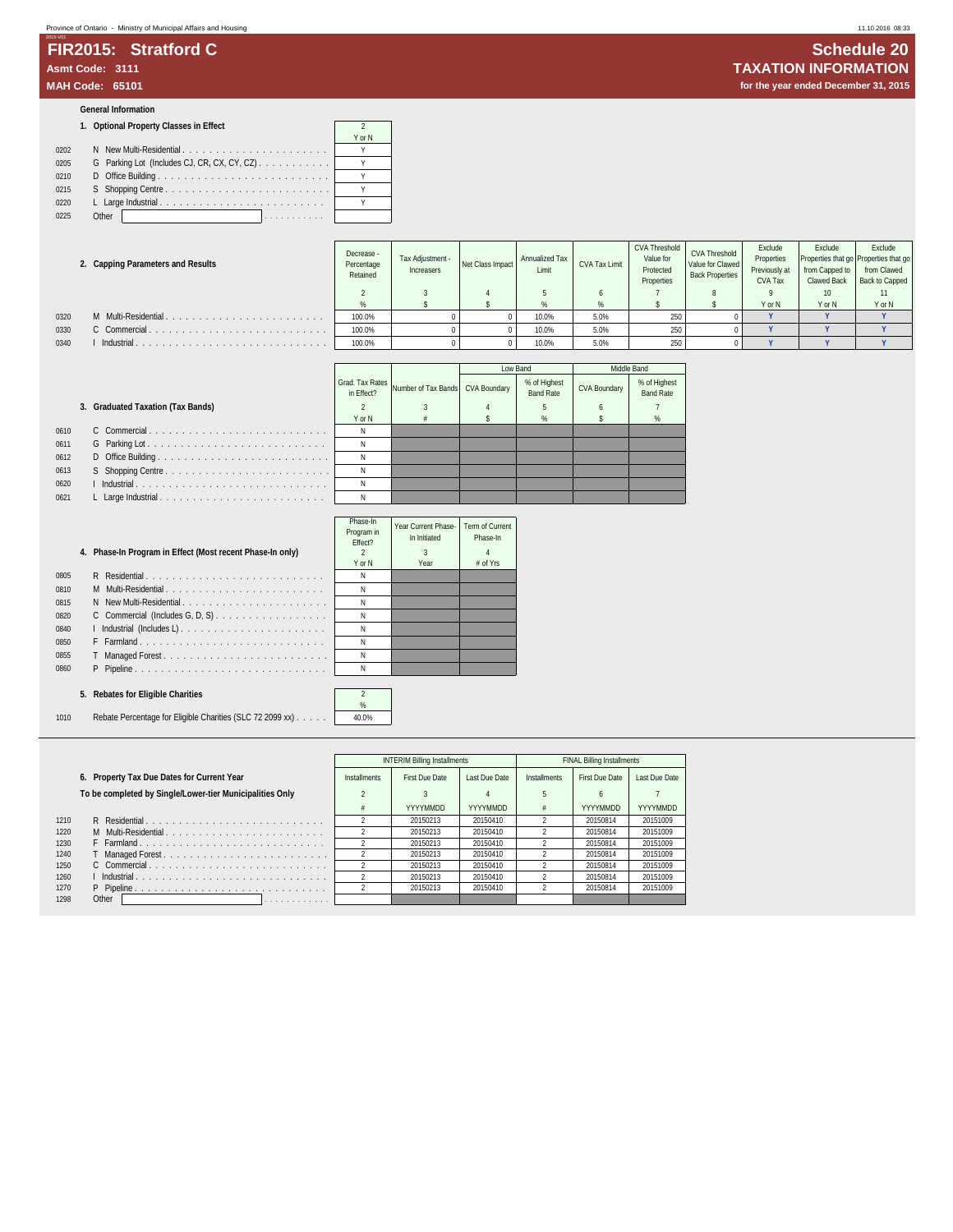## 2015-V01 **FIR2015: Stratford C Schedule 22** Asmt Code: 3111<br>MUNICIPAL and SCHOOL BOARD TAXATION<br>MAH Code: 65101 for the year ended December 31, 2015

for the year ended December 31, 2015

**1. GENERAL PURPOSE LEVY INFORMATION**

|      |                                                                                                          |                    |                                       |                           |                      |                 |                | Phase-In Taxable            |           |                                                                                                                  |                  |                          | LT/ST Taxes     | UT Taxes     | <b>Education Taxes</b> | <b>TOTAL</b>          |
|------|----------------------------------------------------------------------------------------------------------|--------------------|---------------------------------------|---------------------------|----------------------|-----------------|----------------|-----------------------------|-----------|------------------------------------------------------------------------------------------------------------------|------------------|--------------------------|-----------------|--------------|------------------------|-----------------------|
| 9299 |                                                                                                          |                    |                                       |                           |                      |                 |                | Assessment<br>3,440,990,378 |           | and the company of the company of the company of the company of the company of the company of the company of the |                  |                          | 51.047.601      |              | 13.173.997             | 64.221.598            |
|      |                                                                                                          |                    |                                       |                           |                      |                 |                |                             |           |                                                                                                                  |                  |                          |                 |              |                        |                       |
|      | <b>RTC</b>                                                                                               | Tax                |                                       |                           |                      | Percent         | CVA            | Phase-In Taxable            |           |                                                                                                                  |                  |                          |                 |              |                        |                       |
|      | <b>RTQ</b>                                                                                               | Band               | Property Class                        | Tax Rate Description      | Tax Ratio            | of Full<br>Rate | Assessment     | Assessment                  |           |                                                                                                                  | <b>Tax Rates</b> |                          | Municipal Taxes |              | <b>Education Taxes</b> | <b>TOTAL</b>          |
|      |                                                                                                          |                    |                                       |                           |                      |                 |                |                             | LT/ST     | UT                                                                                                               | EDUC             | <b>TOTAL</b>             | LT/ST           | UT           |                        |                       |
|      |                                                                                                          | 2                  | $\overline{3}$                        | $\overline{4}$            | 5                    | 6               | $\overline{7}$ | 16                          | 8         | $\overline{9}$                                                                                                   | 10               | 11                       | 12              | 13           | 14                     | 15                    |
|      | <b>LIST</b>                                                                                              | <b>LIST</b>        |                                       |                           |                      | %               | \$             | \$                          | 0.xxxxxx% | 0.xxxxxx%                                                                                                        | 0.xxxxxx%        | 0. XXXXXXX <sup>96</sup> | \$              | $\mathsf{s}$ | \$                     | $\mathsf{\$}$         |
| 2001 | $\mathbf{0}$                                                                                             | <b>Stratford C</b> |                                       |                           |                      |                 |                |                             |           |                                                                                                                  |                  |                          |                 |              |                        |                       |
| 0010 | RT                                                                                                       | $\overline{0}$     | Residential                           | <b>Full Occupied</b>      | 1.000000             | 100%            | 2,785,538,009  | 2,719,088,551               | 1.208509% |                                                                                                                  | 0.195000%        | 1.403509%                | 32,860,430      |              | 5,302,223              | 38,162,653            |
| 0012 | RH                                                                                                       | $\mathbf 0$        | Residential                           | Full Occupied, Shared PIL | 1.000000             | 100%            | 296,100        | 286,275                     | 1.208509% |                                                                                                                  | 0.195000%        | 1.403509%                | 3,460           |              | 558                    | 4,018                 |
| 0027 | <b>RD</b>                                                                                                | $\mathbf 0$        | <b>Residential</b>                    | <b>Education Only</b>     | 1.000000             | 100%            | 2,269,000      | 2,262,000                   | 0.000000% |                                                                                                                  | 0.195000%        | 0.195000%                | $\theta$        |              | 4,411                  | 4,411                 |
| 0050 | MT                                                                                                       | $\mathbf 0$        | Multi-Residential                     | <b>Full Occupied</b>      | 2.153900             | 100%            | 156,648,200    | 150,308,490                 | 2.603007% |                                                                                                                  | 0.195000%        | 2.798007%                | 3,912,541       |              | 293,102                | 4,205,643             |
| 0080 | NT                                                                                                       | $\mathbf 0$        | New Multi-Residential                 | <b>Full Occupied</b>      | 1.000000             | 100%            | 7,888,000      | 6,980,250                   | 1.208509% |                                                                                                                  | 0.195000%        | 1.403509%                | 84,357          |              | 13,611                 | 97,968                |
| 0110 | FT                                                                                                       | $\mathbf 0$        | Farmland                              | <b>Full Occupied</b>      | 0.250000             | 100%            | 12,661,800     | 11,370,221                  | 0.302127% |                                                                                                                  | 0.048750%        | 0.350877%                | 34,353          |              | 5,543                  | 39,896                |
| 0210 | CT                                                                                                       | $\mathbf{0}$       | Commercial                            | <b>Full Occupied</b>      | 1.975937             | 100%            | 274,091,920    | 270,305,860                 | 2.387938% |                                                                                                                  | 1.430000%        | 3.817938%                | 6,454,736       |              | 3,865,374              | 10,320,110            |
| 0215 | CH                                                                                                       | $\overline{0}$     | Commercial                            | Full Occupied, Shared PIL | 1.975937             | 100%            | 2,172,400      | 2,165,225                   | 2.387938% |                                                                                                                  | 1.430000%        | 3.817938%                | 51,704          |              | 30,963                 | 82,667                |
| 0240 | CU                                                                                                       | $\mathbf 0$        | Commercial                            | <b>Excess Land</b>        | 1.975937             | 70%             | 1,564,700      | 1,552,828                   | 1.671557% |                                                                                                                  | 1.001000%        | 2.672557%                | 25,956          |              | 15,544                 | 41,500                |
| 0270 | CX                                                                                                       | $\mathbf{0}$       | Commercial                            | Vacant Land               | 1.975937             | 70%             | 5,300,200      | 5,273,102                   | 1.671557% |                                                                                                                  | 1.001000%        | 2.672557%                | 88,143          |              | 52,784                 | 140,927               |
| 0275 | CJ                                                                                                       | $\bf{0}$           | Commercial                            | Vacant Land, Shared PIL   | 1.975937             | 70%             | 84,300         | 83,300                      | 1.671557% |                                                                                                                  | 1.001000%        | 2.672557%                | 1,392           |              | 834                    | 2,226                 |
| 0320 | DT                                                                                                       | $\mathbf 0$        | <b>Office Building</b>                | <b>Full Occupied</b>      | 1.975937             | 100%            | 2,003,930      | 1,927,991                   | 2.387938% |                                                                                                                  | 1.430000%        | 3.817938%                | 46,039          |              | 27,570                 | 73,609                |
| 0340 | ST                                                                                                       | 0                  | <b>Shopping Centre</b>                | <b>Full Occupied</b>      | 1.975937             | 100%            | 38,642,000     | 37,563,663                  | 2.387938% |                                                                                                                  | 1.430000%        | 3.817938%                | 896,997         |              | 537,160                | 1,434,157             |
| 0510 | IT                                                                                                       | $\mathbf 0$        | Industrial                            | <b>Full Occupied</b>      | 2.876600             | 100%            | 53,047,300     | 52,918,336                  | 3.430798% |                                                                                                                  | 1.530000%        | 4.960798%                | 1,815,521       |              | 809,651                | 2,625,172             |
| 0515 | IH.                                                                                                      | $\mathbf 0$        | Industrial                            | Full Occupied, Shared PIL | 2.876600             | 100%            | 325,100        | 309,350                     | 3.430798% |                                                                                                                  | 1.530000%        | 4.960798%                | 10,613          |              | 4,733                  | 15,346                |
| 0540 | IU                                                                                                       | $\overline{0}$     | Industrial                            | <b>Excess Land</b>        | 2.876600             | 65%             | 1,530,100      | 1,503,799                   | 2.230019% |                                                                                                                  | 0.994500%        | 3.224519%                | 33,535          |              | 14,955                 | 48.490                |
| 0570 | IX                                                                                                       | $\overline{0}$     | Industrial                            | Vacant Land               | 2.876600             | 65%             | 2,947,000      | 2,865,425                   | 2.230019% |                                                                                                                  | 0.994500%        | 3.224519%                | 63,900          |              | 28,497                 | 92,397                |
| 0575 | $\mathsf{U}% _{T}=\mathsf{U}_{T}\!\left( a,b\right) ,\mathsf{U}_{T}=\mathsf{U}_{T}\!\left( a,b\right) ,$ | $\mathbf 0$        | Industrial                            | Vacant Land, Shared PIL   | 2.876600             | 65%             | 548,800        | 471,600                     | 2.230019% |                                                                                                                  | 0.994500%        | 3.224519%                | 10,517          |              | 4,690                  | 15,207                |
| 0610 | LT.                                                                                                      | $\overline{0}$     | Large Industrial                      | <b>Full Occupied</b>      | 2.876600             | 100%            | 28,939,000     | 28,917,625                  | 3.430798% |                                                                                                                  | 1.530000%        | 4.960798%                | 992,105         |              | 442,440                | 1,434,545             |
| 0620 | LU                                                                                                       | $\mathbf 0$        | Large Industrial                      | <b>Excess Land</b>        | 2.876600             | 65%             | 450,000        | 437,900                     | 2.230019% |                                                                                                                  | 0.994500%        | 3.224519%                | 9,765           |              | 4,355                  | 14,120                |
| 0710 | PT                                                                                                       | $\mathbf 0$        | Pipeline                              | <b>Full Occupied</b>      | 1.509000             | 100%            | 7,901,000      | 7,768,581                   | 1.823640% |                                                                                                                  | 1.190000%        | 3.013640%                | 141,671         |              | 92,446                 | 234,117               |
| 2140 | JT                                                                                                       | 0                  | Industrial, NConstr                   | <b>Full Occupied</b>      | 2.876600             | 100%            | 6,147,660      | 6,085,822                   | 3.430798% |                                                                                                                  | 1.190000%        | 4.620798%                | 208,792         |              | 72,421                 | 281,213               |
| 2145 | JU                                                                                                       | $\mathbf 0$        | Industrial, NConstr                   | <b>Excess Land</b>        | 2.876600             | 65%             | 123,000        | 122,290                     | 2.230019% |                                                                                                                  | 0.773500%        | 3.003519%                | 2,727           |              | 946                    | 3,673                 |
| 2235 | KT                                                                                                       | $\mathbf 0$        | Large Ind., NConstr.                  | <b>Full Occupied</b>      | 2.876600             | 100%            | 18,205,500     | 18,097,425                  | 3.430798% |                                                                                                                  | 1.190000%        | 4.620798%                | 620,886         |              | 215,359                | 836,245               |
| 2240 | KU                                                                                                       | $\mathbf{0}$       | Large Ind., NConstr.                  | <b>Excess Land</b>        | 2.876600             | 65%             | 134,500        | 134,075                     | 2.230019% |                                                                                                                  | 0.773500%        | 3.003519%                | 2,990           |              | 1.037                  | 4.027                 |
| 2440 | XT                                                                                                       | $\overline{0}$     | Commercial, NConstr.                  | <b>Full Occupied</b>      | 1.975937             | 100%            | 113,704,040    | 111,532,551                 | 2.387938% |                                                                                                                  | 1.190000%        | 3.577938%                | 2,663,328       |              | 1,327,237              | 3,990,565             |
| 2445 | XU<br>ZT                                                                                                 | $\mathbf{0}$       | Commercial, NConstr.                  | <b>Excess Land</b>        | 1.975937             | 70%<br>100%     | 729,000        | 637,425                     | 1.671557% |                                                                                                                  | 0.833000%        | 2.504557%                | 10,655<br>488   |              | 5,310                  | 15,965                |
| 2835 |                                                                                                          | $\mathbf{0}$       | Shopp. Centre, NConstr. Full Occupied |                           | 1.975937<br>0.000000 |                 | 20,600         | 20,418                      | 2.387938% |                                                                                                                  | 1.190000%        | 3.577938%                | $\overline{0}$  |              | 243<br>$\theta$        | 731<br>$\overline{0}$ |
|      |                                                                                                          |                    |                                       |                           | 0.000000             |                 |                |                             |           |                                                                                                                  |                  |                          | $\overline{0}$  |              | $\overline{0}$         | $\overline{0}$        |
|      |                                                                                                          |                    |                                       |                           | 0.000000             |                 |                |                             |           |                                                                                                                  |                  |                          | $\overline{0}$  |              | $\sqrt{ }$             | $\overline{0}$        |
|      |                                                                                                          |                    |                                       |                           | 0.000000             |                 |                |                             |           |                                                                                                                  |                  |                          | $\overline{0}$  |              | $\mathbf{C}$           | $\overline{0}$        |
|      |                                                                                                          |                    |                                       |                           | 0.000000             |                 |                |                             |           |                                                                                                                  |                  |                          | $\overline{0}$  |              | $\Omega$               | $\overline{0}$        |
|      |                                                                                                          |                    |                                       |                           | 0.000000             |                 |                |                             |           |                                                                                                                  |                  |                          | $\overline{0}$  |              | $\theta$               | $\Omega$              |
|      |                                                                                                          |                    |                                       |                           | 0.000000             |                 |                |                             |           |                                                                                                                  |                  |                          | $\mathbf{0}$    |              | $\mathbf{0}$           | $\overline{0}$        |
|      |                                                                                                          |                    |                                       |                           | 0.000000             |                 |                |                             |           |                                                                                                                  |                  |                          | $\overline{0}$  |              | $\Omega$               | $\overline{0}$        |
|      |                                                                                                          |                    |                                       |                           | 0.000000             |                 |                |                             |           |                                                                                                                  |                  |                          | $\overline{0}$  |              | $\theta$               | $\Omega$              |
|      |                                                                                                          |                    |                                       |                           | 0.000000             |                 |                |                             |           |                                                                                                                  |                  |                          | $\overline{0}$  |              | $\Omega$               | $\overline{0}$        |
|      |                                                                                                          |                    |                                       |                           | 0.000000             |                 |                |                             |           |                                                                                                                  |                  |                          | $\mathbf{0}$    |              | $\mathbf{0}$           | $\overline{0}$        |
|      |                                                                                                          |                    |                                       |                           | 0.000000             |                 |                |                             |           |                                                                                                                  |                  |                          | $\overline{0}$  |              | $\mathbf 0$            | $\overline{0}$        |
|      |                                                                                                          |                    |                                       |                           | 0.000000             |                 |                |                             |           |                                                                                                                  |                  |                          | $\overline{0}$  |              | $\overline{0}$         | $\overline{0}$        |
|      |                                                                                                          |                    |                                       |                           | 0.000000             |                 |                |                             |           |                                                                                                                  |                  |                          | $\overline{0}$  |              | $\Omega$               | $\overline{0}$        |
|      |                                                                                                          |                    |                                       |                           | 0.000000             |                 |                |                             |           |                                                                                                                  |                  |                          | $\overline{0}$  |              | $\mathbf{C}$           | $\overline{0}$        |
|      |                                                                                                          |                    |                                       |                           | 0.000000             |                 |                |                             |           |                                                                                                                  |                  |                          | $\mathbf{0}$    |              | $\mathbf{0}$           | $\overline{0}$        |
|      |                                                                                                          |                    |                                       |                           | 0.000000             |                 |                |                             |           |                                                                                                                  |                  |                          | $\overline{0}$  |              | $\Omega$               | $\Omega$              |
|      |                                                                                                          |                    |                                       |                           | 0.000000             |                 |                |                             |           |                                                                                                                  |                  |                          | $\overline{0}$  |              | $\sqrt{ }$             | $\overline{0}$        |
|      |                                                                                                          |                    |                                       |                           |                      |                 |                |                             |           |                                                                                                                  |                  |                          | $\overline{0}$  |              | $\theta$               | $\Omega$              |
|      |                                                                                                          |                    |                                       |                           |                      |                 |                |                             |           |                                                                                                                  |                  |                          | $\Omega$        |              | $\sqrt{ }$             | $\Omega$              |
| 9201 |                                                                                                          |                    |                                       | Subtotal                  |                      |                 | 3,523,913,159  | 3,440,990,378               |           |                                                                                                                  |                  |                          | 51,047,601      | $\Omega$     | 13,173,997             | 64,221,598            |
|      |                                                                                                          |                    |                                       |                           |                      |                 |                |                             |           |                                                                                                                  |                  |                          |                 |              |                        |                       |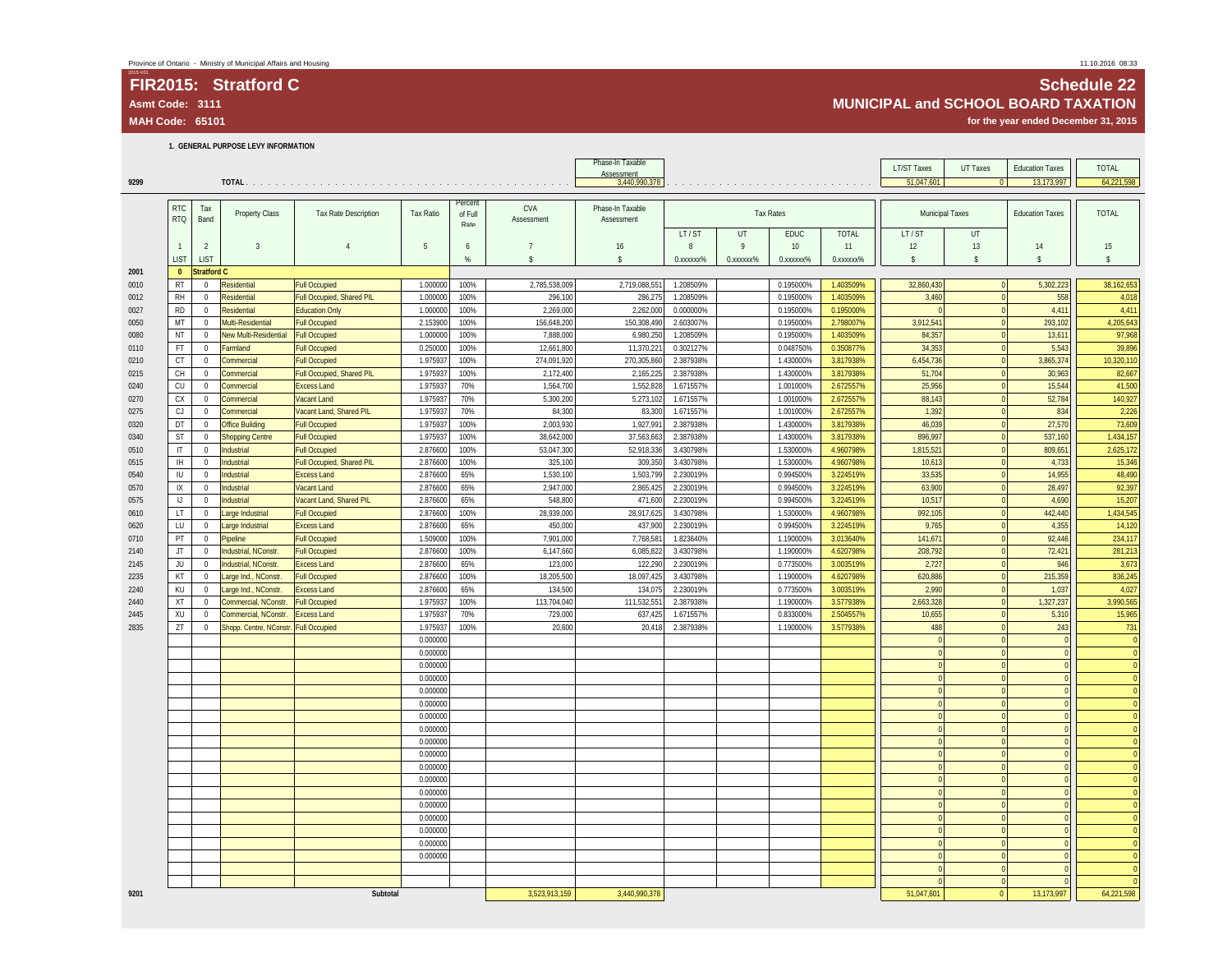**2. LOWER-TIER / SINGLE-TIER SPECIAL AREA LEVY INFORMATION**

|      |                        |                |                |                      |           |                         |                       |                                |           |                        |           |              | <b>LT/ST Taxes</b>     | UT Taxes                | <b>Education Taxes</b> | TOTAL          |
|------|------------------------|----------------|----------------|----------------------|-----------|-------------------------|-----------------------|--------------------------------|-----------|------------------------|-----------|--------------|------------------------|-------------------------|------------------------|----------------|
| 9499 |                        |                |                |                      |           |                         |                       |                                |           |                        |           |              | 0                      |                         |                        | $\boxed{0}$    |
|      |                        |                |                |                      |           |                         |                       |                                |           |                        |           |              |                        |                         |                        |                |
|      | <b>RTC</b><br>RTQ Band | Tax            | Property Class | Tax Rate Description | Tax Ratio | Percent of<br>Full Rate | <b>CVA Assessment</b> | Phase-In Taxable<br>Assessment |           |                        | Tax Rates |              | <b>Municipal Taxes</b> |                         | <b>Education Taxes</b> | <b>TOTAL</b>   |
|      |                        |                |                |                      |           |                         |                       |                                | LT/ST     | UT                     | EDUC      | <b>TOTAL</b> | LT/ST                  | UT                      |                        |                |
|      | $\overline{1}$         | $\overline{2}$ | $\overline{3}$ | $\overline{4}$       | 5         | 6                       | $\overline{7}$        | 16                             | 8         | 9                      | 10        | 11           | 12                     | 13                      | 14                     | 15             |
|      | LIST LIST              |                |                |                      |           | $\%$                    | $\sqrt{2}$            | $\mathsf{s}$                   | 0.xxxxxx% | 0. XXXXXX <sup>%</sup> | 0.xxxxxx% | 0.xxxxxx%    | $\mathsf{s}$           | $\sqrt[6]{\frac{1}{2}}$ | $\mathsf{\$}$          | $\hat{\zeta}$  |
| 4001 |                        |                |                |                      |           |                         |                       |                                |           |                        |           |              |                        |                         |                        |                |
| 0010 | RT                     | $\overline{0}$ | Residential    | <b>Full Occupied</b> | 1.000000  | 100%                    |                       |                                |           |                        |           |              |                        |                         |                        |                |
|      |                        |                |                |                      |           |                         |                       |                                |           |                        |           |              |                        |                         |                        |                |
|      |                        |                |                |                      |           |                         |                       |                                |           |                        |           |              |                        |                         |                        |                |
|      |                        |                |                |                      |           |                         |                       |                                |           |                        |           |              |                        |                         |                        |                |
|      |                        |                |                |                      |           |                         |                       |                                |           |                        |           |              |                        |                         |                        |                |
|      |                        |                |                |                      |           |                         |                       |                                |           |                        |           |              |                        |                         |                        | $\Omega$       |
|      |                        |                |                |                      |           |                         |                       |                                |           |                        |           |              |                        |                         |                        | $\Omega$       |
|      |                        |                |                |                      |           |                         |                       |                                |           |                        |           |              |                        |                         |                        | $\Omega$       |
|      |                        |                |                |                      |           |                         |                       |                                |           |                        |           |              |                        |                         |                        |                |
|      |                        |                |                |                      |           |                         |                       |                                |           |                        |           |              |                        |                         |                        |                |
|      |                        |                |                |                      |           |                         |                       |                                |           |                        |           |              |                        |                         |                        |                |
|      |                        |                |                |                      |           |                         |                       |                                |           |                        |           |              |                        |                         |                        |                |
|      |                        |                |                |                      |           |                         |                       |                                |           |                        |           |              |                        |                         |                        |                |
|      |                        |                |                |                      |           |                         |                       |                                |           |                        |           |              |                        |                         |                        |                |
|      |                        |                |                |                      |           |                         |                       |                                |           |                        |           |              |                        |                         |                        |                |
|      |                        |                |                |                      |           |                         |                       |                                |           |                        |           |              |                        |                         |                        |                |
|      |                        |                |                |                      |           |                         |                       |                                |           |                        |           |              |                        |                         |                        |                |
|      |                        |                |                |                      |           |                         |                       |                                |           |                        |           |              |                        |                         |                        |                |
|      |                        |                |                |                      |           |                         |                       |                                |           |                        |           |              |                        |                         |                        |                |
|      |                        |                |                |                      |           |                         |                       |                                |           |                        |           |              |                        |                         |                        | $\Omega$       |
| 9401 |                        |                |                | Subtotal             |           |                         | $\overline{0}$        | $\overline{0}$                 |           |                        |           |              |                        |                         |                        | $\overline{0}$ |

**FIR2015: Stratford C** Schedule 22<br>Asmt Code: 3111 **SCHOOL BOARD TAXATION MUNICIPAL and SCHOOL BOARD TAXATION**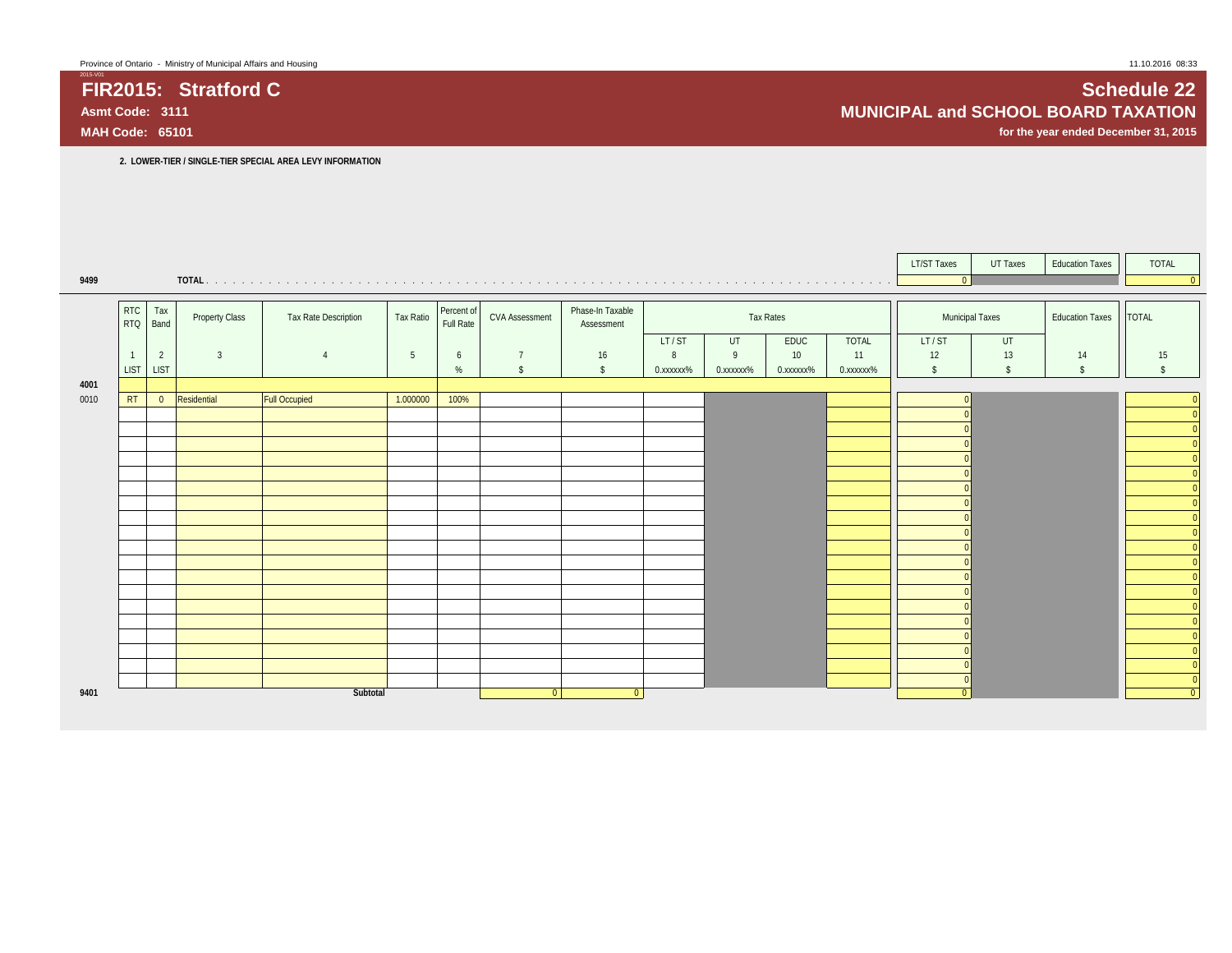**FIR2015: Stratford C Schedule 22**

2015-V01

|      |                                             |                |                |                      |           |                         |                       |                                |           |           |           |              | LT/ST Taxes   | UT Taxes           | <b>Education Taxes</b> | <b>TOTAL</b>                     |
|------|---------------------------------------------|----------------|----------------|----------------------|-----------|-------------------------|-----------------------|--------------------------------|-----------|-----------|-----------|--------------|---------------|--------------------|------------------------|----------------------------------|
| 9699 |                                             |                |                |                      |           |                         |                       |                                |           |           |           |              |               | $\overline{0}$     |                        | $\overline{0}$                   |
|      |                                             |                |                |                      |           |                         |                       |                                |           |           |           |              |               |                    |                        |                                  |
|      | $\begin{array}{c}\nRTC \\ RTQ\n\end{array}$ | Tax<br>Band    | Property Class | Tax Rate Description | Tax Ratio | Percent of<br>Full Rate | <b>CVA Assessment</b> | Phase-In Taxable<br>Assessment |           |           | Tax Rates |              |               | Municipal Taxes    | <b>Education Taxes</b> | <b>TOTAL</b>                     |
|      |                                             |                |                |                      |           |                         |                       |                                | LT/ST     | UT        | EDUC      | <b>TOTAL</b> | LT/ST         | UT                 |                        |                                  |
|      |                                             | $\overline{2}$ | $\overline{3}$ | $\overline{4}$       | 5         | 6                       | $\overline{7}$        | 16                             | 8         | 9         | 10        | 11           | 12            | 13                 | 14                     | 15                               |
|      | <b>LIST</b>                                 | <b>LIST</b>    |                |                      |           | %                       | $\hat{S}$             | $\mathbb{S}$                   | 0.xxxxxx% | 0.xxxxxx% | 0.xxxxxx% | 0.xxxxxx%    | $\mathsf{\$}$ | $\mathbf{\hat{s}}$ | $\mathbb{S}$           |                                  |
| 6001 |                                             |                |                |                      |           |                         |                       |                                |           |           |           |              |               |                    |                        |                                  |
| 0010 | RT                                          | $\overline{0}$ | Residential    | <b>Full Occupied</b> | 1.000000  | 100%                    |                       |                                |           |           |           |              |               |                    |                        | $\overline{0}$                   |
|      |                                             |                |                |                      |           |                         |                       |                                |           |           |           |              |               |                    |                        | $\overline{0}$                   |
|      |                                             |                |                |                      |           |                         |                       |                                |           |           |           |              |               |                    |                        | $\overline{0}$                   |
|      |                                             |                |                |                      |           |                         |                       |                                |           |           |           |              |               |                    |                        | $\overline{0}$                   |
|      |                                             |                |                |                      |           |                         |                       |                                |           |           |           |              |               |                    |                        | $\overline{0}$<br>$\overline{0}$ |
|      |                                             |                |                |                      |           |                         |                       |                                |           |           |           |              |               |                    |                        | $\mathbf{0}$                     |
|      |                                             |                |                |                      |           |                         |                       |                                |           |           |           |              |               |                    |                        | $\overline{0}$                   |
|      |                                             |                |                |                      |           |                         |                       |                                |           |           |           |              |               |                    |                        | $\overline{0}$                   |
|      |                                             |                |                |                      |           |                         |                       |                                |           |           |           |              |               |                    |                        | $\overline{0}$                   |
|      |                                             |                |                |                      |           |                         |                       |                                |           |           |           |              |               |                    |                        | $\overline{0}$                   |
|      |                                             |                |                |                      |           |                         |                       |                                |           |           |           |              |               |                    |                        | $\overline{0}$                   |
|      |                                             |                |                |                      |           |                         |                       |                                |           |           |           |              |               |                    |                        | $\overline{0}$                   |
|      |                                             |                |                |                      |           |                         |                       |                                |           |           |           |              |               |                    |                        | $\overline{0}$                   |
|      |                                             |                |                |                      |           |                         |                       |                                |           |           |           |              |               |                    |                        | $\overline{0}$                   |
|      |                                             |                |                |                      |           |                         |                       |                                |           |           |           |              |               |                    |                        | $\mathbf{0}$                     |
|      |                                             |                |                |                      |           |                         |                       |                                |           |           |           |              |               |                    |                        | $\overline{0}$                   |
|      |                                             |                |                |                      |           |                         |                       |                                |           |           |           |              |               |                    |                        | $\Omega$                         |
|      |                                             |                |                |                      |           |                         |                       |                                |           |           |           |              |               |                    |                        | $\overline{0}$                   |
|      |                                             |                |                |                      |           |                         |                       |                                |           |           |           |              |               |                    |                        | $\overline{0}$                   |
| 9601 |                                             |                |                | Subtotal             |           |                         | $\overline{0}$        | $\overline{0}$                 |           |           |           |              |               | $\overline{0}$     |                        | $\overline{0}$                   |

**Asmt Code: 3111 MUNICIPAL and SCHOOL BOARD TAXATION**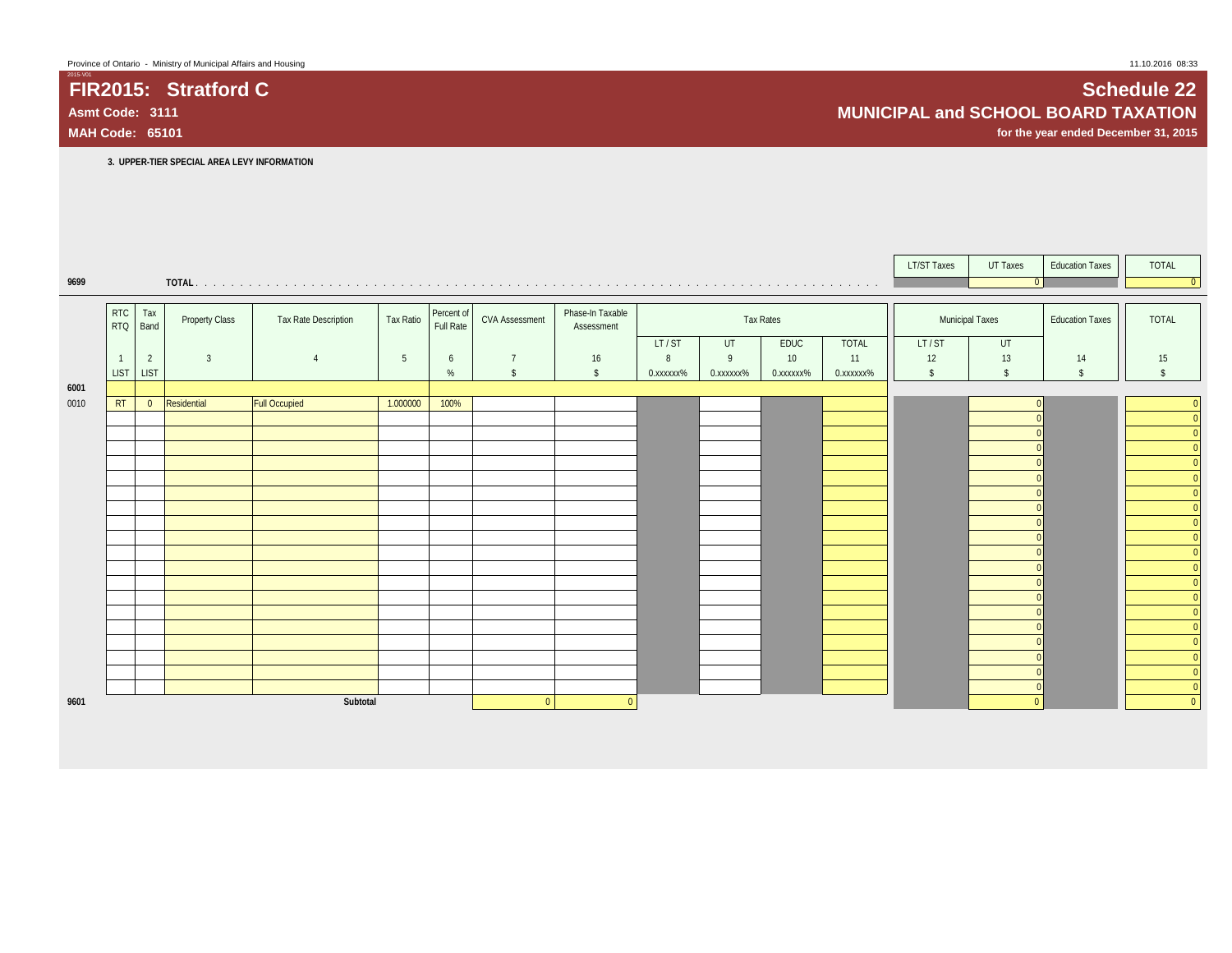## **FIR2015: Stratford C Schedule 22 Asmt Code: 3111 MUNICIPAL and SCHOOL BOARD TAXATION**

|      |                                 | <b>Municipal Taxes</b> |          | <b>Education Taxes</b> | <b>TOTAL</b>       |
|------|---------------------------------|------------------------|----------|------------------------|--------------------|
|      |                                 | LT/ST                  | $U$ T    |                        |                    |
|      | 4. ADJUSTMENTS TO TAXATION      | 12                     | 13       | 14                     | 15                 |
|      |                                 | $\mathbf{\hat{S}}$     | \$       | $\mathbf{\hat{S}}$     | $\mathbf{\hat{S}}$ |
| 7010 |                                 | 41,220                 |          | $-41,220$              |                    |
|      | 5. SUPPLEMENTARY TAXES          |                        |          |                        |                    |
| 9799 |                                 | 843,048                |          | 220,351                | 1,063,399          |
|      | 6. AMOUNT LEVIED BY TAX RATE    |                        |          |                        |                    |
| 9910 | <b>TOTAL Levied by Tax Rate</b> | 51,931,869             | $\Omega$ | 13,353,128             | 65,284,997         |
|      | 7. AMOUNTS ADDED TO TAX BILL    |                        |          |                        |                    |
| 8005 |                                 | 20,542                 |          |                        | 20,542             |
| 8010 |                                 |                        |          |                        | $\Omega$           |
| 8015 |                                 |                        |          |                        | $\Omega$           |
| 8020 |                                 |                        |          |                        | $\Omega$           |
| 8025 |                                 |                        |          |                        |                    |
| 8030 |                                 |                        |          |                        | $\Omega$           |
| 8035 |                                 |                        |          |                        | $\Omega$           |
| 8040 |                                 | 198.634                |          |                        | 198,634            |
| 8097 | Other<br>Capping Adjustments    | 384                    |          | 215                    | 599                |
| 9890 | Subtotal                        | 219,560                | $\Omega$ | 215                    | 219,775            |
|      | 8. OTHER TAXATION AMOUNTS       |                        |          |                        |                    |
| 8045 |                                 |                        |          |                        | $\Omega$           |
| 8050 |                                 |                        |          |                        | $\Omega$           |
| 8098 | Other                           |                        |          |                        | $\Omega$           |
| 9892 | Subtotal                        | $\Omega$               | $\Omega$ |                        | $\Omega$           |
|      | 9. TOTAL AMOUNT LEVIED          |                        |          |                        |                    |
| 9990 | <b>TOTAL Levies</b>             | 52,151,429             | $\Omega$ | 13,353,343             | 65,504,772         |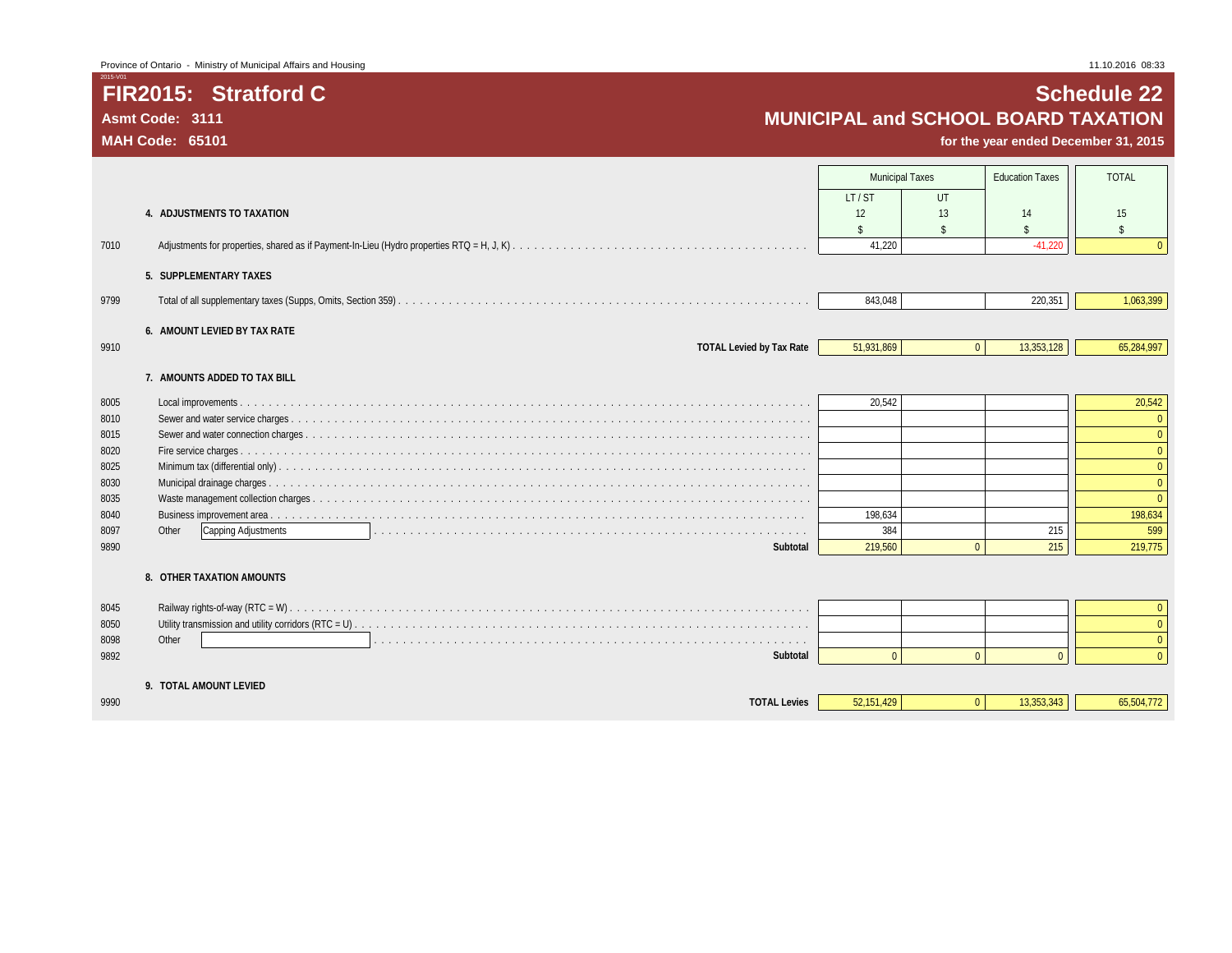### **1. GENERAL PURPOSE PAYMENTS-IN-LIEU**

| 9299 |                   |                |                       |                                |           |      |                               | PIL Phased-In<br>Assessment<br>10,209,007 |           |                        |                  |                        | <b>LT/ST PILS</b><br>242,997 | UT PILS<br>$\boxed{0}$ | <b>Education PILS</b><br>96,335 | <b>TOTAL</b><br>339,332 |
|------|-------------------|----------------|-----------------------|--------------------------------|-----------|------|-------------------------------|-------------------------------------------|-----------|------------------------|------------------|------------------------|------------------------------|------------------------|---------------------------------|-------------------------|
|      |                   |                |                       |                                |           |      |                               |                                           |           |                        |                  |                        |                              |                        |                                 |                         |
|      | RTC<br><b>RTQ</b> | Tax<br>Band    | <b>Property Class</b> | Tax Rate Description           | Tax Ratio |      | Percent of PIL CVA Assessment | PIL Phased-In<br>Assessment               |           |                        | <b>Tax Rates</b> |                        | Municipal PILS               |                        | <b>Education PILS</b>           | <b>TOTAL</b>            |
|      |                   |                |                       |                                |           |      |                               |                                           | LT/ST     | UT                     | EDUC             | <b>TOTAL</b>           | LT/ST                        | UT                     |                                 |                         |
|      | $\overline{1}$    | $\overline{2}$ | $\overline{3}$        | $\overline{4}$                 | 5         | 6    | $\overline{7}$                | 16                                        | 8         | 9                      | 10 <sup>°</sup>  | 11                     | 12                           | 13                     | 14                              | 15                      |
|      | <b>LIST</b>       | <b>LIST</b>    |                       |                                |           | %    | $\mathbb{S}$                  | $\sqrt[6]{}$                              | 0.xxxxxx% | 0. XXXXXX <sup>%</sup> | 0.xxxxxx%        | 0. XXXXXX <sup>%</sup> | $\mathbb{S}$                 | $\sqrt[6]{}$           | $\sqrt[6]{\frac{1}{2}}$         | $\sqrt[6]{}$            |
| 2001 | $\overline{0}$    | Stratford C    |                       |                                |           |      |                               |                                           |           |                        |                  |                        |                              |                        |                                 |                         |
| 1210 | CF                | $\overline{0}$ | Commercial            | PIL: Full Occupied             | 1.975937  | 100% | 6,780,400                     | 6,659,709                                 | 2.387938% |                        | 1.430000%        | 3.817938%              | 159,030                      | $\Omega$               | 95,234                          | 254,264                 |
| 1220 | CG                | $\mathbf 0$    | Commercial            | PIL: 'General' Only (No Educ.) | 1.975937  | 100% | 3,528,000                     | 3,439,298                                 | 2.387938% |                        | 0.000000%        | 2.387938%              | 82,128                       | $\overline{0}$         | $\Omega$                        | 82,128                  |
| 1280 | <b>CY</b>         | $\overline{0}$ | Commercial            | PIL: Vacant Land               | 1.975937  | 70%  | 111,000                       | 110,000                                   | 1.671557% |                        | 1.001000%        | 2.672557%              | 1,839                        | $\overline{0}$         | 1,101                           | 2,940                   |
|      |                   |                |                       |                                |           |      |                               |                                           |           |                        |                  |                        | $\overline{0}$               | $\Omega$               | $\Omega$                        | $\overline{0}$          |
|      |                   |                |                       |                                |           |      |                               |                                           |           |                        |                  |                        | $\overline{0}$               | $\Omega$               | $\Omega$                        | $\overline{0}$          |
|      |                   |                |                       |                                |           |      |                               |                                           |           |                        |                  |                        | $\overline{0}$               | $\Omega$               | $\Omega$                        | $\overline{0}$          |
|      |                   |                |                       |                                |           |      |                               |                                           |           |                        |                  |                        | $\overline{0}$               | $\overline{0}$         | $\Omega$                        | 0                       |
|      |                   |                |                       |                                |           |      |                               |                                           |           |                        |                  |                        | $\overline{0}$               | $\overline{0}$         | $\Omega$                        | $\overline{0}$          |
|      |                   |                |                       |                                |           |      |                               |                                           |           |                        |                  |                        | $\overline{0}$               | $\overline{0}$         | $\Omega$                        | $\overline{0}$          |
|      |                   |                |                       |                                |           |      |                               |                                           |           |                        |                  |                        | $\overline{0}$               | $\Omega$               | $\Omega$                        | $\overline{0}$          |
|      |                   |                |                       |                                |           |      |                               |                                           |           |                        |                  |                        | $\overline{0}$               | $\overline{0}$         | $\Omega$                        | $\overline{0}$          |
|      |                   |                |                       |                                |           |      |                               |                                           |           |                        |                  |                        | $\overline{0}$               | $\Omega$               | $\Omega$                        | $\overline{0}$          |
|      |                   |                |                       |                                |           |      |                               |                                           |           |                        |                  |                        | $\overline{0}$               | $\Omega$               | $\Omega$                        | $\Omega$                |
|      |                   |                |                       |                                |           |      |                               |                                           |           |                        |                  |                        | $\overline{0}$               | $\Omega$               | $\Omega$                        | $\overline{0}$          |
|      |                   |                |                       |                                |           |      |                               |                                           |           |                        |                  |                        | $\overline{0}$               | $\overline{0}$         | $\Omega$                        | $\overline{0}$          |
|      |                   |                |                       |                                |           |      |                               |                                           |           |                        |                  |                        | $\overline{0}$               | $\Omega$               | $\Omega$                        | $\overline{0}$          |
|      |                   |                |                       |                                |           |      |                               |                                           |           |                        |                  |                        | $\overline{0}$               | $\Omega$               | $\Omega$                        | $\overline{0}$          |
|      |                   |                |                       |                                |           |      |                               |                                           |           |                        |                  |                        | $\overline{0}$               | $\overline{0}$         | $\Omega$                        | $\Omega$                |
|      |                   |                |                       |                                |           |      |                               |                                           |           |                        |                  |                        | $\overline{0}$               | $\overline{0}$         | $\Omega$                        | $\Omega$                |
|      |                   |                |                       |                                |           |      |                               |                                           |           |                        |                  |                        | $\overline{0}$               | $\Omega$               | $\Omega$                        |                         |
|      |                   |                |                       |                                |           |      |                               |                                           |           |                        |                  |                        | $\overline{0}$               | $\overline{0}$         | $\Omega$                        | $\Omega$                |
|      |                   |                |                       |                                |           |      |                               |                                           |           |                        |                  |                        | $\overline{0}$               | $\Omega$               | $\Omega$                        |                         |
|      |                   |                |                       |                                |           |      |                               |                                           |           |                        |                  |                        |                              |                        |                                 |                         |
|      |                   |                |                       |                                |           |      |                               |                                           |           |                        |                  |                        | $\overline{0}$               | $\overline{0}$         | $\Omega$                        | $\Omega$                |
|      |                   |                |                       |                                |           |      |                               |                                           |           |                        |                  |                        | $\overline{0}$               | $\Omega$               | $\Omega$                        |                         |
|      |                   |                |                       |                                |           |      |                               |                                           |           |                        |                  |                        | $\overline{0}$               | $\Omega$               | $\Omega$                        |                         |
|      |                   |                |                       |                                |           |      |                               |                                           |           |                        |                  |                        | $\overline{0}$               | $\Omega$               | $\Omega$                        |                         |
|      |                   |                |                       |                                |           |      |                               |                                           |           |                        |                  |                        | $\overline{0}$               | $\overline{0}$         | $\Omega$                        |                         |
|      |                   |                |                       |                                |           |      |                               |                                           |           |                        |                  |                        | $\overline{0}$               | $\Omega$               | $\Omega$                        |                         |
|      |                   |                |                       |                                |           |      |                               |                                           |           |                        |                  |                        | $\overline{0}$               | $\Omega$               | $\Omega$                        | $\Omega$                |
|      |                   |                |                       |                                |           |      |                               |                                           |           |                        |                  |                        | $\overline{0}$               | $\overline{0}$         | $\Omega$                        | $\Omega$                |
|      |                   |                |                       |                                |           |      |                               |                                           |           |                        |                  |                        | $\overline{0}$               | $\Omega$               | $\Omega$                        | $\Omega$                |
|      |                   |                |                       |                                |           |      |                               |                                           |           |                        |                  |                        | $\Omega$                     | $\Omega$               |                                 |                         |
| 9201 |                   |                |                       | Subtotal                       |           |      | 10,419,400                    | 10,209,007                                |           |                        |                  |                        | 242,997                      | $\overline{0}$         | 96,335                          | 339,332                 |

## **FIR2015: Stratford C Schedule 24 Asmt Code: 3111 PAYMENTS-IN-LIEU of TAXATION**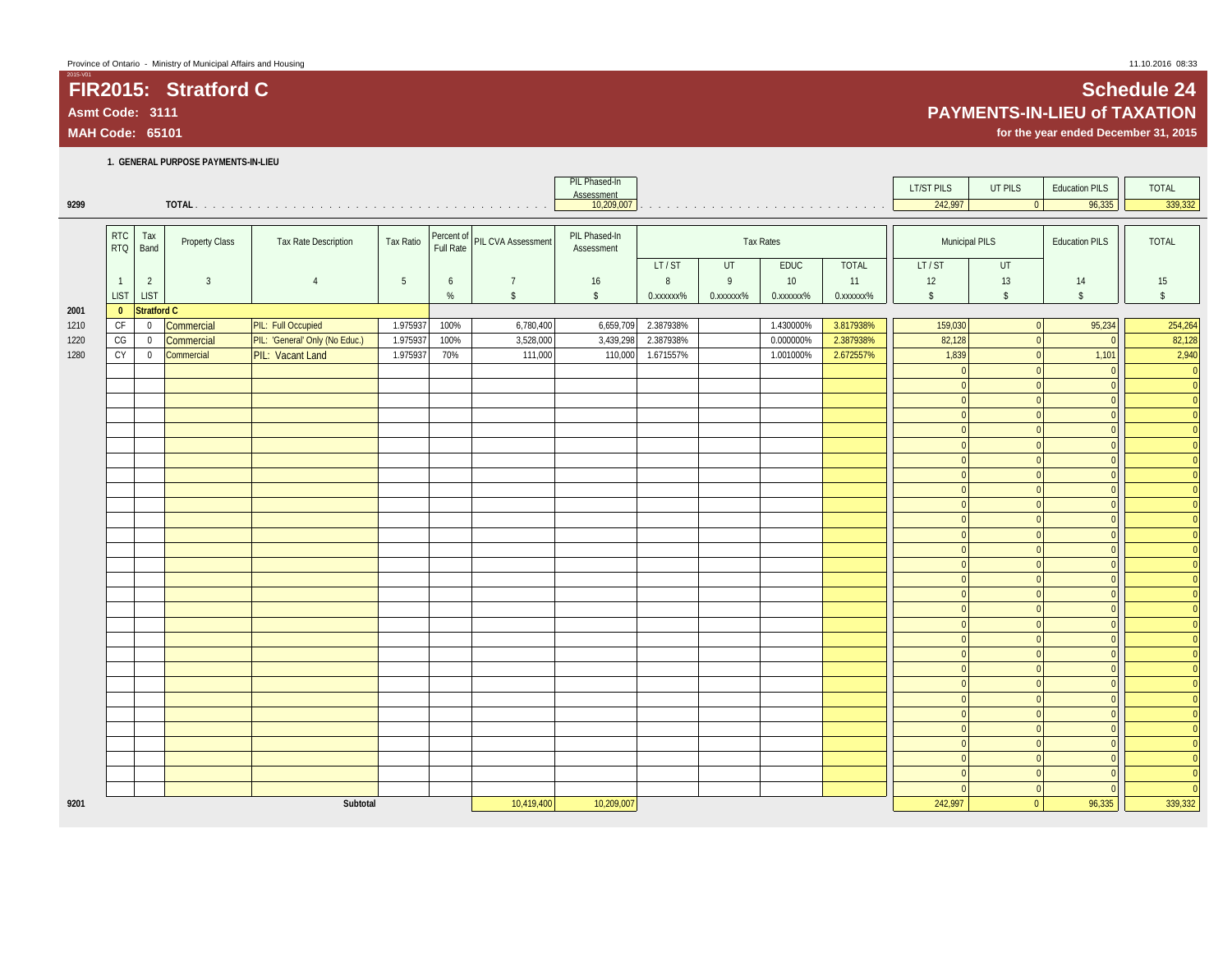**2. LOWER-TIER / SINGLE-TIER SPECIAL AREA PAYMENTS-IN-LIEU INFORMATION**

|      |                          |                |                |                      |           |      |                               |                             |           |           |           |           | LT/ST PILS         | UT PILS       | <b>Education PILS</b> | TOTAL                          |
|------|--------------------------|----------------|----------------|----------------------|-----------|------|-------------------------------|-----------------------------|-----------|-----------|-----------|-----------|--------------------|---------------|-----------------------|--------------------------------|
| 9499 |                          |                |                |                      |           |      |                               |                             |           |           |           |           | 0                  |               |                       | $\overline{0}$                 |
|      | <b>RTC</b><br><b>RTQ</b> | Tax<br>Band    | Property Class | Tax Rate Description | Tax Ratio |      | Percent of PIL CVA Assessment | PIL Phased-In<br>Assessment |           |           | Tax Rates |           | Municipal PILS     |               | <b>Education PILS</b> | TOTAL                          |
|      |                          |                |                |                      |           |      |                               |                             | LT/ST     | UT        | EDUC      | TOTAL     | LT/ST              | UT            |                       |                                |
|      |                          | $\overline{2}$ | $\mathbf{3}$   | $\overline{4}$       | 5         | 6    | $\overline{7}$                | 16                          | 8         | 9         | 10        | 11        | 12                 | 13            | 14                    | 15                             |
|      | LIST LIST                |                |                |                      |           | %    | $\mathsf{\$}$                 | $\mathsf{\$}$               | 0.xxxxxx% | 0.xxxxxx% | 0.xxxxxx% | 0.xxxxxx% | $\mathbf{\hat{s}}$ | $\mathsf{\$}$ | $\mathsf{\$}$         | $\hat{\mathbf{S}}$             |
| 4001 |                          |                |                |                      |           |      |                               |                             |           |           |           |           |                    |               |                       |                                |
| 1010 | RF                       | $\overline{0}$ | Residential    | PIL: Full Occupied   | 1.000000  | 100% |                               |                             |           |           |           |           |                    |               |                       | $\mathbf{0}$                   |
|      |                          |                |                |                      |           |      |                               |                             |           |           |           |           |                    |               |                       | $\mathbf{0}$<br>$\overline{0}$ |
|      |                          |                |                |                      |           |      |                               |                             |           |           |           |           |                    |               |                       | $\mathbf{0}$                   |
|      |                          |                |                |                      |           |      |                               |                             |           |           |           |           |                    |               |                       | $\overline{0}$                 |
|      |                          |                |                |                      |           |      |                               |                             |           |           |           |           |                    |               |                       | $\mathbf{0}$                   |
|      |                          |                |                |                      |           |      |                               |                             |           |           |           |           |                    |               |                       | $\mathbf{0}$                   |
|      |                          |                |                |                      |           |      |                               |                             |           |           |           |           |                    |               |                       | $\mathbf{0}$                   |
|      |                          |                |                |                      |           |      |                               |                             |           |           |           |           |                    |               |                       | $\mathbf{0}$                   |
|      |                          |                |                |                      |           |      |                               |                             |           |           |           |           |                    |               |                       | $\overline{0}$                 |
|      |                          |                |                |                      |           |      |                               |                             |           |           |           |           |                    |               |                       | $\mathbf{0}$                   |
|      |                          |                |                |                      |           |      |                               |                             |           |           |           |           |                    |               |                       | $\mathbf{0}$                   |
|      |                          |                |                |                      |           |      |                               |                             |           |           |           |           |                    |               |                       | $\mathbf{0}$                   |
|      |                          |                |                |                      |           |      |                               |                             |           |           |           |           |                    |               |                       | $\mathbf{0}$                   |
|      |                          |                |                |                      |           |      |                               |                             |           |           |           |           |                    |               |                       | $\mathbf{0}$                   |
|      |                          |                |                |                      |           |      |                               |                             |           |           |           |           |                    |               |                       | $\mathbf{0}$                   |
|      |                          |                |                |                      |           |      |                               |                             |           |           |           |           |                    |               |                       | $\mathbf{0}$<br>$\mathbf{0}$   |
|      |                          |                |                |                      |           |      |                               |                             |           |           |           |           |                    |               |                       | $\overline{0}$                 |
|      |                          |                |                |                      |           |      |                               |                             |           |           |           |           |                    |               |                       | $\mathbf{0}$                   |
| 9401 |                          |                |                | Subtotal             |           |      | $\overline{0}$                | $\overline{0}$              |           |           |           |           |                    |               |                       | $\overline{0}$                 |

## **FIR2015: Stratford C Schedule 24 Asmt Code: 3111 PAYMENTS-IN-LIEU of TAXATION**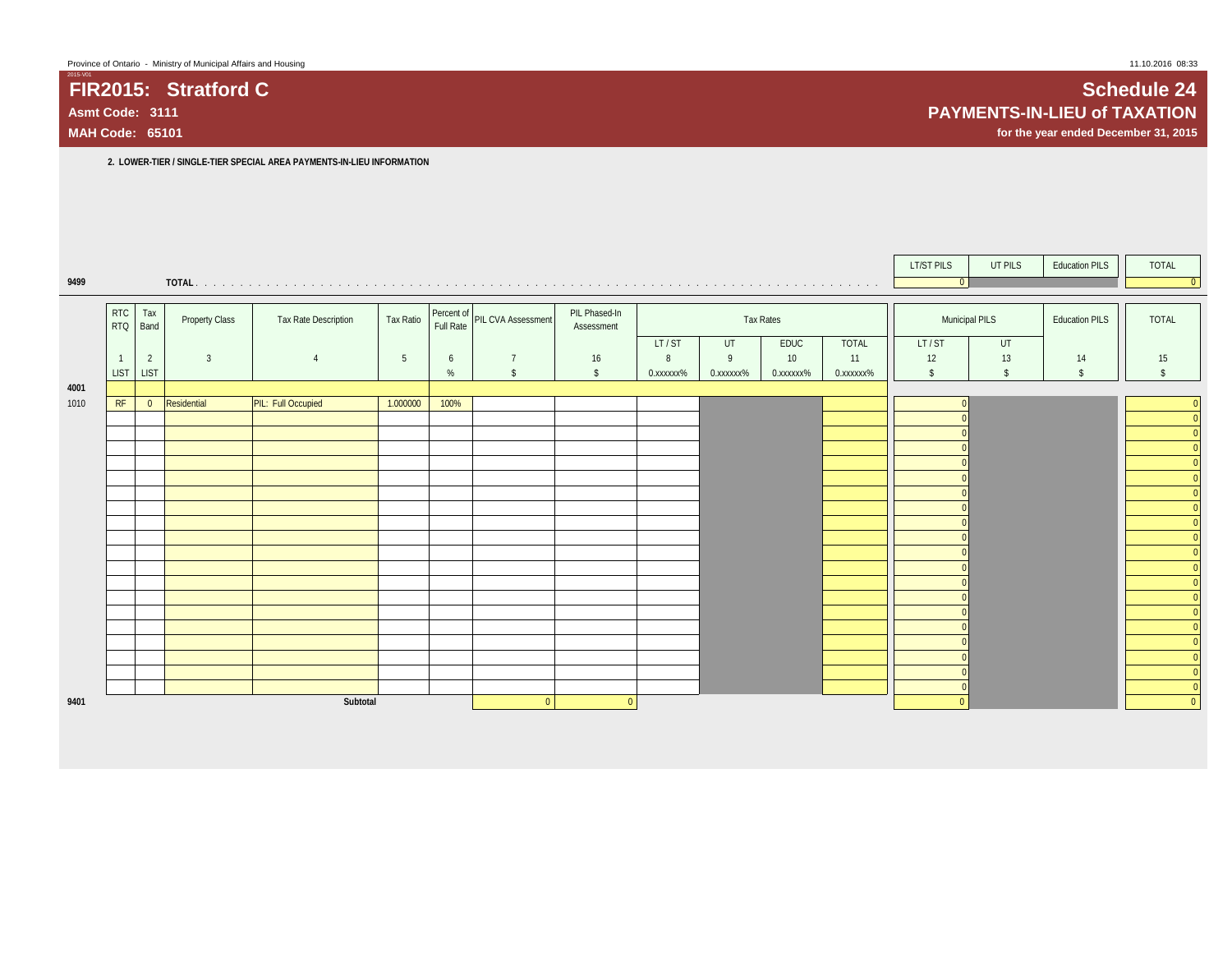|      |                          |                |                       |                      |           |           |                               |                             |           |           |                 |           | LT/ST PILS    | UT PILS            | <b>Education PILS</b> | TOTAL              |
|------|--------------------------|----------------|-----------------------|----------------------|-----------|-----------|-------------------------------|-----------------------------|-----------|-----------|-----------------|-----------|---------------|--------------------|-----------------------|--------------------|
| 9699 |                          |                | TOTAL.                |                      |           |           |                               |                             |           |           |                 |           |               | 0                  |                       | $\Omega$           |
|      |                          |                |                       |                      |           |           |                               |                             |           |           |                 |           |               |                    |                       |                    |
|      | <b>RTC</b><br><b>RTQ</b> | Tax<br>Band    | <b>Property Class</b> | Tax Rate Description | Tax Ratio | Full Rate | Percent of PIL CVA Assessment | PIL Phased-In<br>Assessment |           |           | Tax Rates       |           |               | Municipal PILS     | <b>Education PILS</b> | <b>TOTAL</b>       |
|      |                          |                |                       |                      |           |           |                               |                             | LT/ST     | UT        | EDUC            | TOTAL     | LT/ST         | UT                 |                       |                    |
|      |                          | $\overline{2}$ | $\overline{3}$        |                      | 5         | 6         | 7                             | 16                          | 8         | 9         | 10 <sup>°</sup> | 11        | 12            | 13                 | 14                    | 15                 |
|      | <b>LIST</b>              | <b>LIST</b>    |                       |                      |           | %         | $\mathsf{s}$                  | $\mathsf{\$}$               | 0.xxxxxx% | 0.xxxxxx% | 0.xxxxxx%       | 0.xxxxxx% | $\mathsf{\$}$ | $\mathbf{\hat{S}}$ | $\mathcal{S}$         | $\mathbf{\hat{S}}$ |
| 6001 |                          |                |                       |                      |           |           |                               |                             |           |           |                 |           |               |                    |                       |                    |
| 1010 | RF                       | $\overline{0}$ | Residential           | PIL: Full Occupied   | 1.000000  | 100%      |                               |                             |           |           |                 |           |               |                    |                       |                    |
|      |                          |                |                       |                      |           |           |                               |                             |           |           |                 |           |               |                    |                       | $\overline{0}$     |
|      |                          |                |                       |                      |           |           |                               |                             |           |           |                 |           |               |                    |                       | $\overline{0}$     |
|      |                          |                |                       |                      |           |           |                               |                             |           |           |                 |           |               |                    |                       | $\overline{0}$     |
|      |                          |                |                       |                      |           |           |                               |                             |           |           |                 |           |               |                    |                       | $\overline{0}$     |
|      |                          |                |                       |                      |           |           |                               |                             |           |           |                 |           |               |                    |                       | $\overline{0}$     |
|      |                          |                |                       |                      |           |           |                               |                             |           |           |                 |           |               |                    |                       |                    |
|      |                          |                |                       |                      |           |           |                               |                             |           |           |                 |           |               |                    |                       | $\mathbf{0}$       |
|      |                          |                |                       |                      |           |           |                               |                             |           |           |                 |           |               |                    |                       | $\overline{0}$     |
|      |                          |                |                       |                      |           |           |                               |                             |           |           |                 |           |               |                    |                       | $\overline{0}$     |
|      |                          |                |                       |                      |           |           |                               |                             |           |           |                 |           |               |                    |                       | $\overline{0}$     |
|      |                          |                |                       |                      |           |           |                               |                             |           |           |                 |           |               |                    |                       | $\overline{0}$     |
|      |                          |                |                       |                      |           |           |                               |                             |           |           |                 |           |               |                    |                       | $\overline{0}$     |
|      |                          |                |                       |                      |           |           |                               |                             |           |           |                 |           |               |                    |                       | $\overline{0}$     |
|      |                          |                |                       |                      |           |           |                               |                             |           |           |                 |           |               |                    |                       | 0                  |
|      |                          |                |                       |                      |           |           |                               |                             |           |           |                 |           |               |                    |                       |                    |
|      |                          |                |                       |                      |           |           |                               |                             |           |           |                 |           |               |                    |                       | $\mathbf{0}$       |
|      |                          |                |                       |                      |           |           |                               |                             |           |           |                 |           |               |                    |                       |                    |
|      |                          |                |                       |                      |           |           |                               |                             |           |           |                 |           |               |                    |                       | $\mathbf{0}$       |
|      |                          |                |                       |                      |           |           |                               |                             |           |           |                 |           |               |                    |                       | $\overline{0}$     |
| 9601 |                          |                |                       | Subtotal             |           |           | $\overline{0}$                | $\overline{0}$              |           |           |                 |           |               | $\Omega$           |                       | $\mathbf{0}$       |

**FIR2015: Stratford C Schedule 24 Asmt Code: 3111 PAYMENTS-IN-LIEU of TAXATION**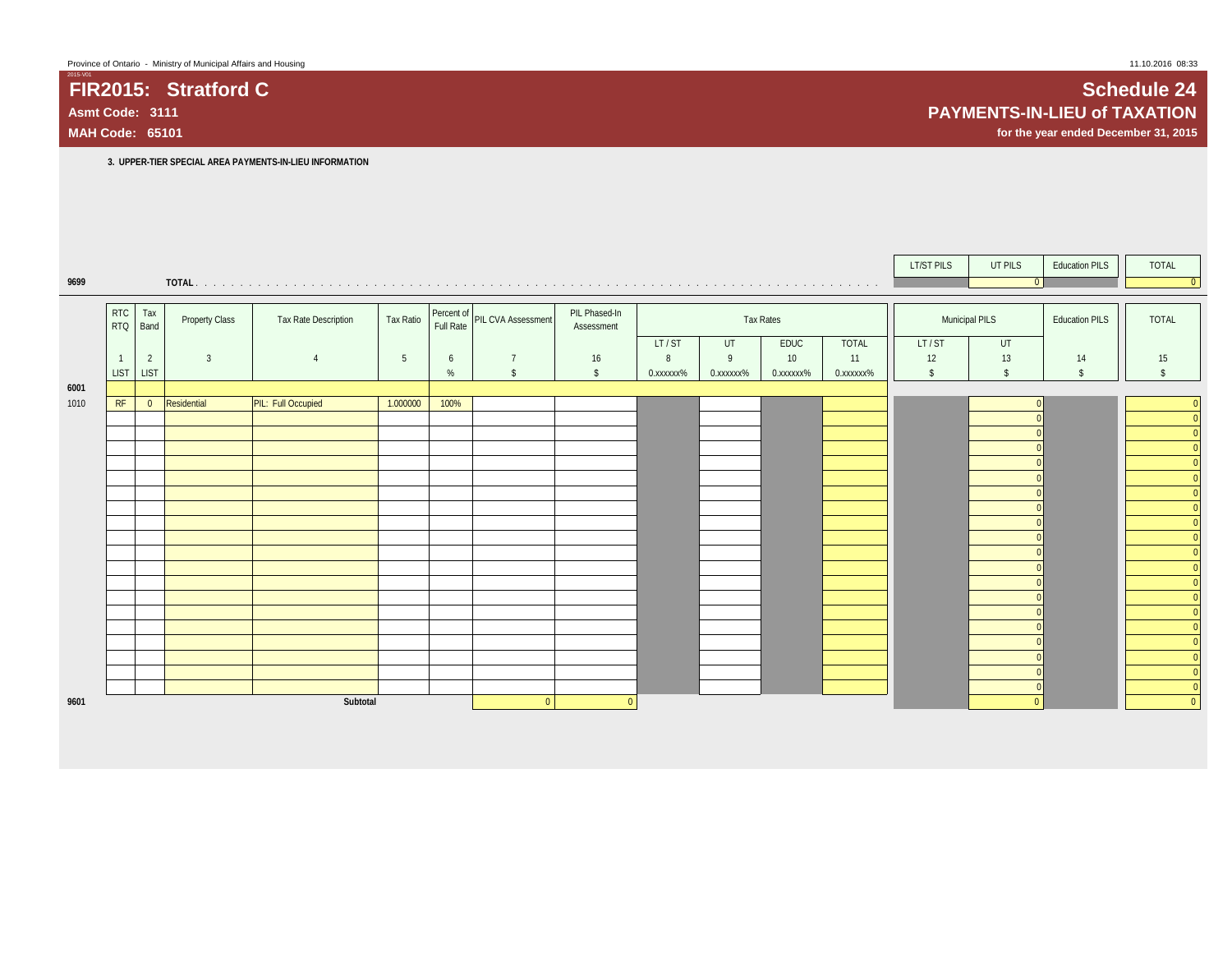## **FIR2015: Stratford C Schedule 24 Asmt Code: 3111 PAYMENTS-IN-LIEU of TAXATION**

|      |                                                                                                                        | <b>Municipal PILS</b> |                | <b>Education PILS</b> | <b>TOTAL</b>       |
|------|------------------------------------------------------------------------------------------------------------------------|-----------------------|----------------|-----------------------|--------------------|
|      |                                                                                                                        | IT/ST                 | UT             |                       |                    |
|      | 4. SUPPLEMENTARY PAYMENTS-IN-LIEU                                                                                      | 12                    | 13             | 14                    | 15                 |
|      |                                                                                                                        |                       |                | -S                    | $\mathbf{\hat{S}}$ |
| 9799 |                                                                                                                        |                       |                |                       |                    |
|      | 5. PAYMENTS-IN-LIEU LEVIED BY TAX RATE                                                                                 |                       |                |                       |                    |
| 9910 | <b>TOTAL PILS Levied by Tax Rate</b>                                                                                   | 242.997               | $\overline{0}$ | 96,335                | 339,332            |
|      | 6. AMOUNTS ADDED TO PAYMENTS-IN-LIEU                                                                                   |                       |                |                       |                    |
| 8005 |                                                                                                                        |                       |                |                       |                    |
| 8010 |                                                                                                                        |                       |                |                       | $\Omega$           |
| 8015 |                                                                                                                        |                       |                |                       |                    |
| 8020 |                                                                                                                        |                       |                |                       |                    |
| 8030 |                                                                                                                        |                       |                |                       |                    |
| 8035 |                                                                                                                        |                       |                |                       |                    |
| 8040 |                                                                                                                        |                       |                |                       | $\Omega$           |
| 8097 | Other<br>a constitution de la constitution de la constitution de la constitution de la constitution de la constitution |                       |                |                       | $\Omega$           |
| 9890 | Subtotal                                                                                                               | $\Omega$              | $\Omega$       | $\Omega$              | $\Omega$           |
|      | 7. OTHER PAYMENTS-IN-LIEU AMOUNTS                                                                                      |                       |                |                       |                    |
| 8045 |                                                                                                                        | 3.839                 |                | 4.745                 | 8,584              |
| 8046 |                                                                                                                        |                       |                |                       |                    |
| 8050 |                                                                                                                        | 1.764                 |                |                       | 1,764              |
| 8051 |                                                                                                                        |                       |                |                       |                    |
| 8055 |                                                                                                                        | 32.325                |                |                       | 32,325             |
| 8060 |                                                                                                                        |                       |                |                       |                    |
| 8098 | Other                                                                                                                  |                       |                |                       |                    |
| 9892 | Subtotal                                                                                                               | 37,928                | $\Omega$       | 4,745                 | 42,673             |
|      | 8. TOTAL PAYMENTS-IN-LIEU LEVIED                                                                                       |                       |                |                       |                    |
| 9990 | <b>TOTAL PILS Levied</b>                                                                                               | 280.925               | $\Omega$       | 101.080               | 382,005            |
|      |                                                                                                                        |                       |                |                       |                    |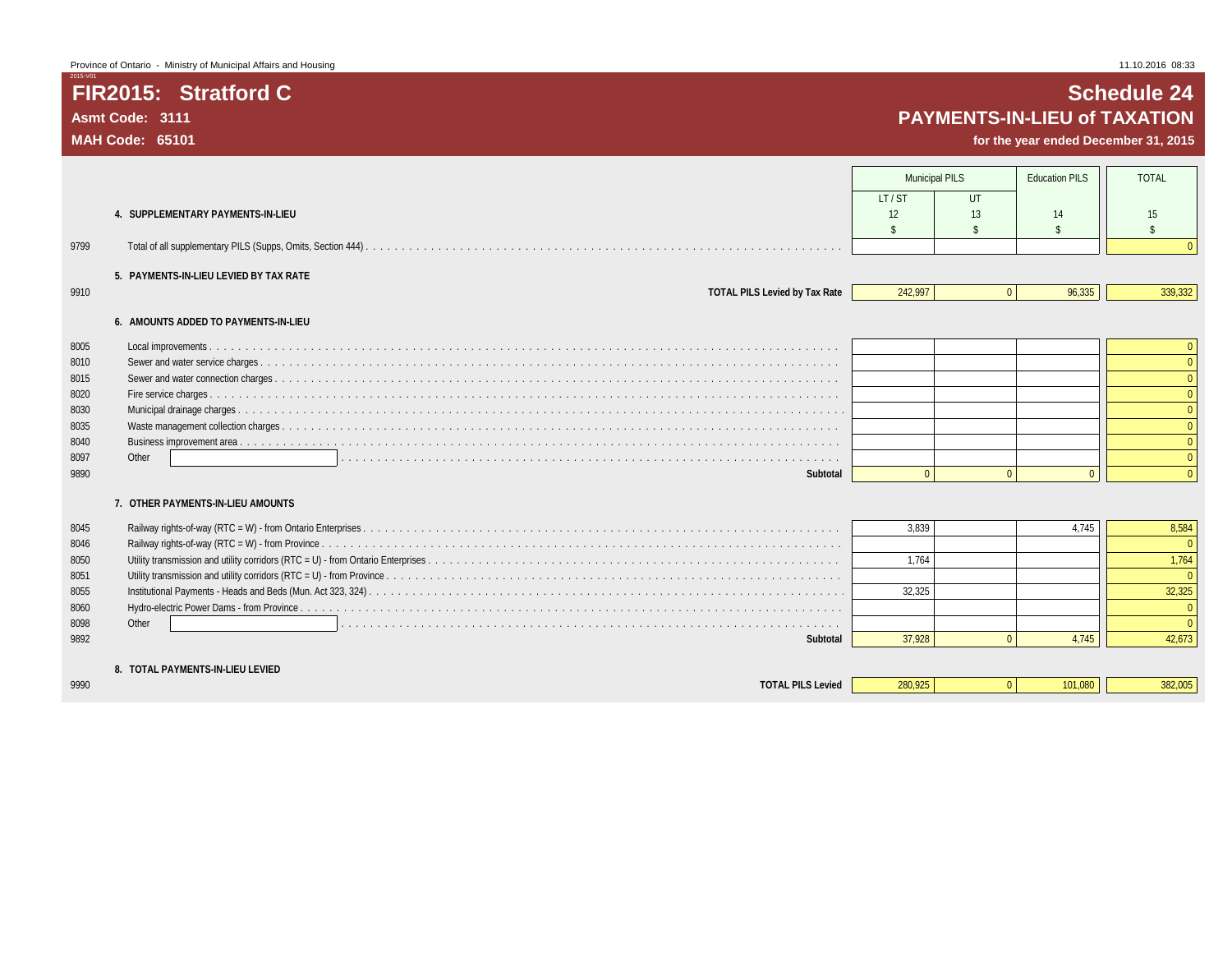## **FIR2015: Stratford C Schedule 26** Asmt Code: 3111<br>MAH Code: 65101 **TAXATION and PAYMENTS-IN-LIEU SUMMARY**<br>MAH Code: 65101 **for the year ended December 31, 2015**

**MAH Code: 65101 for the year ended December 31, 2015**

|      | 1. Municipal and School Board Taxation |                        |                                   |                                   |                                                     | <b>TOTAL</b>       | ENG - Public           | FRE - Public   | ENG - Separate         | FRE - Separate | Other        |                                                             |                |                          |
|------|----------------------------------------|------------------------|-----------------------------------|-----------------------------------|-----------------------------------------------------|--------------------|------------------------|----------------|------------------------|----------------|--------------|-------------------------------------------------------------|----------------|--------------------------|
|      |                                        |                        |                                   |                                   |                                                     |                    |                        |                | 100.000%               | 78.344%        | 0.134%       | 21.522%                                                     | 0.000%         | 0.000%                   |
|      |                                        | Taxable Asmt.<br>(CVA) | Taxable Asmt.<br>(Wtd & Disc CVA) | Phase-In<br>Taxable Asmt<br>(CVA) | Phase-In<br><b>Taxable Asmt</b><br>(Wtd & Disc CVA) | <b>TOTAL Taxes</b> | <b>Municipal Taxes</b> |                | <b>Education Taxes</b> |                |              | Distribution of Education Taxes in column 6 by School Board |                |                          |
|      |                                        |                        |                                   |                                   |                                                     |                    | LT/ST                  | <b>UT</b>      |                        | ENG - Public   | FRE - Public | ENG - Separate                                              | FRE - Separate | Other                    |
|      | <b>Property Class Group</b>            | 16                     |                                   | 18<br>$\hat{\mathbf{x}}$          | 17                                                  |                    |                        |                |                        |                |              |                                                             | 10             | 11<br>$\hat{\mathbf{s}}$ |
|      | 0010 Residential.<br>.                 | 2,788,103,109          | 2,788,103,109                     | 2,721,636,826                     | 2,721,636,826                                       | 38,171,082         | 32,863,890             | $\Omega$       | 5,307,192              | 4,497,328      | 4,953        | 799,152                                                     | 5,759          |                          |
| 0050 | Multi-residential                      | 164,536,200            | 345,292,558                       | 157.288.740                       | 330,729,707                                         | 4,303,611          | 3,996,898              | $\Omega$       | 306.713                | 291.068        | 367          | 15.087                                                      | 191            |                          |
|      | 0110 Farmland<br>.                     | 12,661,800             | 3,165,450                         | 11,370,221                        | 2,842,555                                           | 39,896             | 34,353                 | $\Omega$       | 5.543                  | 4.736          |              | 807                                                         | $\Omega$       |                          |
| 0140 | Managed Forests                        |                        |                                   | $\sqrt{ }$                        |                                                     |                    | $\Omega$               | $\overline{0}$ | $\Omega$               |                |              |                                                             |                |                          |
| 9110 | Subtotal                               | 2.965.301.109          | 3,136,561,117                     | 2,890,295,787                     | 3,055,209,088                                       | 42,514,589         | 36,895,141             | $\Omega$       | 5,619,448              | 4,793,132      | 5.320        | 815.046                                                     | 5.950          |                          |
| 0210 | Commercial.<br>and a straightful and a | 283,213,520            | 555,492,719                       | 279,380,315                       | 547,942,241                                         | 10,587,430         | 6,621,931              | $\Omega$       | 3,965,499              | 3,106,731      | 5,314        | 853,455                                                     | $\Omega$       |                          |
| 0215 | <b>Commercial New Construction</b>     | 114,433,040            | 225,680,340                       | 112,169,976                       | 221,262,952                                         | 4,006,530          | 2,673,983              | $\Omega$       | 1,332,547              | 1,043,971      | 1,786        | 286,791                                                     | $\Omega$       |                          |
| 0310 | Parking Lot.                           |                        |                                   |                                   |                                                     |                    | $\Omega$               | $\Omega$       |                        |                |              |                                                             | $\overline{0}$ |                          |
| 0320 | Office Building                        | 2.003.930              | 3.959.639                         | 1.927.991                         | 3.809.589                                           | 73.609             | 46.039                 | $\Omega$       | 27.570                 | 21.599         | 37           | 5.934                                                       | $\Omega$       | $\Omega$                 |
| 0325 | Office Building New Constructi         |                        |                                   |                                   |                                                     |                    |                        | $\Omega$       |                        |                |              |                                                             | $\overline{0}$ | $\overline{0}$           |
| 0340 | Shopping Centre                        | 38,642,000             | 76,354,158                        | 37,563,663                        | 74,223,432                                          | 1,434,157          | 896,997                | $\overline{0}$ | 537,160                | 420.833        | 720          | 115,608                                                     | $\overline{0}$ | $\overline{0}$           |
| 0345 | Shopping Centre New Constru            | 20,600                 | 40.704                            | 20,418                            | 40.345                                              | 731                | 488                    | $\overline{0}$ | 243                    | 190            |              | 52                                                          | $\overline{0}$ | $\Omega$                 |
| 9120 | Subtotal                               | 438,313,090            | 861,527,560                       | 431,062,363                       | 847,278,558                                         | 16,102,457         | 10,239,438             | $\Omega$       | 5,863,019              | 4,593,324      | 7,856        | 1,261,839                                                   | $\overline{0}$ |                          |
| 0510 | Industrial.<br>.                       | 58.398.300             | 162.928.423                       | 58.068.510                        | 162,166,086                                         | 2,796,612          | 1,934,086              | $\overline{0}$ | 862.526                | 675,737        | 1,156        | 185.633                                                     | $\overline{0}$ |                          |
| 0515 | Industrial New Construction.           | 6,270,660              | 17.914.343                        | 6.208.112                         | 17,735,132                                          | 284,886            | 211.519                | $\Omega$       | 73.367                 | 57.479         | 98           | 15.790                                                      | $\overline{0}$ | $\Omega$                 |
| 0610 | Large Industrial.<br>and a state       | 29,389,000             | 84,087,333                        | 29,355,525                        | 84.003.221                                          | 1,448,665          | 1.001.870              | $\Omega$       | 446.795                | 350.037        | 599          | 96.159                                                      | $\Omega$       |                          |
| 0615 | Large Industrial New Construct         | 18,340,000             | 52,621,428                        | 18.231.500                        | 52,309,745                                          | 840,272            | 623,876                | $\overline{0}$ | 216,396                | 169.533        | 290          | 46.573                                                      | $\overline{0}$ |                          |
| 9130 | Subtotal                               | 112,397,960            | 317,551,527                       | 111,863,647                       | 316,214,184                                         | 5,370,435          | 3,771,351              | $\Omega$       | 1,599,084              | 1,252,786      | 2,143        | 344.155                                                     | $\overline{0}$ |                          |
|      | 0710 Pipelines                         | 7,901,000              | 11,922,609                        | 7,768,581                         | 11,722,789                                          | 234,117            | 141,671                | $\Omega$       | 92,446                 | 72,426         | 124          | 19,896                                                      | $\overline{0}$ |                          |
|      | 0810 Other Property Classes            | $\Omega$               | $\Omega$                          | $\Omega$                          |                                                     | ſ                  | $\Omega$               | $\Omega$       |                        |                |              |                                                             |                |                          |
|      | 9160 Adj. for shared PIL properties    |                        |                                   |                                   |                                                     | $\Omega$           | 41.220                 | $\overline{0}$ | $-41.220$              | $-32.293$      | $-55$        | $-8.871$                                                    | $\overline{0}$ |                          |
|      | 9170 Supplementary Taxes               |                        |                                   |                                   |                                                     | 1.063.399          | 843.048                | $\mathbf{0}$   | 220.351                | 189.241        | 479          | 30.627                                                      |                |                          |
| 9180 | <b>Total Levied by Rate</b>            |                        |                                   |                                   |                                                     | 65,284,997         | 51.931.869             | $\overline{0}$ | 13,353,128             | 10.868.616     | 15,867       | 2,462,692                                                   | 5,954          |                          |
|      | 9190 Amts Added to Tax Bill.<br>.      |                        |                                   |                                   |                                                     | 219,775            | 219,560                | $\overline{0}$ | 215                    | 169            |              | 46                                                          | $\Omega$       |                          |
|      | 9192 Other Taxation Amounts            |                        |                                   |                                   |                                                     |                    | $\Omega$               | $\Omega$       | $\Omega$               |                |              |                                                             |                |                          |
| 9199 | <b>TOTAL before Adj.</b>               | 3,523,913,159          | 4.327.562.814                     | 3.440.990.378                     | 4,230,424,619                                       | 65,504,772         | 52.151.429             | $\Omega$       | 13,353,343             | 10.868.785     | 15.867       | 2.462.738                                                   | 5.954          |                          |
|      |                                        |                        |                                   |                                   |                                                     |                    |                        |                |                        |                |              |                                                             |                |                          |

### **2. Payments-In-Lieu of Taxation**

|              |                                                                                                                                  | PIL Asmt.<br>(CVA)   | PIL Asmt.<br>(Wtd & Disc CVA)    | Phase-In<br>PIL Asmt.<br>(CVA) | Phase-In<br>PIL Asmt.<br>(Wtd & Disc CVA) | <b>Total PILS Levied</b>         | Municipal PILS<br>LT/ST |                          | <b>Education PILS</b> |                                                       |
|--------------|----------------------------------------------------------------------------------------------------------------------------------|----------------------|----------------------------------|--------------------------------|-------------------------------------------|----------------------------------|-------------------------|--------------------------|-----------------------|-------------------------------------------------------|
|              | <b>Property Class Group</b>                                                                                                      | 16                   |                                  | 18                             | 17                                        |                                  |                         | UT                       |                       |                                                       |
|              | 1010 Residential                                                                                                                 | $\hat{\mathbf{x}}$   | $\Omega$                         | $\hat{\mathbf{x}}$             |                                           | $\hat{\mathbf{x}}$               | $\Omega$                |                          |                       |                                                       |
| 1050         | .<br>Multi-residential.                                                                                                          |                      | $\Omega$                         | $\mathbf{0}$<br>$\Omega$       | $\mathbf{0}$<br>$\Omega$                  | $\overline{0}$<br>$\overline{0}$ | $\Omega$                | $\mathbf{0}$<br>$\Omega$ |                       |                                                       |
|              | 1110 Farmland.<br>.                                                                                                              | $\Omega$             | $\overline{0}$                   | $\Omega$                       | $\Omega$                                  | $\Omega$                         | $\Omega$                | $\Omega$                 |                       |                                                       |
| 1140         | Managed Forests                                                                                                                  | $\Omega$             | $\overline{0}$                   | $\mathbf{0}$                   | $\mathbf{0}$                              | $\overline{0}$                   | $\mathbf{0}$            | $\mathbf{0}$             | $\Omega$              |                                                       |
| 9210         | Subtotal                                                                                                                         | $\Omega$             | $\Omega$                         | $\Omega$                       | $\sqrt{ }$                                | $\Omega$                         | $\Omega$                | $\Omega$                 | $\sqrt{ }$            |                                                       |
|              |                                                                                                                                  |                      |                                  |                                |                                           |                                  |                         |                          |                       |                                                       |
| 1210         | Commercial.                                                                                                                      | 10,419,400           | 20,522,279                       | 10,209,007                     | 20,107,149                                | 339,332                          | 242,997                 | $\overline{0}$           | 96,335                |                                                       |
| 1215         | <b>Commercial New Construction</b>                                                                                               |                      | $\Omega$                         | $\Omega$                       | $\Omega$                                  | $\Omega$                         |                         | $\Omega$                 |                       |                                                       |
| 1310         | Parking Lot.                                                                                                                     | $\Omega$<br>$\Omega$ | $\Omega$                         | $\Omega$                       | $\Omega$                                  | $\overline{0}$                   | $\Omega$<br>$\Omega$    | $\Omega$                 |                       |                                                       |
| 1320<br>1325 | Office Building<br>Office Building New Constructi                                                                                | $\Omega$             | $\overline{0}$<br>$\overline{0}$ | $\mathbf{0}$<br>$\mathbf{0}$   | $\mathbf{0}$<br>$\Omega$                  | $\overline{0}$<br>$\overline{0}$ | $\mathbf{0}$            | $\Omega$<br>$\mathbf{0}$ |                       |                                                       |
| 1340         | Shopping Centre                                                                                                                  | $\Omega$             | $\Omega$                         | $\Omega$                       | $\Omega$                                  | $\overline{0}$                   |                         | $\Omega$                 | $\Omega$              | Part 3 contains Distribution of PILS by School Boards |
| 1345         | Shopping Centre New Constru                                                                                                      | $\Omega$             | $\Omega$                         | $\Omega$                       | $\Omega$                                  | $\sqrt{ }$                       | $\Omega$                | $\mathbf{0}$             |                       |                                                       |
| 9220         | Subtotal                                                                                                                         | 10,419,400           | 20,522,279                       | 10,209,007                     | 20,107,149                                | 339,332                          | 242,997                 | $\mathbf{0}$             | 96,335                |                                                       |
| 1510         | Industrial                                                                                                                       | $\Omega$             | $\overline{0}$                   | $\mathbf{0}$                   | $\Omega$                                  | $\Omega$                         | $\Omega$                | $\Omega$                 |                       |                                                       |
| 1515         | .<br>Industrial New Construction.                                                                                                | $\Omega$             | $\Omega$                         | $\mathbf{0}$                   | $\Omega$                                  | $\overline{0}$                   | $\Omega$                | $\mathbf{0}$             |                       |                                                       |
| 1610         | Large Industrial                                                                                                                 | $\Omega$             | $\Omega$                         | $\Omega$                       | $\sqrt{ }$                                | $\Omega$                         | $\Omega$                | $\Omega$                 |                       |                                                       |
| 1615         | Large Industrial New Construct                                                                                                   | $\Omega$             | $\overline{0}$                   | $\mathbf{0}$                   | $\overline{0}$                            | $\overline{0}$                   | $\Omega$                | $\overline{0}$           |                       |                                                       |
| 9230         | Subtotal                                                                                                                         | $\Omega$             | $\overline{0}$                   | $\Omega$                       | $\Omega$                                  | $\overline{0}$                   | $\Omega$                | $\overline{0}$           | $\Omega$              |                                                       |
| 1718         | Pipelines.                                                                                                                       | $\Omega$             | $\Omega$                         | $\mathbf{0}$                   | $\mathbf{0}$                              | $\overline{0}$                   | $\Omega$                | $\Omega$                 |                       |                                                       |
|              | $\begin{array}{cccccccccccccc} . & . & . & . & . & . & . & . & . & . & . & . & . & . \end{array}$<br>1810 Other Property Classes | $\Omega$             | $\Omega$                         | $\mathbf{0}$                   | $\Omega$                                  | $\overline{0}$                   | $\mathbf{0}$            | $\mathbf{0}$             | $\Omega$              |                                                       |
|              | 9270 Supplementary PILS                                                                                                          |                      |                                  |                                |                                           | $\Omega$                         | $\Omega$                | $\mathbf{0}$             | $\Omega$              |                                                       |
|              |                                                                                                                                  |                      |                                  |                                |                                           |                                  |                         |                          |                       |                                                       |
| 9280         | <b>Total Levied by Rate</b>                                                                                                      |                      |                                  |                                |                                           | 339,332                          | 242,997                 | $\overline{0}$           | 96,335                |                                                       |
| 9290         | Amts Added to PILs<br>9292 Other PIL Amounts                                                                                     |                      |                                  |                                |                                           | 42,673                           | 37,928                  | $\overline{0}$           | 4,745                 |                                                       |
| 9299         | TOTAL before Adj.                                                                                                                | 10,419,400           | 20,522,279                       | 10,209,007                     | 20,107,149                                | 382,005                          | 280.925                 | $\mathbf{0}$<br>$\Omega$ | 101,080               |                                                       |
|              |                                                                                                                                  |                      |                                  |                                |                                           |                                  |                         |                          |                       |                                                       |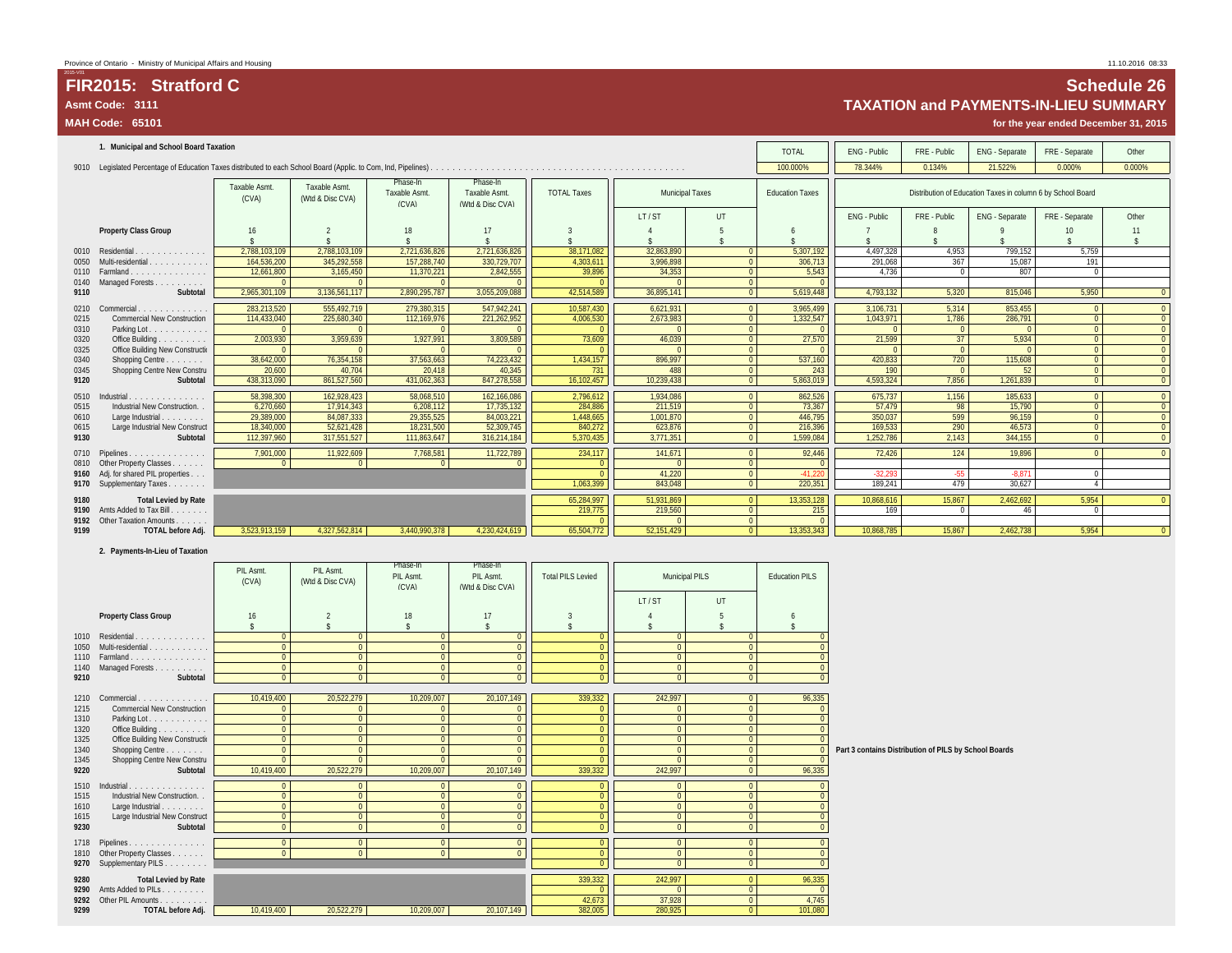### **3. Payments-In-Lieu of Taxation: Distribution of Entitlements**

|      |                                                |         | <b>PILS Levied</b> |           | <b>TOTAL PILS</b><br>Levied | Adjustment to<br><b>PILS Levied</b> | <b>TOTAL PIL</b><br>Entitlement |         | Distrib. of PIL Entitlement in Col. 7 |           |                     | Distribution of Education PILS in column 10 by School Board |                       |                      |       |
|------|------------------------------------------------|---------|--------------------|-----------|-----------------------------|-------------------------------------|---------------------------------|---------|---------------------------------------|-----------|---------------------|-------------------------------------------------------------|-----------------------|----------------------|-------|
|      | Source of PILS                                 | LT/ST   | UT                 | Education |                             |                                     |                                 | LT/ST   | UT                                    | Education | English -<br>Public | French - Public                                             | English -<br>Separate | French -<br>Separate | Other |
|      |                                                | 3       | $\Delta$           |           | $\overline{\phantom{a}}$    | h                                   |                                 | 8       | 9                                     | 10        | 11                  | 12                                                          | 13                    | 14                   | 15    |
|      |                                                |         | \$                 |           |                             |                                     | $\mathbf{\hat{S}}$              |         | $\mathbf{\hat{S}}$                    |           | $\mathsf{\$}$       | \$                                                          |                       | $\mathbf{\hat{S}}$   | \$    |
|      | 5010 Canada.<br>.                              | 30.339  |                    | 18.168    | 48,507                      |                                     | 48,507                          | 48.507  |                                       |           |                     |                                                             |                       |                      |       |
| 5020 | Canada Enterprises                             |         |                    |           | $\Omega$                    |                                     |                                 |         |                                       |           |                     |                                                             |                       |                      |       |
|      | Ontario                                        |         |                    |           |                             |                                     |                                 |         |                                       |           |                     |                                                             |                       |                      |       |
|      | Municipal Tax Assist. Act                      |         |                    |           |                             |                                     |                                 |         |                                       |           |                     |                                                             |                       |                      |       |
| 5210 | Prev. Exempt Properties                        |         |                    |           |                             |                                     |                                 |         |                                       |           |                     |                                                             |                       |                      |       |
| 5220 | Other Mun. Tax Asst. Act.                      | 21,158  |                    |           | 21,158                      | $-21,158$                           |                                 |         |                                       |           |                     |                                                             |                       |                      |       |
| 5230 | Inst. Payments - Heads and Beds                | 32,325  |                    |           | 32,325                      |                                     | 32,325                          | 32,325  |                                       |           |                     |                                                             |                       |                      |       |
| 5232 | Railway Rights-of-way                          |         |                    |           |                             |                                     |                                 |         |                                       |           |                     |                                                             |                       |                      |       |
| 5234 | Utility Corridors/Transmission                 |         |                    |           |                             |                                     |                                 |         |                                       |           |                     |                                                             |                       |                      |       |
| 5236 | Hydro-Electric Power Dams.<br>.                |         |                    |           |                             |                                     |                                 |         |                                       |           |                     |                                                             |                       |                      |       |
| 5240 | Other<br>and a strainer                        |         |                    |           |                             |                                     |                                 |         |                                       |           |                     |                                                             |                       |                      |       |
|      | <b>Ontario Enterprises</b>                     |         |                    |           |                             |                                     |                                 |         |                                       |           |                     |                                                             |                       |                      |       |
| 5410 | <b>Ontario Mortgage and Housing Corpora</b>    |         |                    |           |                             |                                     |                                 |         |                                       |           |                     |                                                             |                       |                      |       |
| 5430 | Liquor Control Board of Ont.                   | 19,509  |                    |           | 19,509                      |                                     | 19,509                          | 19.509  |                                       | $\Omega$  |                     |                                                             |                       |                      |       |
| 5432 | Railway Rights-of-way                          | 3,839   |                    | 4,745     | 8,584                       |                                     | 8,584                           | 3.839   |                                       | 4.745     | 3,718               |                                                             | 1,021                 | $\Omega$             |       |
| 5434 | Utility Corridors/Transmission                 | 1,764   |                    |           | 1,764                       |                                     | 1,764                           | 1,764   |                                       |           |                     |                                                             |                       |                      |       |
| 5437 | Ontario Lottery and Gaming Corp                |         |                    |           |                             |                                     | $\Omega$                        |         |                                       |           |                     |                                                             |                       |                      |       |
| 5460 | Other<br>and a strain                          |         |                    |           |                             |                                     |                                 |         |                                       |           |                     |                                                             |                       |                      |       |
| 5610 | Municipal Enterprises                          |         |                    |           |                             |                                     |                                 |         |                                       |           |                     |                                                             |                       |                      |       |
| 5910 | Other Muns and Enterprises                     | 171.990 |                    | 78.167    | 250,157                     | $-250.157$                          | $\Omega$                        |         |                                       |           |                     |                                                             |                       |                      |       |
| 5950 | Amounts Added to PIL.<br>and a straightful and |         |                    |           |                             |                                     |                                 |         |                                       |           |                     |                                                             |                       |                      |       |
| 9599 | <b>TOTAL</b>                                   | 280,924 |                    | 101.080   | 382,004                     | $-271.315$                          | 110,689                         | 105,944 |                                       | 4.745     | 3,718               |                                                             | 1,021                 | $\Omega$             |       |

## **FIR2015: Stratford C Schedule 26 Asmt Code: 3111 TAXATION and PAYMENTS-IN-LIEU SUMMARY**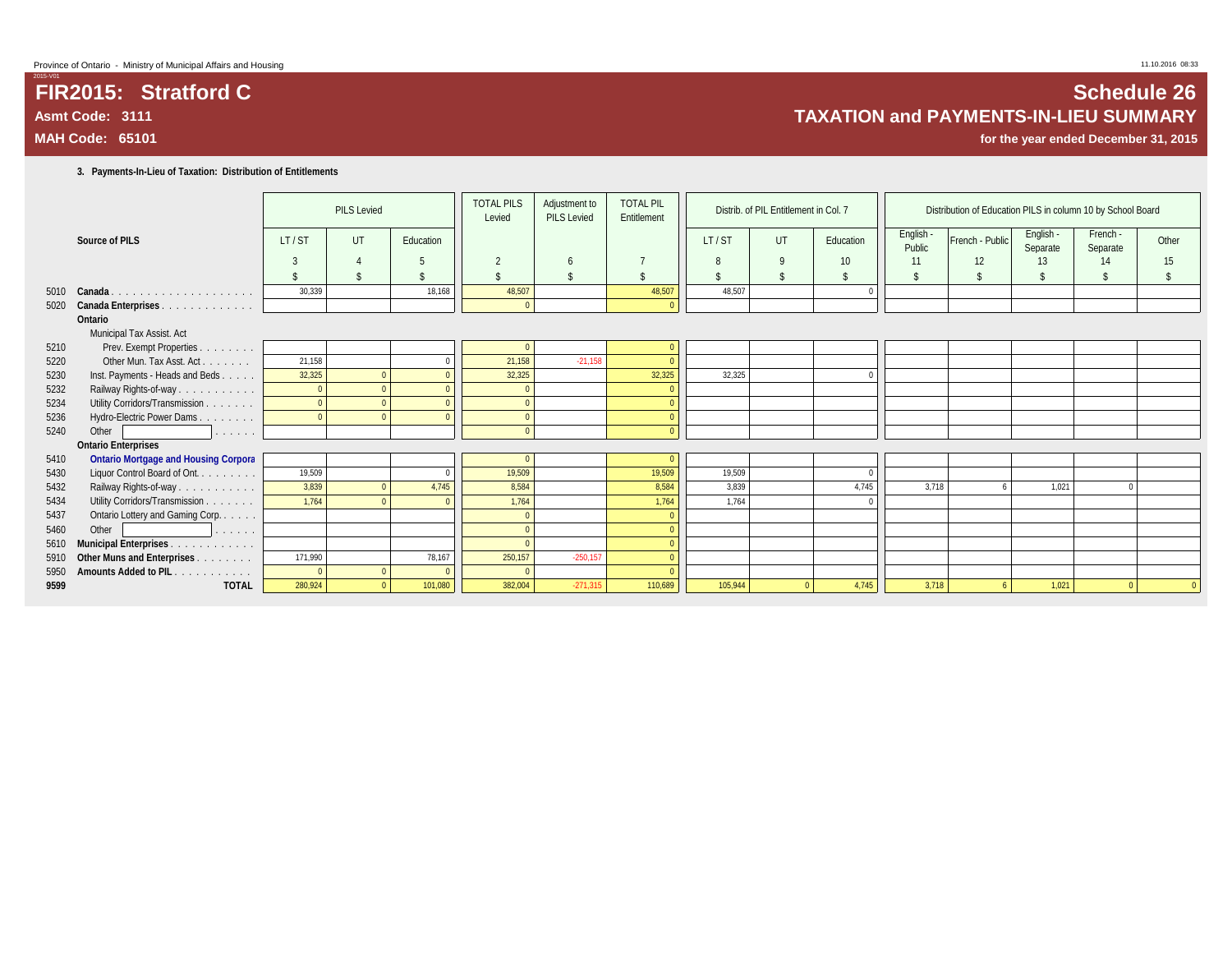## **FIR2015: Stratford C Schedule 40 Asmt Code: 3111 CONSOLIDATED STATEMENT OF OPERATIONS: EXPENSES MAH Code: 65101 for the year ended December 31, 2015**

|              |                                                                              | Salaries, Wages and      | Interest on    | Materials                          | Contracted           | Rents and Financial | External  | Amortization       | <b>Total Expenses</b>     | Inter-Functional | Allocation of            | <b>Total Expenses</b>    |
|--------------|------------------------------------------------------------------------------|--------------------------|----------------|------------------------------------|----------------------|---------------------|-----------|--------------------|---------------------------|------------------|--------------------------|--------------------------|
|              |                                                                              | <b>Employee Benefits</b> | Long Term Debt |                                    | Services             | Expenses            | Transfers |                    | <b>Before Adjustments</b> | Adjustments      | Program Support *        | After Adjustments        |
|              |                                                                              |                          |                |                                    |                      |                     |           |                    |                           |                  |                          |                          |
|              |                                                                              | $\overline{1}$           | $\overline{2}$ | $\mathbf{3}$<br>$\hat{\mathbf{x}}$ | $\overline{4}$<br>¢. | $\overline{5}$      | 6         | 16<br>$\mathsf{s}$ |                           | 12<br>\$         | 13<br>$\hat{\mathbf{s}}$ | 11<br>$\hat{\mathbf{x}}$ |
|              | General government                                                           |                          |                |                                    |                      |                     |           |                    |                           |                  |                          |                          |
| 0240         | Governance                                                                   | 792,706                  | 326,173        | 114,645                            | 1,325,375            | 75,521              |           |                    | 2,634,420                 |                  | 47,195                   | 2,681,615                |
| 0250         |                                                                              | 1,075,788                |                | 39,924                             | 150,696              | 72                  | 393,651   | 490,297            | 2,150,428                 | $-279,96!$       | 30,427                   | 1,900,890                |
| 0260         |                                                                              | 877,627                  |                | 163,700                            | 783,428              |                     |           |                    | 1,824,755                 | 320,93           | 1.503.8                  |                          |
| 0299         | Subtotal                                                                     | 2,746,121                | 326.173        | 318,269                            | 2,259,499            | 75,593              | 393.651   | 490.297            | 6,609,603                 | 5008             | 1.426.2                  | 4,582,505                |
|              |                                                                              |                          |                |                                    |                      |                     |           |                    |                           |                  |                          |                          |
|              | <b>Protection services</b>                                                   |                          |                |                                    |                      |                     |           |                    |                           |                  |                          |                          |
| 0410         |                                                                              | 6,359,245                |                | 160,436                            | 214,654              | 1,723               |           | 221,922            | 6,957,980                 | 340              | 137.650                  | 7,095,970                |
| 0420         |                                                                              | 9.341.560                | 16.268         | 375.993                            | 724,784              | 127.650             |           | 275.357            | 10.861.612                | $-46.10$         | 215.042                  | 11,030,547               |
| 0421         |                                                                              |                          |                |                                    |                      |                     |           |                    |                           |                  |                          |                          |
| 0422         |                                                                              |                          |                |                                    |                      |                     |           |                    |                           |                  |                          |                          |
| 0430<br>0440 |                                                                              | 672,820                  |                | 17,727                             | 42.580               | 2,121               |           |                    | $\Omega$<br>735,248       |                  | 15,024                   | 750,272                  |
| 0445         | Protective inspection and control<br>Building permit and inspection services | 458,377                  |                | 7,732                              | 36,420               | 1,437               |           |                    | 503,966                   |                  |                          | 503,966                  |
| 0450         |                                                                              |                          |                |                                    | 13,312               |                     |           |                    | 13,312                    |                  | 272                      | 13,584                   |
| 0460         | Provincial Offences Act (POA)                                                |                          |                |                                    |                      |                     |           |                    | $\Omega$                  |                  |                          |                          |
| 0498         | Other                                                                        |                          |                |                                    |                      |                     |           |                    |                           |                  |                          |                          |
| 0499         | Subtotal                                                                     | 16.832.002               | 16,268         | 561,888                            | 1.031.750            | 132,931             |           | 497,279            | 19,072,118                | $-45.76$         | 367,988                  | 19,394,339               |
|              |                                                                              |                          |                |                                    |                      |                     |           |                    |                           |                  |                          |                          |
|              | <b>Transportation services</b>                                               |                          |                |                                    |                      |                     |           |                    |                           |                  |                          |                          |
| 0611         |                                                                              | 2.692.433                | 94,247         | 602.865                            | 1,428,493            |                     |           | 1,734,875          | 6,552,913                 | $-548.362$       | 85.320                   | 6,089,871                |
| 0612         |                                                                              |                          |                |                                    |                      |                     |           |                    |                           |                  |                          |                          |
| 0613         | Roads - Bridges and Culverts                                                 | 2,224                    |                | 2,585                              |                      |                     |           | 91,870             | 96,679                    | 916              | 116                      | 97,711                   |
| 0614         | Roads - Traffic Operations & Roadside                                        | 101.019                  |                | 51.373                             | 111.282              |                     |           | 381.534            | 645.208                   | 18.974           | 5.776                    | 669,958                  |
| 0621         | Winter Control - Except sidewalks, Parking Lots                              | 230,216                  |                | 138,083                            | 311,282              |                     |           |                    | 679,581                   | 58,415           | 15,080                   | 753,076                  |
| 0622         | Winter Control - Sidewalks, Parking Lots Only                                | 129,433<br>2,026,509     | 9.371          | 3,726<br>543,901                   | 86,103<br>160,841    |                     |           | 369,332            | 219,262<br>3,109,954      | 103,724          | 6,600<br>55,810          | 329,586<br>3,165,764     |
| 0631<br>0632 |                                                                              | 385,201                  |                | 31,609                             | 8,549                |                     |           | 67,853             | 493,212                   |                  | 8,692                    | 501,904                  |
| 0640         | Transit - Disabled & special needs                                           | 124.341                  |                | 36.755                             | 130.046              | 30,000              |           | 44.448             | 365.590                   | 112,800          | 8.867                    | 487,257                  |
| 0650         |                                                                              |                          |                | 449.445                            | 322.554              |                     |           | 79.862             | 851,861                   |                  | 15,775                   | 867,636                  |
| 0660         |                                                                              |                          |                | 167,791                            | 132,799              |                     |           | 98,766             | 399,356                   | 280              | 6,148                    | 405,784                  |
| 0698         | Other                                                                        |                          |                |                                    |                      |                     |           |                    |                           |                  |                          |                          |
| 0699         | Subtotal                                                                     | 5.691.376                | 103.618        | 2,028,133                          | 2.691.949            | 30,000              |           | 2.868.540          | 13,413,616                | 253.25           | 208.184                  | 13,368,547               |
|              |                                                                              |                          |                |                                    |                      |                     |           |                    |                           |                  |                          |                          |
|              | <b>Environmental services</b>                                                |                          |                |                                    |                      |                     |           |                    |                           |                  |                          |                          |
| 0811         | Wastewater collection/conveyance.                                            | 252,239                  | 842,796        | 464,031                            | 116,755              |                     |           | 466,367            | 2,142,188                 | 35,001           | 17.737                   | 2,194,926                |
| 0812         | Wastewater treatment & disposal                                              | 7,135                    |                | 1,759                              | 1,434,536            |                     |           | 232,854            | 1,676,284                 |                  | 29,495                   | 1,705,779                |
| 0821         |                                                                              | 90,625                   | 327,096        | 30,474                             | 228,364              |                     |           | 866,189            | 1,542,748                 | 28,049           | 7,714                    | 1,578,511                |
| 0822<br>0831 |                                                                              | 368.292                  | 546            | 451.529                            | 305.930              |                     |           |                    | 1,126,297                 | 648.827          | 23.003                   | 1,798,127                |
| 0832         | Water distribution/transmission                                              | 801.796                  |                | 230.813                            | 171,760              |                     |           | 496.626            | 1.700.995                 |                  | 37.868                   | 1.738.863                |
| 0840         |                                                                              | 720                      |                |                                    | 267.303              |                     |           |                    | 268,023                   |                  | 5.477                    | 273,500                  |
| 0850         |                                                                              | 502,390                  |                | 205,248                            | 230,113              |                     |           | 157.858            | 1,095,609                 | 37,563           | 19,929                   | 1,153,101                |
| 0860         |                                                                              | 24.010                   |                | 23.034                             | 720.188              |                     |           |                    | 767.232                   | 8.807            | 15.857                   | 791,896                  |
| 0898         | Other                                                                        |                          |                |                                    |                      |                     |           |                    |                           |                  |                          |                          |
| 0899         | Subtotal                                                                     | 2,047,207                | 1,170,438      | 1,406,888                          | 3,474,949            |                     |           | 2,219,894          | 10,319,376                | 758,247          | 157,080                  | 11,234,703               |
|              |                                                                              |                          |                |                                    |                      |                     |           |                    |                           |                  |                          |                          |
|              | <b>Health services</b>                                                       |                          |                |                                    |                      |                     |           |                    |                           |                  |                          |                          |
| 1010         |                                                                              | 3,495,189                |                | 258,715                            | 230,392              | 92,915              |           | 58,532             | 4,135,743                 |                  | 83,313                   | 4,219,056                |
| 1020         |                                                                              |                          |                |                                    |                      |                     | 300,000   |                    | 300,000                   |                  |                          | 300,000                  |
| 1030<br>1035 |                                                                              |                          |                |                                    |                      |                     | 2,295,993 |                    | $\sqrt{2}$<br>2,295,993   |                  |                          | 2,295,993                |
| 1040         |                                                                              | 409.143                  | 9.669          | 64,125                             | 63,129               | 1,472               |           | 52.434             | 599.972                   |                  | 10.991                   | 610,963                  |
| 1098         | Other                                                                        |                          |                |                                    |                      |                     |           |                    |                           |                  |                          |                          |
| 1099         | Subtotal                                                                     | 3,904,332                | 9.669          | 322,840                            | 293,521              | 94,387              | 2.595.993 | 110.966            | 7,331,708                 |                  | 94,304                   | 7,426,012                |
|              |                                                                              |                          |                |                                    |                      |                     |           |                    |                           |                  |                          |                          |
|              | Social and family services                                                   |                          |                |                                    |                      |                     |           |                    |                           |                  |                          |                          |
| 1210         |                                                                              | 2,060,728                | 956            | 124,457                            | 405,422              | 194,793             | 5,738,341 |                    | 8,524,697                 | 57,893           | 58,099                   | 8,640,689                |
| 1220         |                                                                              | 4.070.703                |                | 257.085                            | 337.979              | 7.029               | 161.098   | 236.531            | 5.070.425                 |                  | 95.360                   | 5.165.785                |
| 1230         |                                                                              | 1,701,515                |                | 119,043                            | 585,987              | 5,262               | 3,731,182 |                    | 6,142,989                 | 13,500           | 49.558                   | 6,206,047                |
| 1298         | Other                                                                        |                          |                |                                    |                      |                     |           |                    |                           |                  |                          |                          |
| 1299         | Subtotal                                                                     | 7,832,946                | 956            | 500.585                            | 1.329.388            | 207.084             | 9.630.621 | 236.531            | 19.738.111                | 71.393           | 203.017                  | 20,012,521               |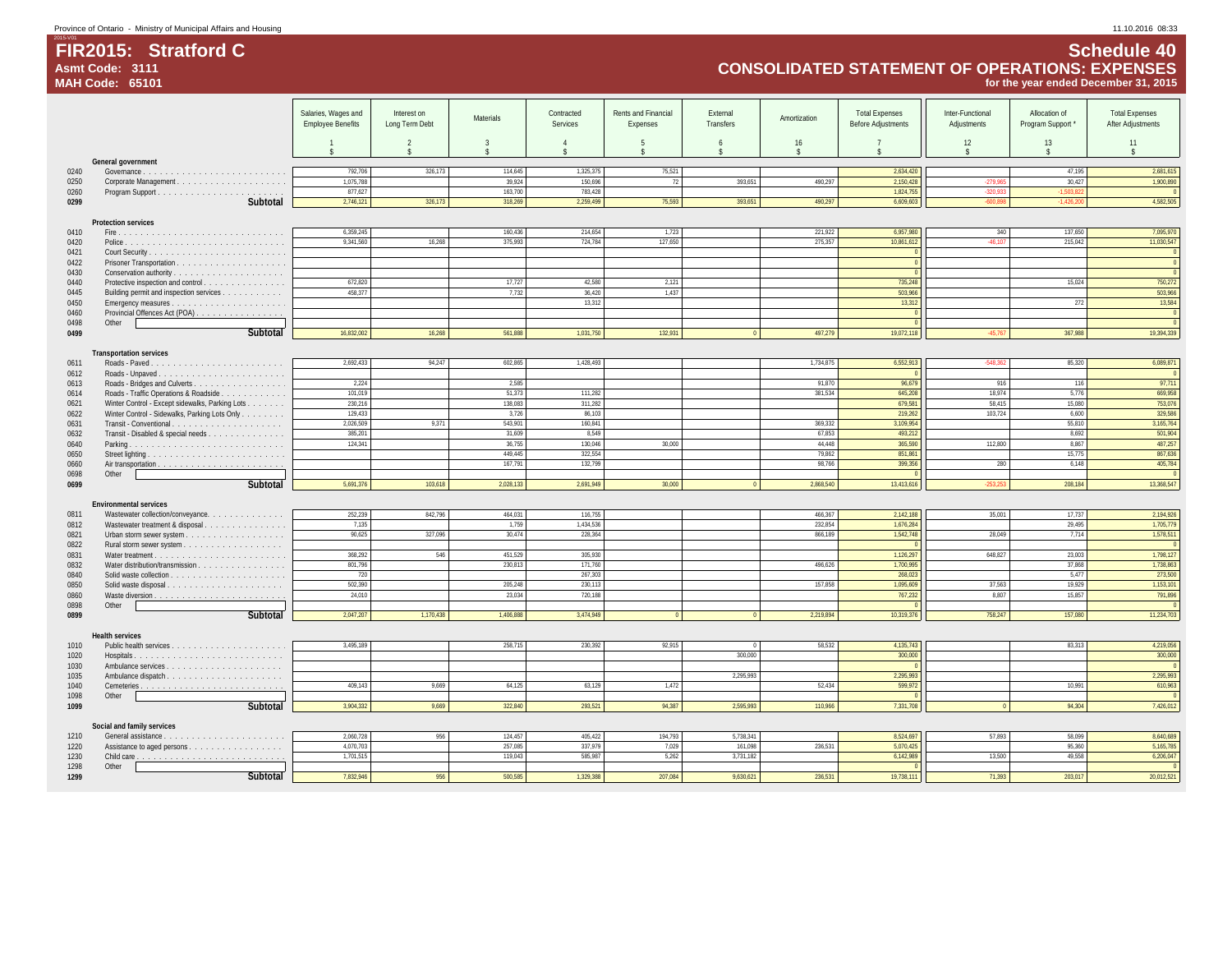## **FIR2015: Stratford C Schedule 40 Asmt Code: 3111 CONSOLIDATED STATEMENT OF OPERATIONS: EXPENSES MAH Code: 65101 for the year ended December 31, 2015**

|              |                                         | Salaries, Wages and<br><b>Employee Benefits</b> | Interest on<br>Long Term Debt | Materials | Contracted<br>Services | Rents and Financial<br>Expenses | External<br>Transfers | Amortization | <b>Total Expenses</b><br><b>Before Adjustments</b> | Inter-Functional<br>Adjustments | Allocation of<br>Program Support * | <b>Total Expenses</b><br>After Adjustments |
|--------------|-----------------------------------------|-------------------------------------------------|-------------------------------|-----------|------------------------|---------------------------------|-----------------------|--------------|----------------------------------------------------|---------------------------------|------------------------------------|--------------------------------------------|
|              |                                         |                                                 |                               |           |                        |                                 |                       | 16           |                                                    | 12                              | 13                                 | 11                                         |
|              | <b>Social Housing</b>                   |                                                 |                               |           |                        |                                 |                       |              |                                                    |                                 |                                    |                                            |
| 1410         |                                         | 654.448                                         | 546                           | 2,412,331 | 2,283,612              | 699,302                         | 5,773,401             | 250,566      | 12,074,206                                         | 63.908                          | 124,924                            | 12,263,038                                 |
| 1420         | Non-Profit/Cooperative Housing          |                                                 |                               |           |                        |                                 |                       |              |                                                    |                                 |                                    | $\overline{0}$                             |
| 1430         | Rent Supplement Programs.               |                                                 |                               |           |                        |                                 |                       |              |                                                    |                                 |                                    | $\overline{0}$                             |
| 1497         | Other                                   |                                                 |                               |           |                        |                                 |                       |              |                                                    |                                 |                                    | $\overline{0}$                             |
| 1498         | Other                                   |                                                 |                               |           |                        |                                 |                       |              |                                                    |                                 |                                    | $\Omega$                                   |
| 1499         | Subtotal                                | 654,448                                         | 546                           | 2,412,331 | 2,283,612              | 699,302                         | 5,773,401             | 250,566      | 12,074,206                                         | 63.908                          | 124,924                            | 12,263,038                                 |
|              | Recreation and cultural services        | 758.286                                         |                               | 105.952   | 598.036                |                                 |                       | 175.698      |                                                    |                                 | 29,880                             |                                            |
| 1610         |                                         |                                                 |                               |           |                        |                                 |                       |              | 1,637,972                                          |                                 |                                    | 1,667,852                                  |
| 1620         |                                         | 367.969                                         |                               | 13.543    | 166.115                |                                 | 153.433               |              | 701,060                                            | 150                             | 11.193                             | 712,403<br>$\Omega$                        |
| 1631         | Rec. Fac. - Golf Crs, Marina, Ski Hill. | 1.792.121                                       | 793.577                       | 954.631   | 859.058                | 3,771                           |                       | 1.013.134    |                                                    | 6.220                           | 73.884                             |                                            |
| 1634         |                                         |                                                 |                               |           |                        |                                 |                       |              | 5,416,292                                          |                                 |                                    | 5,496,396                                  |
| 1640         |                                         | 1,888,982                                       |                               | 271,030   | 305,201                | 905                             | 711,182               | 267,627      | 3,444,927                                          |                                 | 50,392                             | 3,495,319                                  |
| 1645         |                                         |                                                 |                               |           |                        |                                 |                       |              |                                                    |                                 | 1.406                              | $\overline{0}$                             |
| 1650         |                                         | 24,950                                          |                               | 2,500     | 41,338                 |                                 |                       |              | 68,788                                             |                                 |                                    | 70,194<br>$\Omega$                         |
| 1698<br>1699 | Other<br>Subtotal                       | 4.832.308                                       | 793,577                       | 1,347,656 | 1,969,748              | 4,676                           | 864.615               | 1,456,459    | 11,269,039                                         | 6,370                           | 166,755                            | 11,442,164                                 |
|              |                                         |                                                 |                               |           |                        |                                 |                       |              |                                                    |                                 |                                    |                                            |
|              | Planning and development                |                                                 |                               |           |                        |                                 |                       |              |                                                    |                                 |                                    |                                            |
| 1810         | Planning and zoning                     | 232,546                                         | 270                           | 6,537     | 34,125                 | 684                             |                       |              | 274,162                                            |                                 | 5,597                              | 279,759                                    |
| 1820         |                                         | 33.974                                          | 152,115                       | 11.800    | 61,859                 |                                 | 3,165,611             | 5,025        | 3,430,384                                          |                                 | 2,199                              | 3,432,583                                  |
| 1830         |                                         |                                                 |                               |           |                        |                                 |                       |              |                                                    |                                 |                                    | $\overline{0}$                             |
| 1840         |                                         | 255.071                                         |                               | 72,058    | 261.307                |                                 |                       |              | 588,436                                            |                                 | 12.024                             | 600,460                                    |
| 1850         | Tile drainage/shoreline assistance      |                                                 |                               |           |                        |                                 |                       |              |                                                    |                                 |                                    |                                            |
| 1898         | <b>BIA &amp; SEED Co</b><br>Other       | 236.444                                         |                               | 101,221   | 3,779,577              |                                 | 239.781               |              | 4,357,023                                          |                                 | 84.128                             | 4,441,151                                  |
| 1899         | Subtotal                                | 758,035                                         | 152,385                       | 191,616   | 4,136,868              | 684                             | 3,405,392             | 5,025        | 8,650,005                                          |                                 | 103,948                            | 8,753,953                                  |
|              |                                         |                                                 |                               |           |                        |                                 |                       |              |                                                    |                                 |                                    |                                            |
| 1910         | Other                                   |                                                 |                               |           |                        |                                 |                       |              |                                                    |                                 |                                    |                                            |
| 9910         | <b>TOTAL</b>                            | 45,298,775                                      | 2.573.630                     | 9,090,206 | 19,471,284             | 1,244,657                       | 22,663,673            | 8.135.557    | 108.477.782                                        |                                 |                                    | 108,477,782                                |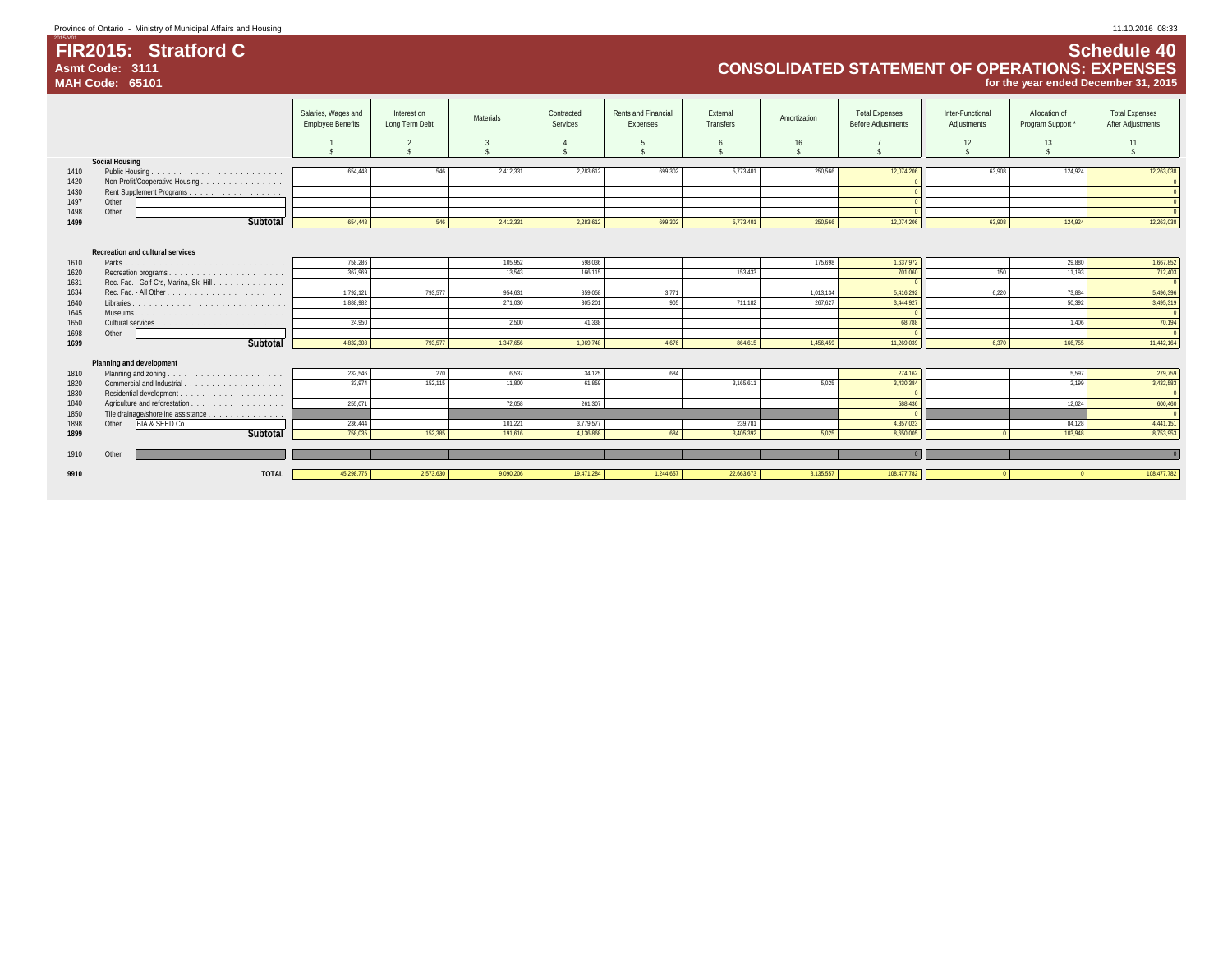## **FIR2015: Stratford C C SCHEDULE 12 Schedule 42 Asmt Code: 3111 ADDITIONAL INFORMATION**

for the year ended December 31, 2015

|      | Additional information contained in Schedule 40    |              |
|------|----------------------------------------------------|--------------|
|      |                                                    | $\mathbf{1}$ |
|      | Total of column 1 includes:                        | \$           |
| 5010 |                                                    | 35.833.825   |
| 5020 |                                                    | 9.464.950    |
| 5099 |                                                    | 45,298,775   |
| 5050 |                                                    | 312.067      |
| 5098 |                                                    | 45,610,842   |
|      | Total of column 3 includes:                        |              |
| 5110 |                                                    |              |
|      | Total of column 4 includes:                        |              |
| 5210 |                                                    | 393.651      |
|      |                                                    |              |
|      | Total of column 5 includes:                        |              |
| 5610 |                                                    | 13.080       |
|      | Total of column 6 includes:                        |              |
| 5810 |                                                    | 593.611      |
| 5820 |                                                    |              |
|      | Contributions to UNCONSOLIDATED joint local boards |              |
| 5840 |                                                    |              |
| 5850 |                                                    |              |
| 5860 |                                                    |              |
| 5870 |                                                    |              |
| 5880 |                                                    |              |
| 5890 |                                                    |              |
| 5895 | Other                                              |              |
| 5896 | Other                                              |              |
| 5897 | Other                                              |              |
| 5898 | Other                                              |              |
|      | Total of column 11 included                        |              |

### **Total of column 11 includes:**

|      | Payments for long term commitments and liabilities financed from the consolidated |  |
|------|-----------------------------------------------------------------------------------|--|
| 6010 |                                                                                   |  |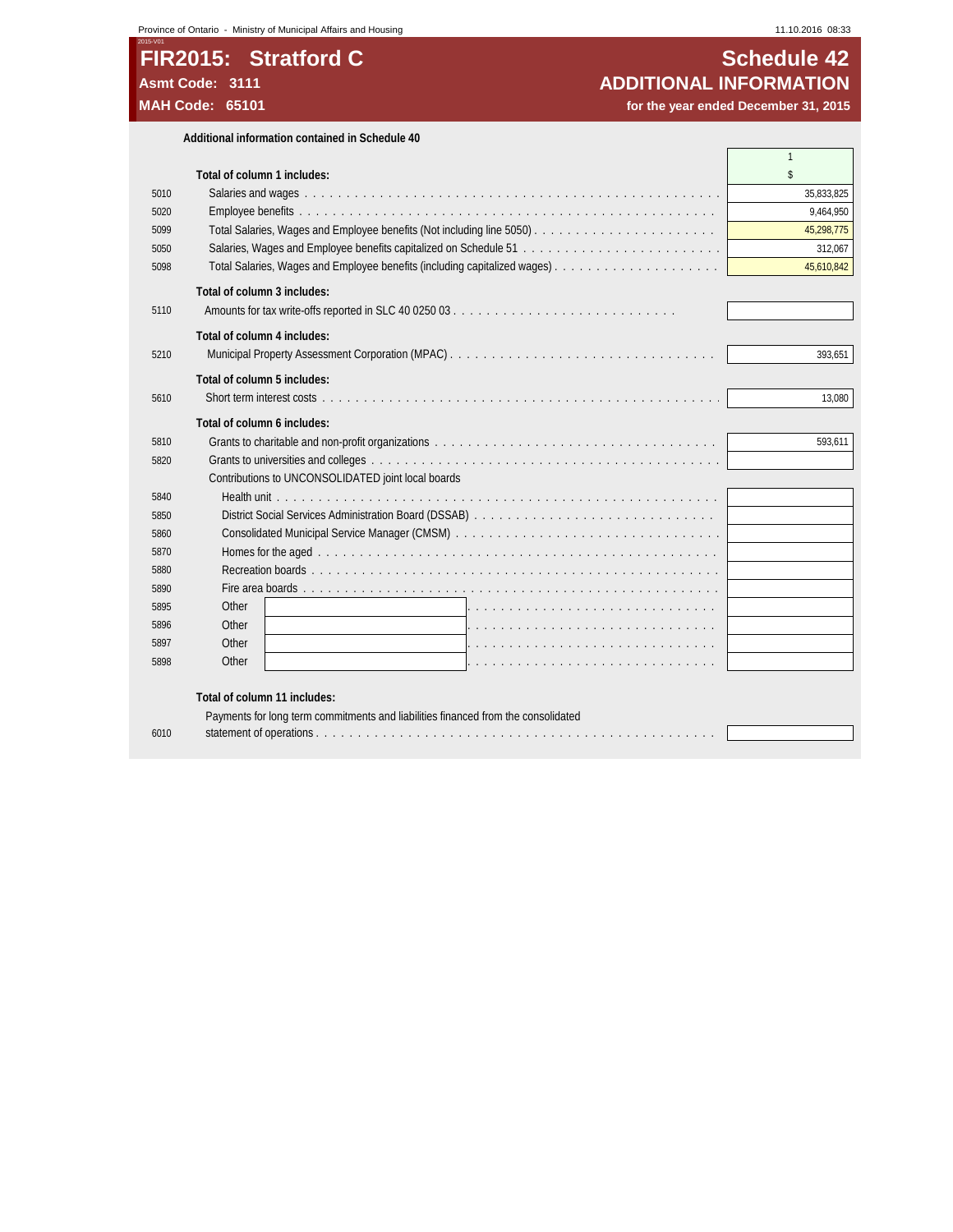## **Asmt Code: 3111 SCHEDULE OF TANGIBLE CAPITAL ASSETS**

|              | ANALYSIS BY FUNCTIONAL CLASSIFICATION                                        |                                    |                              |                                      | COST               |                                        |                              |                                         | AMORTIZATION            |                                    |                                         |                                |
|--------------|------------------------------------------------------------------------------|------------------------------------|------------------------------|--------------------------------------|--------------------|----------------------------------------|------------------------------|-----------------------------------------|-------------------------|------------------------------------|-----------------------------------------|--------------------------------|
|              |                                                                              | 2015 Opening<br>Net Book Value     | 2015 Opening<br>Cost Balance | Additions and<br><b>Betterments</b>  | <b>Disposals</b>   | <b>Write Downs</b>                     | 2015 Closing<br>Cost Balance | 2015 Opening<br>Amortization<br>Balance | Annual<br>Amortization  | Amortization<br>Disposal           | 2015 Closing<br>Amortization<br>Balance | 2015 Closing<br>Net Book Value |
|              |                                                                              | $\mathbf{1}$<br>$\hat{\mathbf{x}}$ | $\overline{2}$<br>¢          | $\overline{3}$<br>$\hat{\mathbf{x}}$ | $\hat{\mathbf{x}}$ | $\overline{5}$<br>$\tilde{\mathbf{S}}$ | 6<br>¢                       | $\overline{7}$<br>\$                    | 8<br>$\hat{\mathbf{x}}$ | $\mathsf{Q}$<br>$\hat{\mathbf{S}}$ | 10<br>$\hat{\mathbf{x}}$                | 11<br>$\hat{S}$                |
| 0299         |                                                                              | 5.596.978                          | 11,296,553                   | 305,127                              |                    |                                        | 11,601,677                   | 5,699,575                               | 490,297                 |                                    | 6,189,872                               | 5,411,805                      |
|              | Protection services                                                          |                                    |                              |                                      |                    |                                        |                              |                                         |                         |                                    |                                         |                                |
| 0410         |                                                                              | 2,047,315                          | 5,265,746                    | 34,522                               | 587,196            |                                        | 4,713,072                    | 3,218,431                               | 221,922                 | 457,893                            | 2,982,460                               | 1,730,612                      |
| 0420         |                                                                              | 834,092                            | 4,111,400                    | 284,702                              | 94,871             |                                        | 4,301,231                    | 3,277,308                               | 275,357                 | 94.871                             | 3,457,794                               | 843,437                        |
| 0421         |                                                                              | $\bf 0$                            | $\Omega$                     |                                      |                    |                                        | $\sqrt{2}$                   | $\bf 0$                                 |                         |                                    | $\mathbf{0}$                            | $\mathbf 0$                    |
| 0422         |                                                                              | $\overline{0}$                     | $\Omega$                     |                                      |                    |                                        | $\Omega$                     | $\mathbf{0}$                            |                         |                                    | $\overline{0}$                          | $\overline{0}$                 |
| 0430         |                                                                              | $\mathbb O$<br>$\mathbf{0}$        | $\Omega$<br>$\Omega$         |                                      |                    |                                        | $\Omega$<br>$\Omega$         | $\mathbf{0}$<br>$\mathbf{0}$            |                         |                                    | $\mathbf 0$<br>$\mathbf{0}$             | $\bullet$<br>$\overline{0}$    |
| 0440<br>0445 | Protective inspection and control<br>Building permit and inspection services | $\Omega$                           | $\Omega$                     |                                      |                    |                                        | $\Omega$                     | $\theta$                                |                         |                                    | $\overline{0}$                          | $\bullet$                      |
| 0450         |                                                                              | $\mathbb O$                        | $\overline{0}$               |                                      |                    |                                        | $\Omega$                     | $\mathbb O$                             |                         |                                    | $\mathbf 0$                             | $\mathbf 0$                    |
| 0460         |                                                                              | $\mathbf{0}$                       | $\overline{0}$               |                                      |                    |                                        | $\Omega$                     | $\mathbf{0}$                            |                         |                                    | $\Omega$                                | $\overline{0}$                 |
| 0498         | Other                                                                        | $\mathbf 0$                        | $\overline{0}$               |                                      |                    |                                        | $\Omega$                     | $\bf 0$                                 |                         |                                    | $\Omega$                                | $\overline{0}$                 |
| 0499         | Subtotal                                                                     | 2,881,407                          | 9,377,146                    | 319,224                              | 682,067            |                                        | 9,014,303                    | 6,495,739                               | 497,279                 | 552,764                            | 6,440,254                               | 2,574,049                      |
|              | <b>Transportation services</b>                                               |                                    |                              |                                      |                    |                                        |                              |                                         |                         |                                    |                                         |                                |
| 0611         |                                                                              | 57,105,956                         | 91,160,014                   | 2,113,181                            | 136,275            |                                        | 93,136,920                   | 34,054,058                              | 1,734,875               | 136,275                            | 35,652,658                              | 57,484,262                     |
| 0612         | Roads - Unpaved                                                              | $\Omega$                           | $\Omega$                     |                                      |                    |                                        | $\sqrt{0}$                   | $\mathbf{0}$                            |                         |                                    | $\Omega$                                | $\overline{0}$                 |
| 0613         |                                                                              | 4.563.453                          | 7.454.334                    |                                      |                    |                                        | 7.454.334                    | 2,890,881                               | 91.870                  |                                    | 2,982,751                               | 4.471.583                      |
| 0614         | Roads - Traffic Operations & Roadside                                        | 7,907,804                          | 18,905,674                   |                                      |                    |                                        | 18,905,674                   | 10,997,870                              | 381,534                 |                                    | 11,379,404                              | 7,526,270                      |
| 0621         | Winter Control - Except sidewalks, Parking Lots                              | $\mathbf{0}$                       | $\Omega$                     |                                      |                    |                                        | $\sqrt{ }$                   | $\Omega$                                |                         |                                    |                                         | $\overline{0}$                 |
| 0622         | Winter Control - Sidewalks, Parking Lots Only                                | $\mathbf{0}$                       | $\overline{0}$               |                                      | 462.789            |                                        | $\overline{0}$               | $\mathbf{0}$                            |                         |                                    | $\overline{0}$                          | $\overline{0}$                 |
| 0631<br>0632 | Transit - Conventional                                                       | 2,170,489<br>$\Omega$              | 6,336,299<br>$\Omega$        | 966,005                              |                    |                                        | 6,839,515<br>$\Omega$        | 4,165,810<br>$\Omega$                   | 437,185                 | 462,789                            | 4,140,206<br>$\Omega$                   | 2,699,309<br>$\overline{0}$    |
| 0640         | Transit - Disabled & special needs                                           | 408,607                            | 788,508                      | 39,289                               | 15,500             |                                        | 812,297                      | 379,901                                 | 44,448                  | 12,400                             | 411,949                                 | 400,348                        |
| 0650         |                                                                              | 1,361,462                          | 3,298,774                    | 489,255                              |                    |                                        | 3,788,029                    | 1,937,312                               | 79,862                  |                                    | 2,017,174                               | 1,770,855                      |
| 0660         |                                                                              | 2,872,626                          | 8,280,336                    |                                      |                    |                                        | 8,280,336                    | 5,407,710                               | 98,766                  |                                    | 5,506,476                               | 2,773,860                      |
| 0698         | Other                                                                        | $\theta$                           | $\Omega$                     |                                      |                    |                                        | $\sqrt{ }$                   | $\Omega$                                |                         |                                    | $\overline{0}$                          | $\overline{0}$                 |
| 0699         | Subtotal                                                                     | 76,390,397                         | 136,223,939                  | 3,607,730                            | 614.564            | $\Omega$                               | 139,217,105                  | 59.833.542                              | 2,868,540               | 611.464                            | 62,090,618                              | 77,126,487                     |
|              | <b>Environmental services</b>                                                |                                    |                              |                                      |                    |                                        |                              |                                         |                         |                                    |                                         |                                |
| 0811         | Wastewater collection/conveyance.                                            | 27,958,623                         | 36,937,617                   | 671,694                              |                    |                                        | 37,609,311                   | 8,978,994                               | 466,367                 |                                    | 9,445,361                               | 28,163,950                     |
| 0812         | Wastewater treatment & disposal                                              | 3.058.164                          | 12.792.455                   |                                      |                    |                                        | 12.792.455                   | 9,734,291                               | 232.854                 |                                    | 9,967,145                               | 2,825,310                      |
| 0821         |                                                                              | 72,767,620                         | 93,675,553                   | 1,192,801                            |                    |                                        | 94,868,354                   | 20,907,933                              | 866,189                 |                                    | 21,774,122                              | 73,094,232                     |
| 0822         |                                                                              | $\Omega$                           | $\Omega$                     |                                      |                    |                                        | $\theta$                     | $\Omega$                                |                         |                                    | $\Omega$                                | $\overline{0}$                 |
| 0831         |                                                                              | $\Omega$                           | $\Omega$                     |                                      |                    |                                        | $\Omega$                     | $\theta$                                |                         |                                    | $\Omega$                                | $\overline{0}$                 |
| 0832<br>0840 |                                                                              | 14,302,361<br>$\Omega$             | 26,349,391<br>$\Omega$       | 1,055,323                            | 25.017             |                                        | 27,379,697<br>$\Omega$       | 12,047,030<br>$\Omega$                  | 496,626                 | 25,017                             | 12,518,639                              | 14,861,058<br>$\Omega$         |
| 0850         |                                                                              | 2.882.546                          | 3.725.394                    | 66.108                               |                    |                                        | 3.791.502                    | 842.848                                 | 157.858                 |                                    | 1.000.706                               | 2,790,796                      |
| 0860         |                                                                              | $\overline{0}$                     | $\Omega$                     |                                      |                    |                                        | $\Omega$                     | $\Omega$                                |                         |                                    | $\overline{0}$                          | $\overline{0}$                 |
| 0898         | Other                                                                        | $\Omega$                           | $\Omega$                     |                                      |                    |                                        | $\sqrt{0}$                   | $\mathbf{0}$                            |                         |                                    | $\overline{0}$                          | $\overline{0}$                 |
| 0899         | Subtotal                                                                     | 120,969,314                        | 173,480,410                  | 2,985,926                            | 25,017             | $\mathbf{0}$                           | 176,441,319                  | 52,511,096                              | 2,219,894               | 25,017                             | 54,705,973                              | 121,735,346                    |
|              | <b>Health services</b>                                                       |                                    |                              |                                      |                    |                                        |                              |                                         |                         |                                    |                                         |                                |
| 1010         |                                                                              | 590.170                            | 953.580                      | 88.941                               | 35.493             | 10.432                                 | 996,596                      | 363,410                                 | 58.532                  | 35.493                             | 386,449                                 | 610,147                        |
| 1020         | Hospitals                                                                    | $\,0\,$                            | $\mathbf 0$                  |                                      |                    |                                        | $\sqrt{2}$                   | $^{\circ}$                              |                         |                                    | $\overline{0}$                          | $\overline{0}$                 |
| 1030         |                                                                              | $\mathbf{0}$                       | $\mathbf{0}$                 |                                      |                    |                                        | $\Omega$                     | $\mathbf{0}$                            |                         |                                    | $\overline{0}$                          | $\overline{0}$                 |
| 1035         |                                                                              | $\Omega$                           | $\Omega$                     |                                      |                    |                                        | $\sqrt{ }$                   | $\Omega$                                |                         |                                    | $\Omega$                                | $\Omega$                       |
| 1040         |                                                                              | 1,620,043                          | 2,785,460                    | 104,785                              |                    |                                        | 2,890,245                    | 1,165,417                               | 52,434                  |                                    | 1,217,851                               | 1,672,394                      |
| 1098         | Other                                                                        | $\Omega$                           |                              |                                      |                    |                                        |                              |                                         |                         |                                    |                                         |                                |
| 1099         | Subtotal                                                                     | 2,210,213                          | 3,739,040                    | 193,726                              | 35,493             | 10,432                                 | 3,886,841                    | 1,528,827                               | 110,966                 | 35,493                             | 1,604,300                               | 2,282,541                      |
| 1210         | Social and family services                                                   | $\overline{0}$                     | $\Omega$                     |                                      |                    |                                        | $\overline{0}$               | $\mathbf 0$                             |                         |                                    | $\overline{0}$                          | $\mathbf{0}$                   |
| 1220         |                                                                              | 3,568,585                          | 6,904,542                    | 172,757                              | 11                 | 75,535                                 | 7,001,753                    | 3,335,957                               | 236,531                 |                                    | 3,572,488                               | 3,429,265                      |
| 1230         | Child care <u>.</u> .                                                        | $\mathbf{0}$                       | $\Omega$                     |                                      |                    |                                        | $\sqrt{2}$                   | $\mathbf{0}$                            |                         |                                    | $\overline{0}$                          | $\mathbf 0$                    |
| 1298         | Other                                                                        | $\Omega$                           | $\Omega$                     |                                      |                    |                                        | $\Omega$                     | $\Omega$                                |                         |                                    | $\Omega$                                | $\Omega$                       |
| 1299         | Subtotal                                                                     | 3,568,585                          | 6,904,542                    | 172,757                              | 11                 | 75,535                                 | 7,001,753                    | 3,335,957                               | 236,531                 | $\Omega$                           | 3,572,488                               | 3,429,265                      |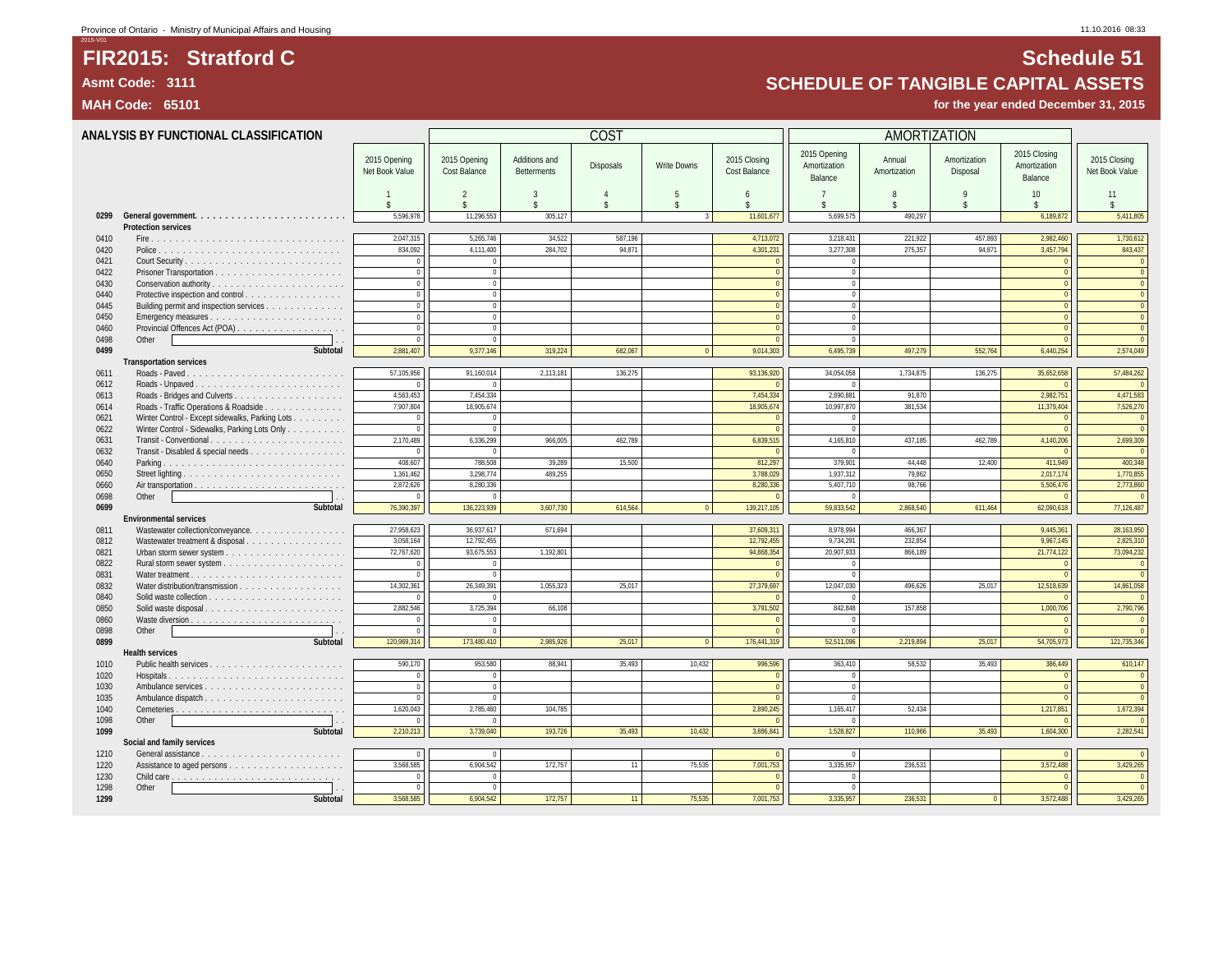## **FIR2015: Stratford C Schedule 51 Asmt Code: 3111 SCHEDULE OF TANGIBLE CAPITAL ASSETS**

**MAH Code: 65101 for the year ended December 31, 2015**

**ANALYSIS BY FUNCTIONAL CLASSIFICATION** COST AMORTIZATION 2015 Opening Net Book Value 2015 Opening Cost Balance Additions and \dditions and disposals Write Downs 2015 Closing<br>Betterments Betterments Cost Balance 2015 Opening Amortization Balance Annual Amortization Amortization Disposal 2015 Closing Amortization Balance 2015 Closing Net Book Value 1 || 2 | 3 | 4 | 5 | 6 || 7 | 8 | 9 | 10 || 11 \$ \$ \$ \$ \$ \$ \$ \$ \$ \$ \$ **Social Housing** 1410 Public Housing . . . . . . . . . . . . . . . . . | 5,054,286 || 11,070,526 312,139 | 2 11,382,667 || 6,016,240 | 250,566 | | 5,115,861 | 5,115,861 1420 Non-Profit/Cooperative Housing . . . . . . . . . . . . . . . . . 0 0 0 0 0 0 1430 Rent Supplement Programs . . . . . . . . . . . . . . . . . . . 0 0 0 0 0 0 1497 Other **. .** 0 0 0 0 0 0 1498 Other **. .** 0 0 0 0 0 0 **1499 Subtotal** 5,054,286 11,070,526 312,139 0 -2 11,382,667 6,016,240 250,566 0 6,266,806 5,115,861 **Recreation and cultural services** 1610 Parks . . . . . . . . . . . . . . . . . . . . . . . . . . . . . . 6,256,922 9,061,578 197,690 53,705 -13,318 9,218,881 2,804,656 175,698 22,377 2,957,977 6,260,904 1620 Recreation programs . . . . . . . . . . . . . . . . . . . . . . . 0 0 0 0 0 0 1631 Rec. Fac. - Golf Crs, Marina, Ski Hill . . . . . . . . . . . . . . . 0 0 0 0 0 0 1634 Rec. Fac. - All Other . . . . . . . . . . . . . . . . . . . . . . . 31,661,093 40,505,692 249,278 40,754,970 8,844,599 1,013,134 9,857,733 30,897,237 1640 Libraries . . . . . . . . . . . . . . . . . . . . . . . . . . . . . 1,662,138 4,782,684 195,625 12,500 4,965,809 3,120,546 267,627 12,500 3,375,673 1,590,136 1645 Museums . . . . . . . . . . . . . . . . . . . . . . . . . . . . . 0 0 0 0 0 0 1650 Cultural services . . . . . . . . . . . . . . . . . . . . . . . . . 0 0 0 0 0 0 1698 Other . . 0 0 0 0 0 0 **1699 Subtotal** 39,580,153 54,349,954 642,593 66,205 -13,318 54,939,660 14,769,801 1,456,459 34,877 16,191,383 38,748,277 **Planning and development** 1810 Planning and zoning . . . . . . . . . . . . . . . . . . . . . . . 0 0 0 0 0 0 1820 Commercial and Industrial . . . . . . . . . . . . . . . . . . . . 1,982,588 2,042,502 2,042,502 59,914 5,025 64,939 1,977,563 1830 Residential development . . . . . . . . . . . . . . . . . . . . . 0 0 0 0 0 0 1840 Agriculture and reforestation . . . . . . . . . . . . . . . . . . . 0 0 0 0 0 0 Tile drainage/shoreline assistance . . 1898 Other . . 0 0 0 0 0 0 **1899 Subtotal** 1,982,588 2,042,502 0 0 0 2,042,502 59,914 5,025 0 64,939 1,977,563 1910 Other . . 0 0 0 0 0 0 **9910 Total Tangible Capital Assets** 258,233,921 408,484,612 8,539,222 1,423,357 72,650 415,527,827 150,250,691 8,135,557 1,259,615 157,126,633 258,401,194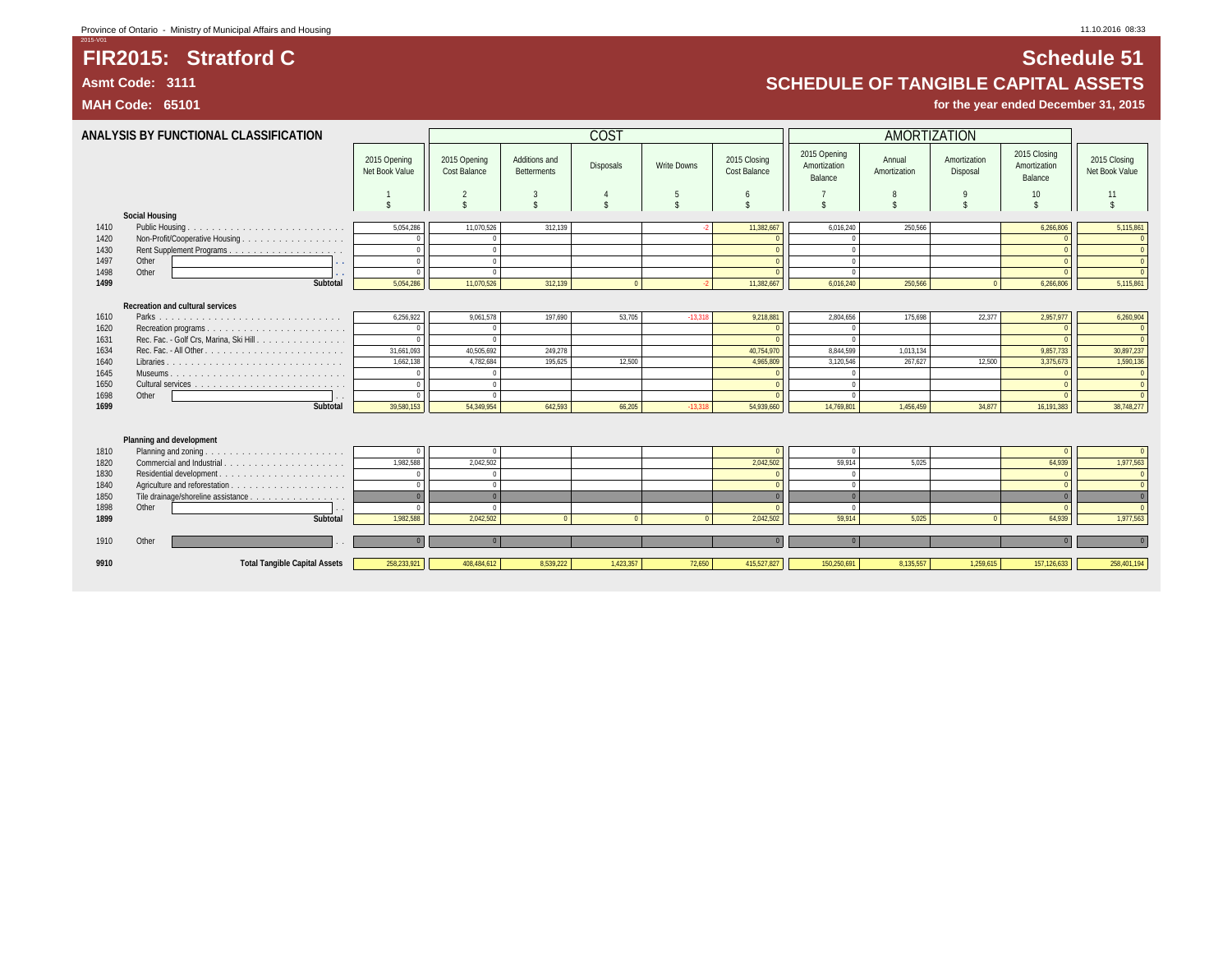## **FIR2015: Stratford C**<br>**SCHEDULE OF TANGIBLE CAPITAL ASSETS** Asmt Code: 3111 **SCHEDULE OF TANGIBLE CAPITAL ASSETS**<br>MAH Code: 65101 *MAH* **Code: 65101** *MAH* Code: 65101

for the year ended December 31, 2015

## **SEGMENTED BY ASSET CLASS**

|      |                               |                                  |                                     | 2015 Opening   | 2015 Closing   |
|------|-------------------------------|----------------------------------|-------------------------------------|----------------|----------------|
|      |                               |                                  |                                     | Net Book Value | Net Book Value |
|      |                               |                                  |                                     | (NBV)          | (NBV)          |
|      |                               |                                  |                                     |                | 11             |
|      | <b>General Capital Assets</b> |                                  |                                     |                |                |
| 2005 |                               |                                  |                                     | 17.075.086     | 17,074,870     |
| 2010 |                               |                                  |                                     | 1.149.938      | 1.080.077      |
| 2020 |                               |                                  |                                     | 42.859.372     | 42,018,928     |
| 2030 |                               |                                  |                                     | 2.402.760      | 2,236,493      |
| 2040 |                               |                                  |                                     | 2.561.453      | 3,060,194      |
| 2097 | Other                         | Lineal Assets & Walking Bridge   | .                                   | 1.431.491      | 1,379,601      |
| 2098 | Other                         | Furniture & Fix & Computer Equip | and a series and a series           | 3.583.043      | 3,302,044      |
| 2099 |                               |                                  | <b>Total General Capital Assets</b> | 71.063.143     | 70,152,207     |

|      |                              |                                                            | 2015 Opening   | 2015 Closing   |
|------|------------------------------|------------------------------------------------------------|----------------|----------------|
|      |                              |                                                            | Net Book Value | Net Book Value |
|      |                              |                                                            | (NBV)          | (NBV)          |
|      |                              |                                                            |                | 11             |
|      | <b>Infrastructure Assets</b> |                                                            | S              | \$             |
| 2205 |                              |                                                            | 0              |                |
| 2210 |                              |                                                            | 2,530,150      | 2,508,508      |
| 2220 |                              |                                                            | 489,388        | 474,534        |
| 2230 |                              |                                                            | 2,491,816      | 2,170,545      |
| 2240 |                              |                                                            | 233,120        | 397,771        |
| 2250 |                              |                                                            | 181,415,460    | 182,683,952    |
| 2297 | Other                        | Furniture & Fixtures                                       | 10,844         | 13,677         |
| 2298 | Other                        | .                                                          | 0              |                |
| 2299 |                              | <b>Total Infrastructure Assets</b>                         | 187, 170, 778  | 188,248,987    |
|      |                              |                                                            |                |                |
| 9920 |                              | <b>Total Tangible Capital Assets</b>                       | 258,233,921    | 258,401,194    |
|      |                              |                                                            |                |                |
| 2405 |                              | Construction-in-progress                                   | 8,782,216      | 10,584,044     |
|      |                              |                                                            |                |                |
| 9921 |                              | Total Tangible Capital Assets and Construction-in-progress | 267,016,137    | 268,985,238    |
|      |                              |                                                            |                |                |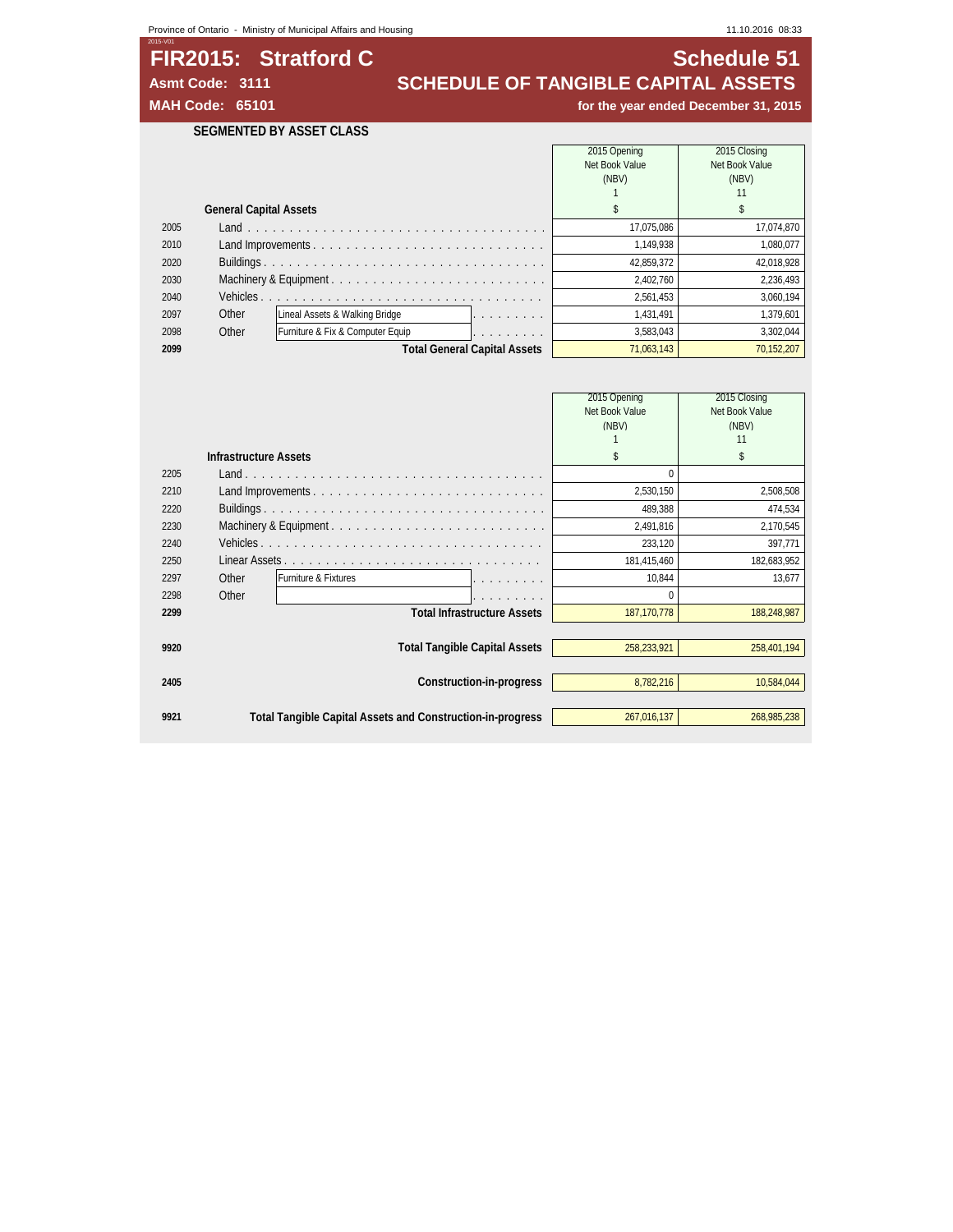## Province of Ontario - Ministry of Municipal Affairs and Housing 11.10.2016 08:33

FIR2015: Stratford C

| <b>MAH Code:</b> | 6510                                                                                                                                                                                                                          |                                    |                      |                         | for the year ended December 31, 2015 |
|------------------|-------------------------------------------------------------------------------------------------------------------------------------------------------------------------------------------------------------------------------|------------------------------------|----------------------|-------------------------|--------------------------------------|
|                  | ANALYSIS BY FUNCTIONAL CLASSIFICATION                                                                                                                                                                                         |                                    | <b>COST</b>          |                         |                                      |
|                  |                                                                                                                                                                                                                               |                                    |                      |                         |                                      |
|                  |                                                                                                                                                                                                                               | 2015 Opening Balance               | Expenditures in 2015 | Less Assets Capitalized | 2015 Closing Balance                 |
|                  |                                                                                                                                                                                                                               | $\mathbf{1}$                       | $\overline{2}$       | $\mathbf{3}$            | $\overline{4}$                       |
| 0299             |                                                                                                                                                                                                                               | \$<br>605,074                      | \$<br>25.924         | \$                      | \$<br>630,998                        |
|                  | <b>Protection services</b>                                                                                                                                                                                                    |                                    |                      |                         |                                      |
| 0410<br>0420     |                                                                                                                                                                                                                               | $\mathbf 0$<br>$\mathbf 0$         |                      |                         | $\pmb{0}$                            |
| 0421             |                                                                                                                                                                                                                               | $\mathbf 0$                        |                      |                         | $\pmb{0}$                            |
| 0422<br>0430     |                                                                                                                                                                                                                               | 0<br>$\mathbf 0$                   |                      |                         | $\mathbf{0}$<br>$\pmb{0}$            |
| 0440<br>0445     | Protective inspection and control<br>Building permit and inspection services                                                                                                                                                  | $\boldsymbol{0}$<br>0              |                      |                         | $\pmb{0}$<br>$\overline{0}$          |
| 0450             |                                                                                                                                                                                                                               | 0                                  |                      |                         | $\pmb{0}$                            |
| 0460<br>0498     | Other                                                                                                                                                                                                                         | 0<br>0                             |                      |                         | $\pmb{0}$<br>$\overline{0}$          |
| 0499             | Subtotal                                                                                                                                                                                                                      | $\mathbf{0}$                       | $\overline{0}$       | $\mathbf{0}$            | $\mathbf{0}$                         |
| 0611             | <b>Transportation services</b><br>Roads - Paved                                                                                                                                                                               | 59,210                             |                      | 35,085                  | 24,125                               |
| 0612             |                                                                                                                                                                                                                               | 0                                  |                      |                         | $\pmb{0}$                            |
| 0613<br>0614     | Roadways - Traffic Operations & Roadside                                                                                                                                                                                      | $\mathbf 0$<br>0                   |                      |                         | $\pmb{0}$<br>$\mathbf{0}$            |
| 0621             | Winter Control - Except sidewalks, Parking Lots                                                                                                                                                                               | 0                                  |                      |                         | $\mathbf{0}$                         |
| 0622<br>0631     | Winter Control - Sidewalks, Parking Lots Only                                                                                                                                                                                 | $\mathbf 0$<br>$\mathbf 0$         |                      |                         | $\overline{0}$<br>$\overline{0}$     |
| 0632             | Transit - Disabled & special needs                                                                                                                                                                                            | $\mathbf 0$                        |                      |                         | $\overline{0}$                       |
| 0640<br>0650     | Parking                                                                                                                                                                                                                       | 4.261<br>0                         |                      |                         | 4,261<br>$\mathbf{0}$                |
| 0660<br>0698     |                                                                                                                                                                                                                               | $\mathbf{0}$<br>$\mathbf 0$        |                      |                         | $\mathbf{0}$<br>$\overline{0}$       |
| 0699             | Other<br>Subtotal                                                                                                                                                                                                             | 63,471                             | $\overline{0}$       | 35,085                  | 28,386                               |
| 0811             | <b>Environmental services</b><br>Wastewater collection/conveyance.                                                                                                                                                            | 3,860                              | 34,577               |                         | 38,437                               |
| 0812             | Wastewater treatment & disposal                                                                                                                                                                                               | 0                                  |                      |                         | $\mathbf{0}$                         |
| 0821<br>0822     |                                                                                                                                                                                                                               | $\mathbf 0$<br>$\mathbf 0$         |                      |                         | $\mathbf{0}$<br>$\mathbf{0}$         |
| 0831             |                                                                                                                                                                                                                               | $\overline{0}$                     |                      |                         | $\overline{0}$                       |
| 0832<br>0840     |                                                                                                                                                                                                                               | 0<br>0                             | 654,173              |                         | 654.173<br>$\bf{0}$                  |
| 0850             | Solid waste disposal                                                                                                                                                                                                          | $\mathbf 0$                        |                      |                         | $\mathbf 0$                          |
| 0860<br>0898     | Other                                                                                                                                                                                                                         | 0<br>0                             | 1,526                |                         | 1,526<br>$\mathbf{0}$                |
| 0899             | Subtotal<br><b>Health services</b>                                                                                                                                                                                            | 3,860                              | 690,276              | $\overline{0}$          | 694,136                              |
| 1010             |                                                                                                                                                                                                                               | $\mathbf 0$                        |                      |                         | $\bf{0}$                             |
| 1020<br>1030     | Ambulance services                                                                                                                                                                                                            | $\mathbf 0$<br>0                   |                      |                         | $\mathbf{0}$<br>$\mathbf{0}$         |
| 1035             |                                                                                                                                                                                                                               | 0                                  |                      |                         | $\mathbf{0}$                         |
| 1040<br>1098     | Other and the contract of the contract of the contract of the contract of the contract of the contract of the contract of the contract of the contract of the contract of the contract of the contract of the contract of the | $\mathbf 0$<br>$\mathbf 0$         |                      |                         | $\mathbf{0}$<br>$\overline{0}$       |
| 1099             | Subtotal                                                                                                                                                                                                                      | $\mathbf{0}$                       | 0                    | $\mathbf{0}$            | $\mathbf{0}$                         |
| 1210             | Social and family services                                                                                                                                                                                                    | $\mathbf 0$                        |                      |                         | $\overline{0}$                       |
| 1220             |                                                                                                                                                                                                                               | $\mathbf{0}$                       |                      |                         | $\mathbf{0}$                         |
| 1230<br>1298     | Other                                                                                                                                                                                                                         | $\mathbf 0$<br>$\mathbf 0$         |                      |                         | $\mathbf{0}$<br>$\overline{0}$       |
| 1299             | Subtotal                                                                                                                                                                                                                      | $\mathbf{0}$                       | $\mathbf{0}$         | $\mathbf{0}$            | $\mathbf{0}$                         |
|                  | Social Housing                                                                                                                                                                                                                |                                    |                      |                         |                                      |
| 1410<br>1420     |                                                                                                                                                                                                                               | 0<br>$\mathbf 0$                   | 6.890                |                         | 6,890<br>$\mathbf 0$                 |
| 1430             |                                                                                                                                                                                                                               | $\mathbf 0$                        |                      |                         | $\overline{0}$                       |
| 1497<br>1498     | Other<br>Other                                                                                                                                                                                                                | 0<br>$\Omega$                      |                      |                         | $\mathbf{0}$<br>$\overline{0}$       |
| 1499             | Subtotal                                                                                                                                                                                                                      | $\overline{0}$                     | 6,890                | $\mathbf{0}$            | 6,890                                |
|                  | Recreation and cultural services                                                                                                                                                                                              |                                    |                      |                         |                                      |
| 1610<br>1620     |                                                                                                                                                                                                                               | $\mathbf 0$<br>$\mathbf 0$         |                      |                         | $\pmb{0}$<br>$\mathbf 0$             |
| 1631             | Recreation programs<br>Rec. Fac. - Golf Crs, Marina, Ski Hill.                                                                                                                                                                | 0                                  |                      |                         | $\mathbf 0$                          |
| 1634<br>1640     |                                                                                                                                                                                                                               | 169.602<br>0                       |                      |                         | 169,602<br>$\overline{0}$            |
| 1645             |                                                                                                                                                                                                                               | $\boldsymbol{0}$                   |                      |                         | $\pmb{0}$                            |
| 1650<br>1698     | Other                                                                                                                                                                                                                         | $\boldsymbol{0}$<br>$\overline{0}$ |                      |                         | $\mathbf{0}$<br>$\overline{0}$       |
| 1699             | Subtotal                                                                                                                                                                                                                      | 169,602                            | $\bf{0}$             | $\mathbf{0}$            | 169,602                              |
|                  |                                                                                                                                                                                                                               |                                    |                      |                         |                                      |
|                  | Planning and development                                                                                                                                                                                                      |                                    |                      |                         |                                      |
| 1810<br>1820     | Commercial and Industrial                                                                                                                                                                                                     | $\mathbf 0$<br>7.940.209           | 1,113,823            |                         | $\mathbf 0$<br>9,054,032             |
| 1830             |                                                                                                                                                                                                                               | 0<br>$\boldsymbol{0}$              |                      |                         | $\pmb{0}$<br>$\mathbf 0$             |
| 1840<br>1850     | Tile drainage/shoreline assistance                                                                                                                                                                                            | $\overline{0}$                     |                      |                         | $\bf{0}$                             |
| 1898<br>1899     | Other<br>Subtotal                                                                                                                                                                                                             | 0<br>7.940.209                     | 1,113,823            | $\Omega$                | $\mathbf{0}$<br>9,054,032            |
|                  |                                                                                                                                                                                                                               |                                    |                      |                         |                                      |
| 1910             | Other                                                                                                                                                                                                                         | $\mathbf{0}$                       |                      |                         | $\overline{0}$                       |
| 9910             | <b>Total Construction-In-Progress</b>                                                                                                                                                                                         | 8,782,216                          | 1,836,913            | 35,085                  | 10,584,044                           |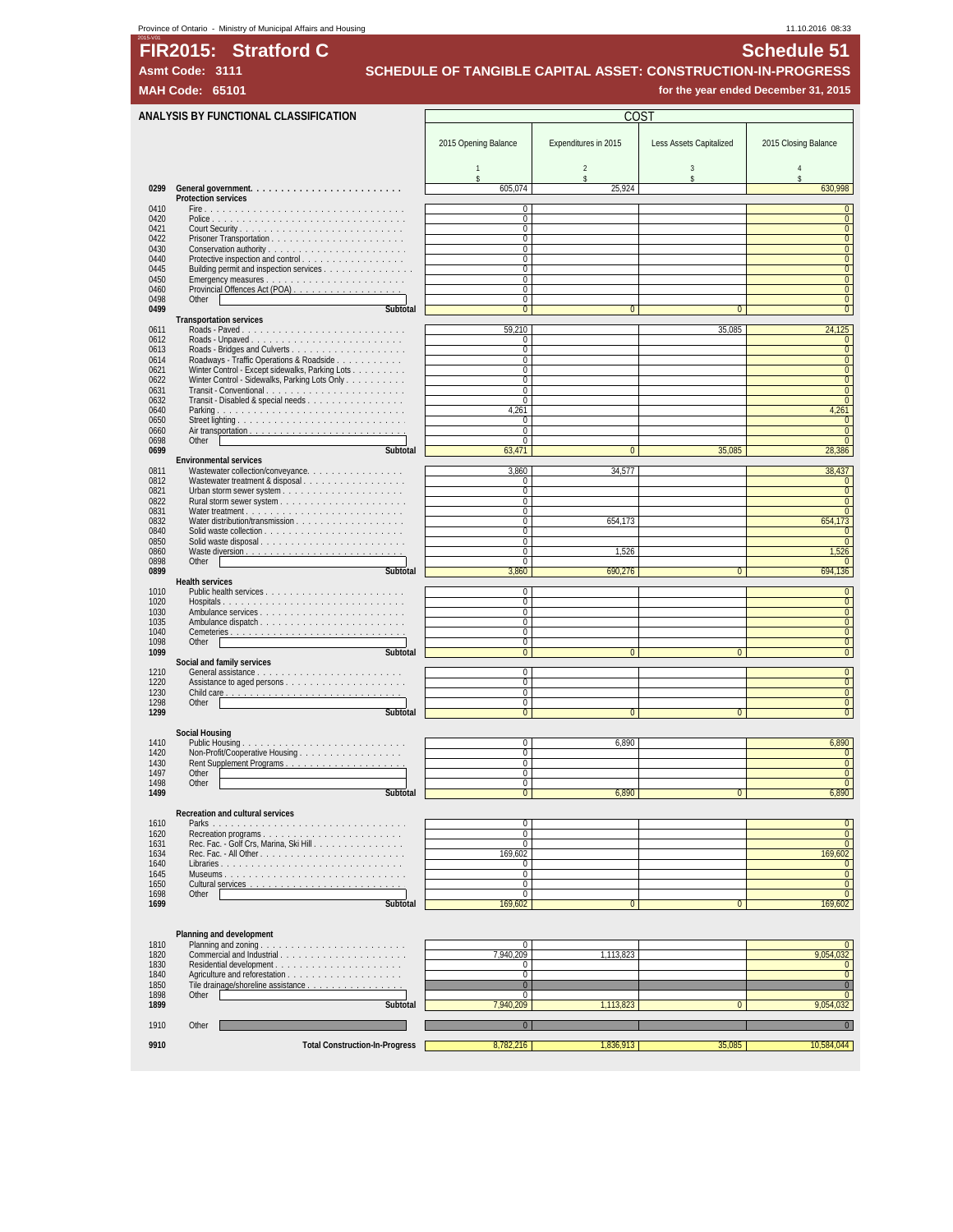| 11.10.2016 08:33 |                                                                       |
|------------------|-----------------------------------------------------------------------|
|                  | Schedule 53                                                           |
|                  | <b>CONSOLIDATED STATEMENT OF CHANGE IN NET FINANCIAL ASSETS</b>       |
|                  | (NET DEBT) AND TANGIBLE CAPITAL ASSET ACQUISITION FINANCING/DONATIONS |
|                  | for the year ended December 31, 2015                                  |
|                  |                                                                       |
|                  |                                                                       |
|                  |                                                                       |
|                  |                                                                       |
|                  |                                                                       |
|                  |                                                                       |
|                  |                                                                       |
|                  |                                                                       |
|                  |                                                                       |
|                  |                                                                       |
|                  |                                                                       |
|                  | Subtotal                                                              |
|                  |                                                                       |
|                  |                                                                       |
|                  |                                                                       |
|                  | Subtotal                                                              |
|                  |                                                                       |
|                  |                                                                       |
|                  |                                                                       |
|                  |                                                                       |
|                  |                                                                       |
|                  |                                                                       |
|                  |                                                                       |
|                  |                                                                       |
|                  |                                                                       |
|                  |                                                                       |
|                  |                                                                       |
|                  |                                                                       |
|                  |                                                                       |
|                  |                                                                       |
|                  |                                                                       |
|                  |                                                                       |
|                  | Subtotal                                                              |
|                  |                                                                       |
|                  |                                                                       |
|                  |                                                                       |
|                  |                                                                       |
|                  |                                                                       |
|                  |                                                                       |
|                  |                                                                       |
|                  |                                                                       |
|                  |                                                                       |
|                  |                                                                       |
|                  |                                                                       |
|                  |                                                                       |
|                  |                                                                       |
|                  | Subtotal                                                              |
|                  |                                                                       |
|                  |                                                                       |
|                  |                                                                       |
|                  |                                                                       |
|                  | Subtotal                                                              |
|                  | Subtotal                                                              |
|                  |                                                                       |
|                  | <b>Total Capital Financing</b>                                        |
|                  |                                                                       |
|                  |                                                                       |
|                  |                                                                       |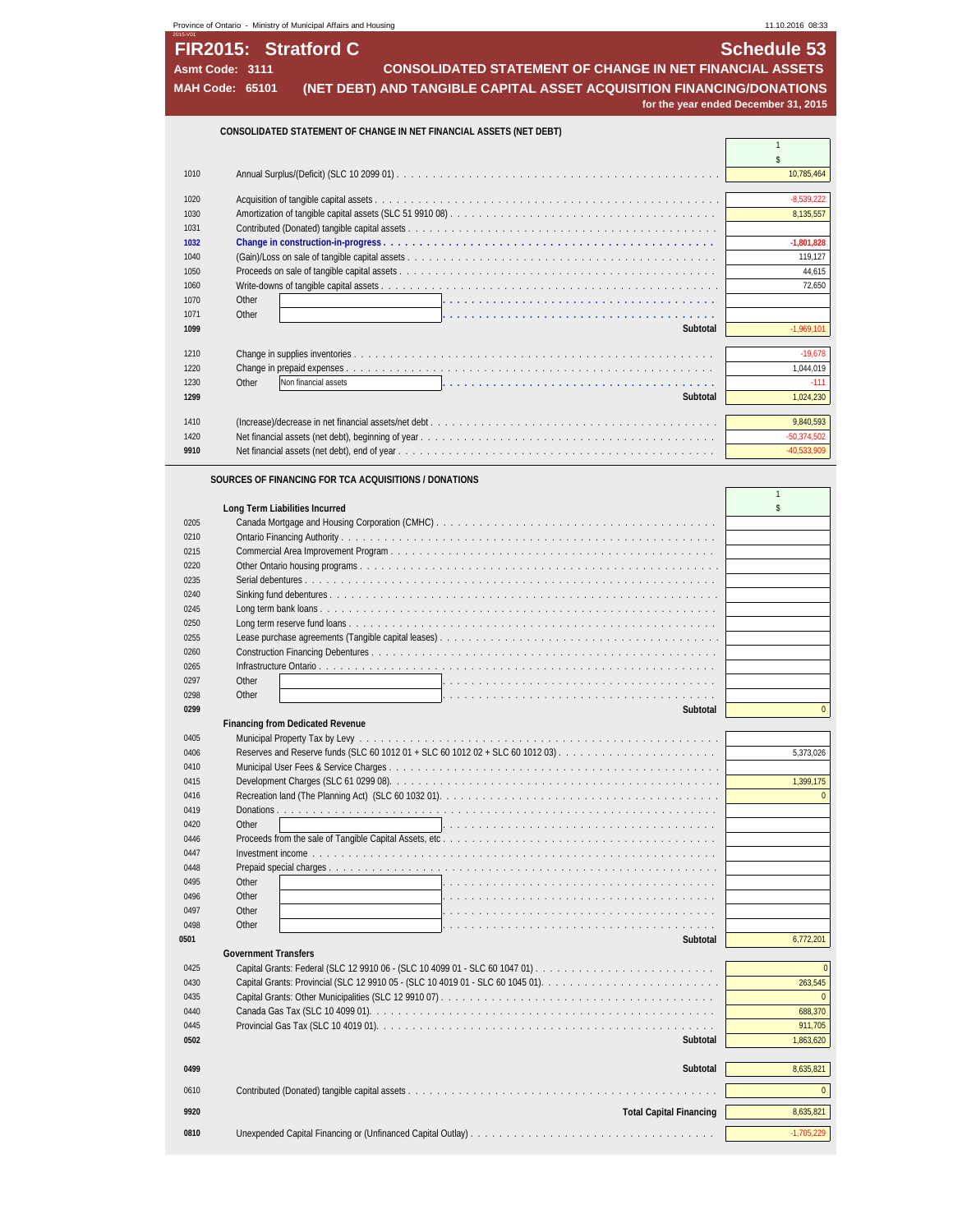| Asmt Code: 3111        | FIR2015: Stratford C                | <b>CONSOLIDATED STATEMENT OF CASH FLOW - DIRECT METHOD</b>                                                                | <b>Schedule 54</b> |
|------------------------|-------------------------------------|---------------------------------------------------------------------------------------------------------------------------|--------------------|
|                        |                                     |                                                                                                                           |                    |
| <b>MAH Code: 65101</b> |                                     | for the year ended December 31, 2015                                                                                      |                    |
|                        |                                     | * Municipalities must choose either the direct or indirect method. If indirect method is chosen, please use Schedule 54B. |                    |
|                        |                                     | CONSOLIDATED STATEMENT OF CASH FLOW - DIRECT METHOD                                                                       |                    |
|                        |                                     |                                                                                                                           | 2015               |
|                        |                                     |                                                                                                                           | Actual             |
|                        | <b>Operating Transactions</b>       |                                                                                                                           | $\mathbf{1}$       |
| 0210                   | Cash received from                  |                                                                                                                           | \$                 |
| 0220                   | Transfers                           |                                                                                                                           |                    |
| 0230                   | User Fees                           |                                                                                                                           |                    |
| 0240                   | Fees, Permits, Licenses and Fines   |                                                                                                                           |                    |
| 0250                   | Enterprises.                        |                                                                                                                           |                    |
| 0260                   |                                     |                                                                                                                           |                    |
| 0298<br>Other          |                                     |                                                                                                                           |                    |
| 0299                   |                                     | Subtotal                                                                                                                  | $\mathbf{0}$       |
|                        |                                     |                                                                                                                           |                    |
| Cash paid for          |                                     |                                                                                                                           |                    |
| 0410                   |                                     |                                                                                                                           |                    |
| 0420<br>0430           | Contracted Services                 |                                                                                                                           |                    |
| 0440                   | Financing Charges                   |                                                                                                                           |                    |
| 0450                   | External Transfers                  |                                                                                                                           |                    |
| 0498<br>Other          |                                     |                                                                                                                           |                    |
| 0499                   |                                     | Subtotal                                                                                                                  | $\Omega$           |
|                        |                                     |                                                                                                                           |                    |
| 2099                   |                                     | Cash provided by operating transactions                                                                                   | $\mathbf{0}$       |
|                        | <b>Capital Transactions</b>         |                                                                                                                           |                    |
| 0610                   |                                     |                                                                                                                           |                    |
| 0620                   |                                     |                                                                                                                           |                    |
| 0630                   |                                     |                                                                                                                           |                    |
| Other<br>0698          |                                     |                                                                                                                           |                    |
| 0699                   |                                     | Cash applied to capital transactions                                                                                      | $\mathbf{0}$       |
|                        | <b>Investing Transactions</b>       |                                                                                                                           |                    |
| 0810                   | Proceeds from portfolio investments |                                                                                                                           |                    |
| 0820                   |                                     |                                                                                                                           |                    |
| 0898<br>Other          |                                     |                                                                                                                           |                    |
| 0899                   |                                     | Cash provided by / (applied to) investing transactions                                                                    | $\mathbf{0}$       |
|                        | <b>Financing Transactions</b>       |                                                                                                                           |                    |
| 1010                   | Proceeds from long term debt issues |                                                                                                                           |                    |
| 1020                   |                                     |                                                                                                                           |                    |
| 1030                   |                                     |                                                                                                                           |                    |
| 1031<br>Other<br>1096  |                                     |                                                                                                                           |                    |
| 1097<br>Other          |                                     |                                                                                                                           |                    |
| 1098<br>Other          |                                     |                                                                                                                           |                    |
| 1099                   |                                     | Cash applied to financing transactions                                                                                    | $\mathbf{0}$       |
|                        |                                     |                                                                                                                           |                    |
| 1210                   |                                     |                                                                                                                           |                    |
|                        |                                     |                                                                                                                           |                    |
| 1220                   |                                     |                                                                                                                           | 7,766,851          |

|      | Cash and cash equivalents represented by: | 2015<br>Actual |
|------|-------------------------------------------|----------------|
|      |                                           |                |
| 1401 |                                           |                |
| 1402 |                                           |                |
| 1403 |                                           |                |
| 1404 | Other                                     |                |
| 9940 |                                           |                |
|      |                                           |                |
|      |                                           |                |

**Cash: A** Cash: **A Cash: \$** Cash: **\$** Cash: **\$** Cash: **\$** Cash: **\$** Cash: **\$** Cash: **\$** Cash: **\$** Cash: **\$** Cash: **\$** Cash: **\$** Cash: **\$** Cash: **\$** Cash: **\$** Cash: **\$** Cash: **\$** Cash: **\$** Cash: **\$** Cash: **\$** Cash: **\$ Unrestricted . . . . . . . . . . . . . . . . . . . . . . . . . . . . . . . . . . . . . . . . . . . . . . . . . . . . . . . . . . . . . . . Restricted . . . . . . . . . . . . . . . . . . . . . . . . . . . . . . . . . . . . . . . . . . . . . . . . . . . . . . . . . . . . . . . . . Unallocated . . . . . . . . . . . . . . . . . . . . . . . . . . . . . . . . . . . . . . . . . . . . . . . . . . . . . . . . . . . . . . . . 9950 Cash and cash equivalents, end of year . . . . . . . . . . . . . . . . . . . . . . . . . . . . . . . . . . . . . . . . . . . . . . . . . . . 0**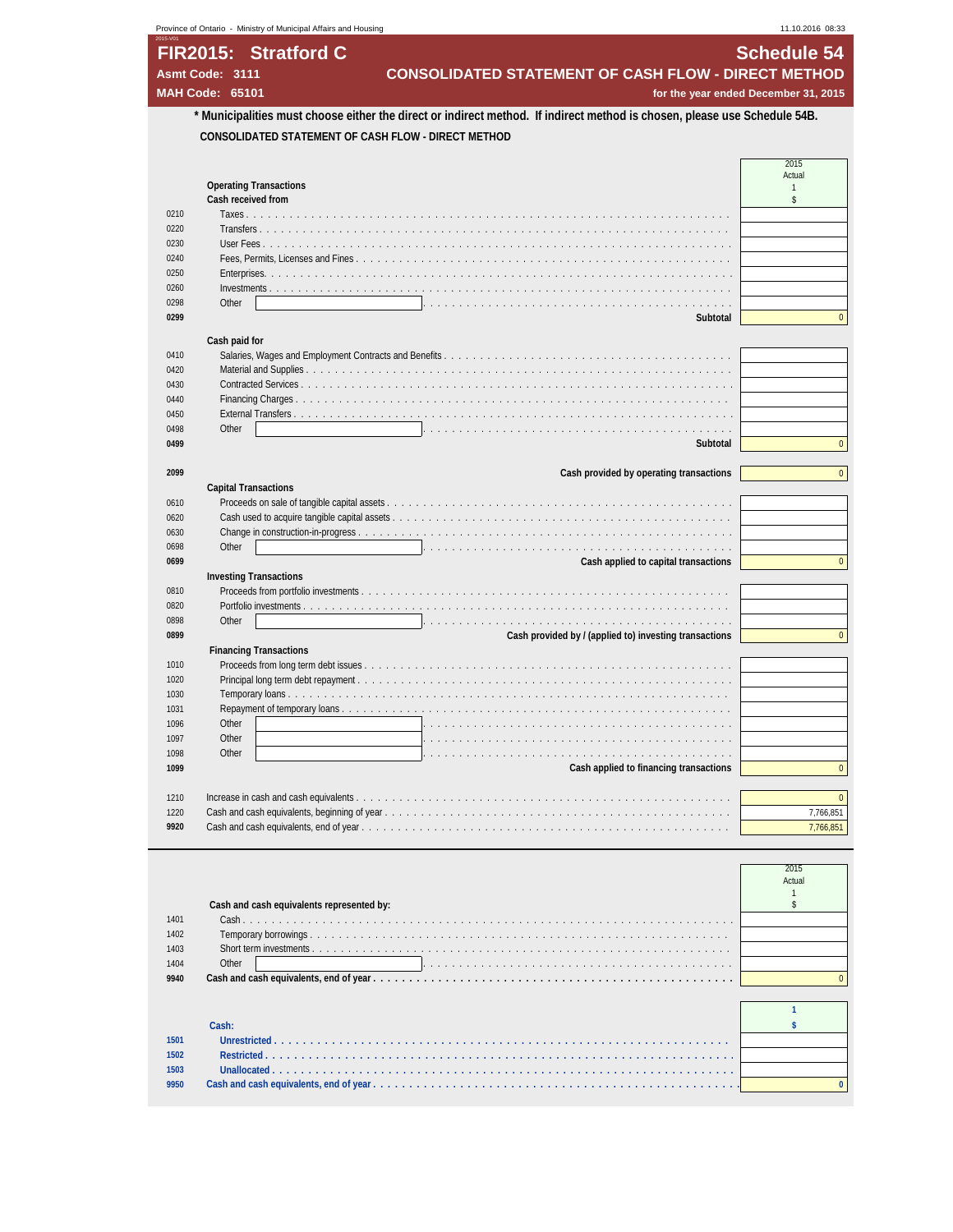| 11.10.2016 08:33   |                                                                                                                         | Province of Ontario - Ministry of Municipal Affairs and Housing |
|--------------------|-------------------------------------------------------------------------------------------------------------------------|-----------------------------------------------------------------|
| <b>Schedule 54</b> |                                                                                                                         | FIR2015: Stratford C                                            |
|                    | <b>CONSOLIDATED STATEMENT OF CASH FLOW - INDIRECT METHOD</b>                                                            | Asmt Code: 3111                                                 |
|                    | for the year ended December 31, 2015                                                                                    | <b>MAH Code: 65101</b>                                          |
|                    | * Municipalities must choose either the direct or indirect method. If direct method is chosen, please use Schedule 54A. |                                                                 |
|                    |                                                                                                                         |                                                                 |
|                    | CONSOLIDATED STATEMENT OF CASH FLOW - INDIRECT METHOD                                                                   |                                                                 |
| 2015               |                                                                                                                         |                                                                 |
| Actual             |                                                                                                                         |                                                                 |
| s                  |                                                                                                                         | <b>Operating Transactions</b>                                   |
| 10,785,464         |                                                                                                                         | 2010                                                            |
| 8,135,555          |                                                                                                                         | 2020                                                            |
|                    | Contributed (Donated) tangible capital assets                                                                           | 2021                                                            |
| $-2,281,756$       |                                                                                                                         | 2022                                                            |
| 1,044,019          |                                                                                                                         | 2030                                                            |
| 582,063            | Change in deferred revenue                                                                                              | 2040                                                            |
| $-2,091,915$       | Government Business Enterprise                                                                                          | Other<br>2096                                                   |
|                    |                                                                                                                         | Other<br>2097                                                   |
|                    |                                                                                                                         | 2098<br>Other                                                   |
| 16,173,430         | Cash provided by operating transactions                                                                                 | 2099                                                            |
|                    |                                                                                                                         | <b>Capital Transactions</b>                                     |
| 44,615             |                                                                                                                         | 0610                                                            |
| $-10.341.050$      |                                                                                                                         | 0620                                                            |
|                    | Change in construction-in-progress                                                                                      | 0630                                                            |
| 191,777            |                                                                                                                         | 0698<br>Other                                                   |
| $-10, 104, 658$    | Cash applied to capital transactions                                                                                    | 0699                                                            |
|                    |                                                                                                                         | <b>Investing Transactions</b>                                   |
|                    |                                                                                                                         | 0810                                                            |
| $-352,387$         | Portfolio investments                                                                                                   | 0820                                                            |
| $-257,547$         |                                                                                                                         | 0898<br>Other                                                   |
| $-609,934$         | Cash provided by / (applied to) investing transactions                                                                  | 0899                                                            |
|                    |                                                                                                                         | <b>Financing Transactions</b>                                   |
| 15,361,188         |                                                                                                                         | 1010                                                            |
| $-5,740,263$       |                                                                                                                         | 1020                                                            |
|                    |                                                                                                                         | 1030                                                            |
|                    | Repayment of temporary loans                                                                                            | 1031                                                            |
| $-11,500,000$      |                                                                                                                         | Other<br>1096                                                   |
|                    |                                                                                                                         | 1097<br>Other                                                   |
|                    |                                                                                                                         | 1098<br>Other                                                   |
| $-1,879,075$       | Cash applied to financing transactions                                                                                  | 1099                                                            |
| 3,579,763          |                                                                                                                         | 1210                                                            |
|                    |                                                                                                                         |                                                                 |
| 7,766,851          | Cash and cash equivalents, beginning of year                                                                            | 1220                                                            |

|      | Cash and cash equivalents represented by: | 2015<br>Actual |
|------|-------------------------------------------|----------------|
| 1401 |                                           |                |
| 1402 |                                           |                |
| 1403 |                                           |                |
| 1404 | Other                                     |                |
| 9940 |                                           |                |

| 1501 |  |
|------|--|
| 1502 |  |
| 1503 |  |
| 9950 |  |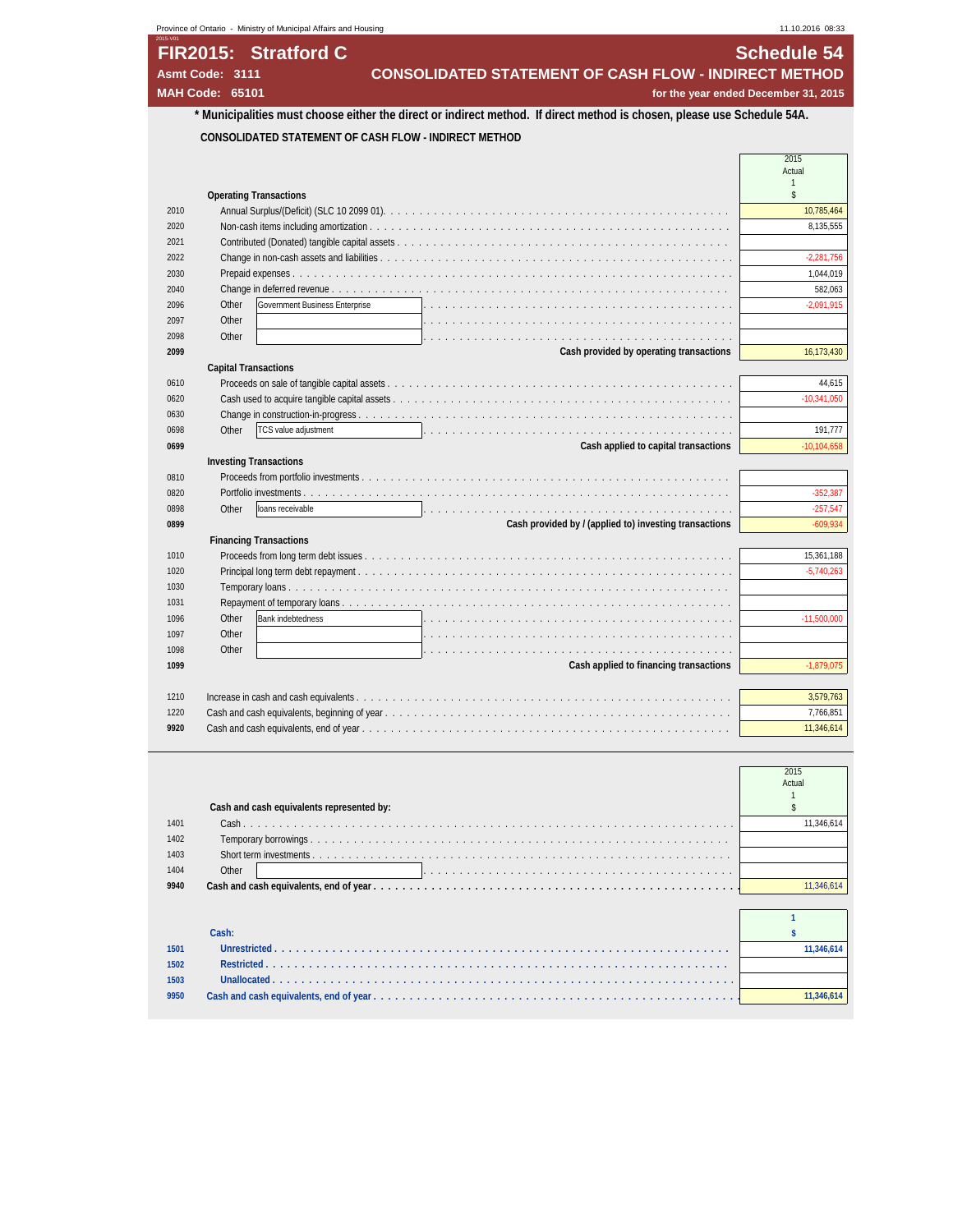## 2015-V01 **FIR2015: Stratford C Schedule 60**

Province of Ontario - Ministry of Municipal Affairs and Housing 11.10.2016 08:33

Asmt Code: 3111<br> **Asmt Code: 3111 CONTINUITY OF RESERVES AND RESERVE FUNDS**<br> **MAH Code: 65101 for the year ended December 31, 2015** 

|              |                                                                                    | Obligatory Res. Funds,<br>Deferred Rev. | Discretionary Res. Funds | <b>Reserves</b>    |
|--------------|------------------------------------------------------------------------------------|-----------------------------------------|--------------------------|--------------------|
|              |                                                                                    | $\overline{1}$                          | $\overline{2}$           | 3                  |
|              |                                                                                    | $\mathsf{\$}$                           | $\mathsf{\$}$            | $\hat{\mathbf{S}}$ |
| 0299         |                                                                                    | 10,752,686                              | 821,558                  | 22,977,402         |
|              |                                                                                    |                                         |                          |                    |
| 0310         |                                                                                    |                                         | 1,164,870                | 11,016,839         |
| 0315         |                                                                                    |                                         | 558.515                  | 9,325,351          |
| 0320         |                                                                                    |                                         | 606,355                  | 1,691,488          |
|              |                                                                                    |                                         |                          |                    |
|              | Development Charges Act                                                            |                                         |                          |                    |
| 0610         |                                                                                    | 1,503,721                               |                          |                    |
| 0620         |                                                                                    |                                         |                          |                    |
| 0630         |                                                                                    | $\overline{0}$                          |                          |                    |
| 0699         | Subtotal Development Charges Act                                                   | 1,503,721                               |                          |                    |
|              |                                                                                    |                                         |                          |                    |
| 0810         |                                                                                    |                                         |                          |                    |
| 0820         |                                                                                    | 72,050                                  |                          |                    |
| 0830<br>0841 |                                                                                    | 325,894                                 | 33,724                   | 6,509              |
| 0860         |                                                                                    | 407.046                                 |                          |                    |
| 0861         |                                                                                    |                                         |                          |                    |
| 0862         |                                                                                    | 1,788,634                               |                          |                    |
| 0864         |                                                                                    |                                         |                          |                    |
| 0870         |                                                                                    |                                         |                          |                    |
| 0895         | Other                                                                              |                                         |                          |                    |
| 0896         | Other                                                                              |                                         |                          |                    |
| 0897         | Other                                                                              |                                         |                          |                    |
| 0898         | Other                                                                              |                                         |                          |                    |
| 9940         | <b>TOTAL Revenues &amp; Surplus</b>                                                | 4,097,345                               | 1,198,594                | 11,023,348         |
|              |                                                                                    |                                         |                          |                    |
|              | Less: Utilization of reserve funds and reserves (transfers)                        |                                         |                          |                    |
| 1012         |                                                                                    |                                         | 190,808                  | 5,182,218          |
| 1015         |                                                                                    |                                         | 925,132                  | 3.768.011          |
| 1025         | Development Charges earned to tangible capital asset acquisition (SLC 61 0299 08). | 1,399,175                               |                          |                    |
| 1026         |                                                                                    | 138,424                                 |                          |                    |
| 1032         | Recreational land (the Planning Act) earned to tangible capital asset acquisition  |                                         |                          |                    |
| 1035         |                                                                                    |                                         |                          |                    |
| 1042         |                                                                                    | 378.048                                 |                          |                    |
| 1045         |                                                                                    | 911,705                                 |                          |                    |
| 1047         |                                                                                    | 688,370                                 |                          |                    |
| 1055         |                                                                                    | $\theta$                                |                          |                    |
| 1070         |                                                                                    |                                         |                          |                    |
| 0910         |                                                                                    | 3,515,722                               | 1,115,940                | 8,950,229          |
| 2099         |                                                                                    | 11,334,309                              | 904,212                  | 25,050,521         |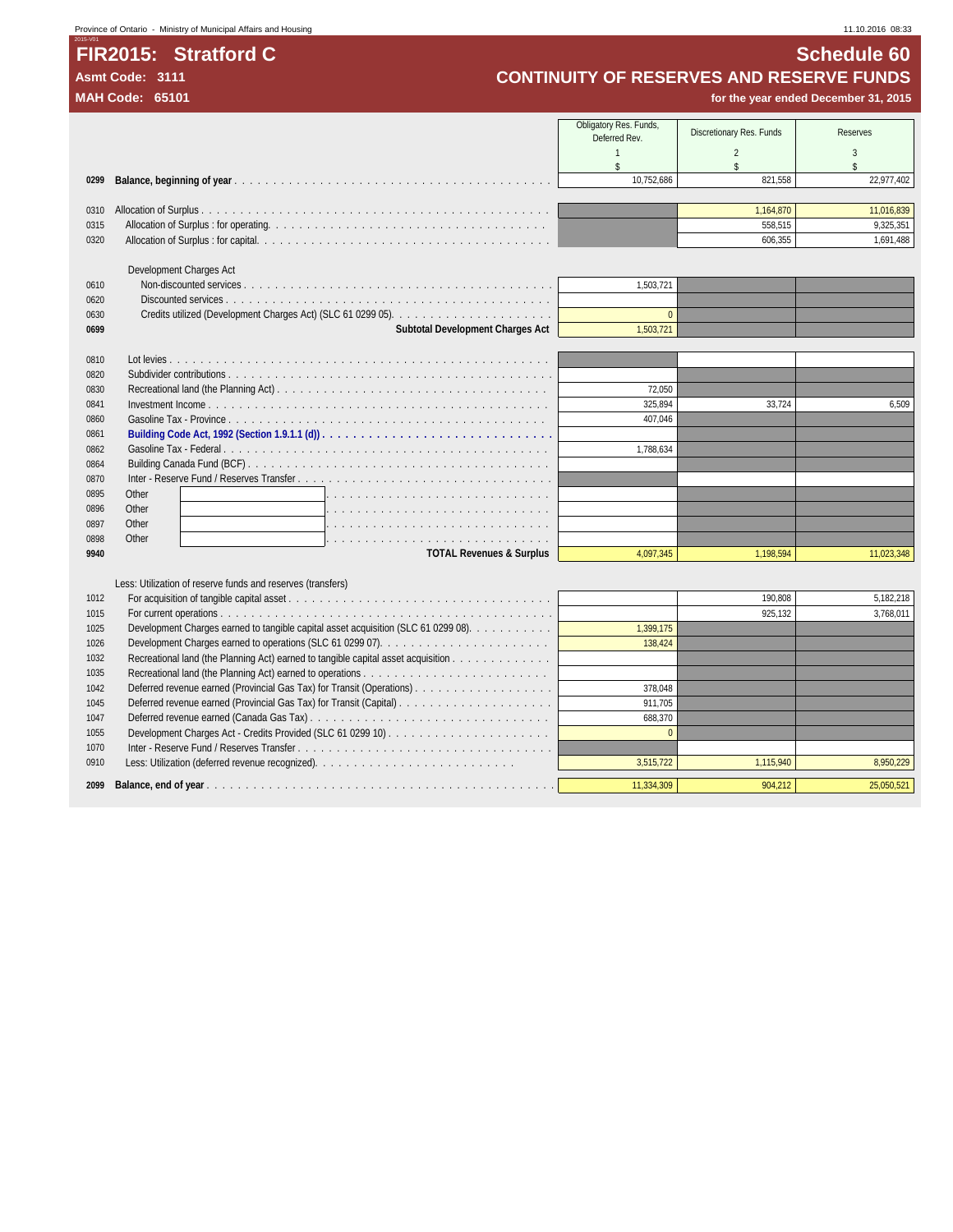## **FIR2015: Stratford C Schedule 60**<br>Asmt Code: 3111 **Schedule 60**<br>CONTINUITY OF RESERVES AND RESERVE FUNDS Asmt Code: 3111<br> **CONTINUITY OF RESERVES AND RESERVE FUNDS**<br>
for the year ended December 31, 2015<br> **MAH Code:** 65101

for the year ended December 31, 2015

|              |                                                 | Obligatory Res. Funds, | Discretionary Res. Funds | <b>Reserves</b> |
|--------------|-------------------------------------------------|------------------------|--------------------------|-----------------|
|              |                                                 | Deferred Rev.          |                          |                 |
|              | Totals in line 2099 are analysed as follows:    | $\mathbf{1}$<br>\$     | $\overline{2}$<br>\$     | 3<br>\$         |
| 5010         |                                                 |                        |                          | 7,836,159       |
| 5020         |                                                 |                        |                          |                 |
|              | Asset Replacement funds for: Sewer & Water      |                        |                          |                 |
| 5030         |                                                 |                        |                          |                 |
| 5040         |                                                 |                        |                          |                 |
| 5050         |                                                 |                        |                          | 2,967,190       |
| 5060         |                                                 |                        |                          | 5,442,154       |
| 5070         | $Insurface. \ldots \ldots \ldots \ldots \ldots$ |                        |                          | 241,154         |
| 5080         |                                                 |                        |                          |                 |
| 5090         |                                                 |                        |                          |                 |
| 5091         |                                                 |                        |                          |                 |
| 5630         |                                                 |                        |                          |                 |
| 5660         |                                                 |                        |                          |                 |
| 5670         |                                                 |                        |                          |                 |
| 5680         |                                                 |                        |                          |                 |
|              |                                                 |                        |                          |                 |
|              | Per Service Purpose:                            |                        |                          |                 |
| 5205         |                                                 |                        | 63,862                   | 1,524,754       |
| 5210         |                                                 |                        | 92,763                   | 2,255,428       |
|              | Transportation services:                        |                        |                          |                 |
| 5215         |                                                 |                        | 32,385                   | 1,952,306       |
| 5216         | Winter Control                                  |                        |                          |                 |
| 5220         |                                                 |                        |                          |                 |
| 5221         |                                                 |                        | 1,057,812                |                 |
| 5222         |                                                 |                        |                          |                 |
| 5223         |                                                 |                        |                          | 110,000         |
|              | Environmental services:                         |                        |                          |                 |
| 5225         |                                                 |                        |                          | $-4,228,182$    |
| 5230         |                                                 |                        |                          | 500,000         |
| 5235         |                                                 |                        |                          | 3,468,725       |
| 5240<br>5245 |                                                 |                        |                          | 1,135,410       |
|              | Solid waste disposal                            |                        |                          |                 |
| 5246<br>5250 |                                                 |                        | 46,655                   | 65,000          |
| 5255         |                                                 |                        |                          | 788,250         |
| 5260         |                                                 |                        |                          |                 |
|              | Recreation and cultural services:               |                        |                          |                 |
| 5265         |                                                 |                        | 35,823                   | 811,690         |
| 5266         |                                                 |                        | 234                      |                 |
| 5271         |                                                 |                        |                          |                 |
| 5274         |                                                 |                        |                          | 155,616         |
| 5275         |                                                 |                        | 2,777                    | 23,118          |
| 5276         |                                                 |                        | 54,137                   |                 |
| 5277         |                                                 |                        |                          |                 |
| 5280         |                                                 |                        | $-482,236$               | 1,749           |
| 5290         | Other                                           |                        |                          |                 |
|              |                                                 |                        |                          |                 |
|              | <b>Obligatory Deferred Revenue:</b>             |                        |                          |                 |
| 5610         |                                                 | 6,611,258              |                          |                 |
| 5620         |                                                 |                        |                          |                 |
| 5640         |                                                 | 103,834                |                          |                 |
| 5650         |                                                 | 521,772                |                          |                 |
| 5661         |                                                 |                        |                          |                 |
| 5690         |                                                 | 604,162                |                          |                 |
| 5691         |                                                 | 3,493,283              |                          |                 |
| 5692         |                                                 |                        |                          |                 |
| 5693         |                                                 |                        |                          |                 |
|              |                                                 |                        |                          |                 |

 Other . . . . . . . . . . . . . . . . . . . . . . . . . . . . . Other . . . . . . . . . . . . . . . . . . . . . . . . . . . . . Other . . . . . . . . . . . . . . . . . . . . . . . . . . . . . Other . . . . . . . . . . . . . . . . . . . . . . . . . . . . . Other . . . . . . . . . . . . . . . . . . . . . . . . . . . . . **TOTAL** 11,334,309 904,212 25,050,521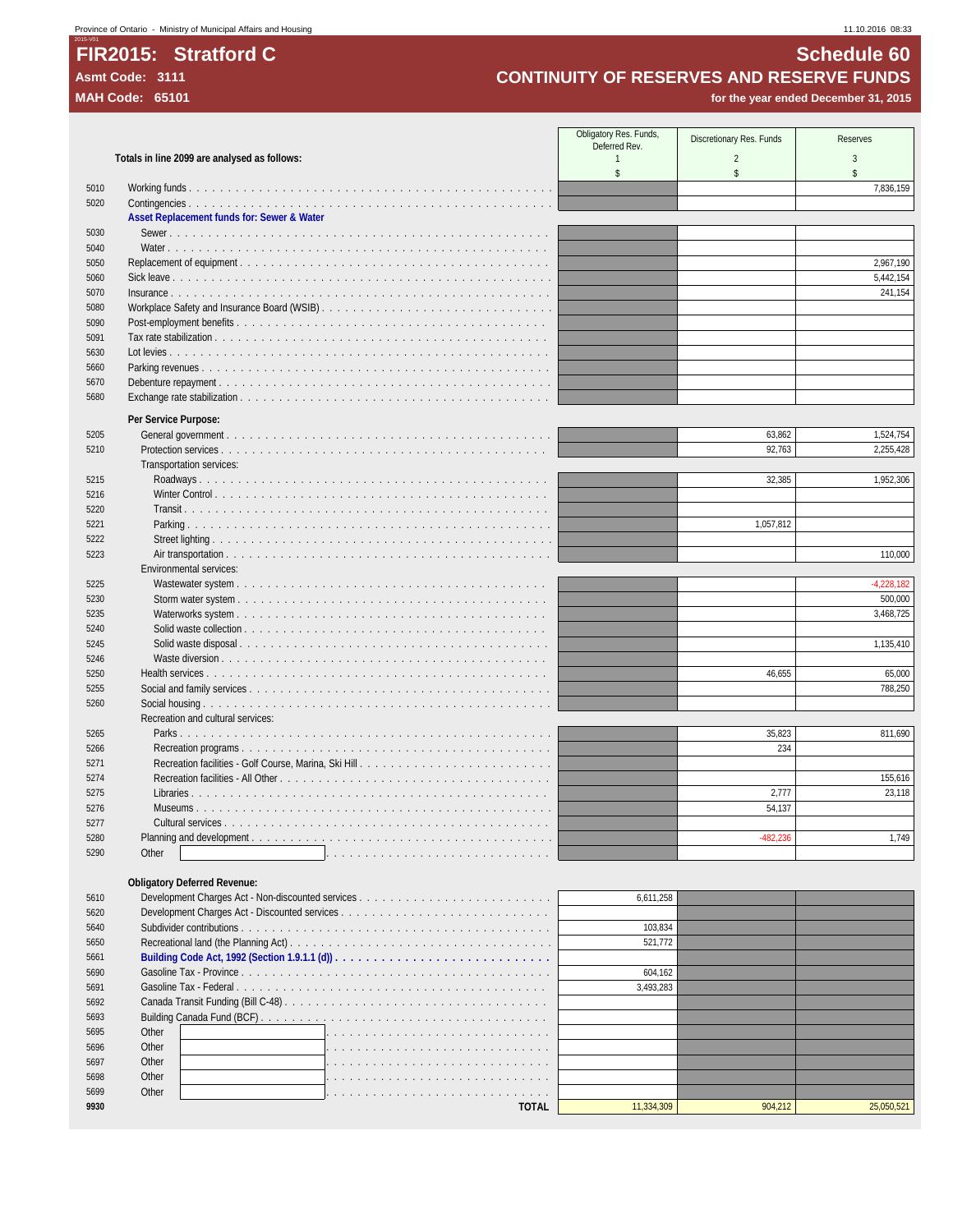## **FIR2015: Stratford C Schedule 61 Asmt Code: 3111 DEVELOPMENT CHARGES RESERVE FUNDS**

for the year ended December 31, 2015

|      |                            |                      | Development Charges Proceeds<br>Development Charges Disbursements |                                   |                         |           |                                                |                                                  |                     |                     |              |                               |
|------|----------------------------|----------------------|-------------------------------------------------------------------|-----------------------------------|-------------------------|-----------|------------------------------------------------|--------------------------------------------------|---------------------|---------------------|--------------|-------------------------------|
|      |                            | Balance<br>January 1 | Development<br>Charges Collected                                  | Interest and<br>Investment Income | <b>Credits Utilized</b> | Total     | To: Consolidated<br>Statement of<br>Operations | To: Tangible Capital<br><b>Asset Acquisition</b> | Other Disbursements | Credits<br>Provided | Total        | <b>Balance December</b><br>31 |
|      |                            |                      | $\overline{2}$                                                    |                                   |                         | 6         |                                                | 8                                                |                     | 10                  | 11           | 12                            |
|      | <b>Development Charges</b> |                      | $\hat{\mathbf{x}}$                                                |                                   | Ŝ                       |           |                                                | \$                                               |                     | $\mathcal{S}$       | \$           |                               |
| 0205 | General Government         | 461,025              | 7,343                                                             | 12,638                            |                         | 19,981    | 17,078                                         |                                                  |                     |                     | 17,078       | 463,928                       |
| 0210 |                            | 894.411              | 25,664                                                            | 24.653                            |                         | 50.317    |                                                |                                                  |                     |                     | $\Omega$     | 944,728                       |
| 0215 |                            | 528,460              | 22,182                                                            | 14,652                            |                         | 36,834    |                                                |                                                  |                     |                     | $\Omega$     | 565,294                       |
| 0220 | Roads and Structures       | 851,883              | 431,214                                                           | 28,219                            |                         | 459,433   |                                                | 441,020                                          |                     |                     | 441,020      | 870,296                       |
| 0225 |                            | 291,163              | 23,517                                                            | 8,211                             |                         | 31.728    |                                                |                                                  |                     |                     | $\Omega$     | 322,891                       |
| 0230 |                            | 1,180,091            | 423,131                                                           | 37,018                            |                         | 460,149   |                                                | 958.155                                          |                     |                     | 958.155      | 682,085                       |
| 0235 |                            | $-394,802$           |                                                                   | $-10,746$                         |                         | $-10,746$ |                                                |                                                  |                     |                     | $\Omega$     | $-405,548$                    |
| 0240 |                            | 96.179               | 50.122                                                            | 3,197                             |                         | 53,319    |                                                |                                                  |                     |                     | $\Omega$     | 149,498                       |
| 0245 | Emergency Medical Services | $\mathbf{0}$         |                                                                   |                                   |                         | $\Omega$  |                                                |                                                  |                     |                     | $\Omega$     | $\overline{0}$                |
| 0250 | Homes for the Aged         | $\Omega$             |                                                                   |                                   |                         | $\Omega$  |                                                |                                                  |                     |                     | $\Omega$     | $\overline{0}$                |
| 0255 |                            | $\mathbf{0}$         |                                                                   |                                   |                         | $\Omega$  |                                                |                                                  |                     |                     | $\Omega$     | $\Omega$                      |
| 0260 |                            | $\Omega$             |                                                                   |                                   |                         | $\Omega$  |                                                |                                                  |                     |                     | $\Omega$     | $\Omega$                      |
| 0265 | Parkland Development.      | 391,392              | 144,882                                                           | 12,316                            |                         | 157,198   | 121,346                                        |                                                  |                     |                     | 121,346      | 427,244                       |
| 0270 |                            |                      |                                                                   |                                   |                         |           |                                                |                                                  |                     |                     | $\mathbf{0}$ | $\Omega$                      |
| 0275 |                            | 690,699              | 46,191                                                            | 19,330                            |                         | 65,521    |                                                |                                                  |                     |                     | $\Omega$     | 756,220                       |
| 0280 |                            | 1,445,923            | 321,165                                                           | 43,043                            |                         | 364,208   |                                                |                                                  |                     |                     | $\Omega$     | 1,810,131                     |
| 0285 | Development Studies        | $\Omega$             |                                                                   |                                   |                         | $\Omega$  |                                                |                                                  |                     |                     | $\Omega$     | $\Omega$                      |
| 0286 | Parking                    | 15,654               | 8,310                                                             | 527                               |                         | 8,837     |                                                |                                                  |                     |                     | $\Omega$     | 24,491                        |
| 0287 |                            | $\mathbf{0}$         |                                                                   |                                   |                         | $\Omega$  |                                                |                                                  |                     |                     | $\Omega$     | $\overline{0}$                |
| 0288 | Municipal Cemeteries       | $\Omega$             |                                                                   |                                   |                         | $\Omega$  |                                                |                                                  |                     |                     | $\Omega$     | $\overline{0}$                |
| 0290 | Other                      | $\Omega$             |                                                                   |                                   |                         | $\Omega$  |                                                |                                                  |                     |                     | $\Omega$     | $\Omega$                      |
| 0295 | Other $\ldots$             | $\Omega$             |                                                                   |                                   |                         | $\Omega$  |                                                |                                                  |                     |                     | $\Omega$     | $\overline{0}$                |
| 0296 | Other                      | $\Omega$             |                                                                   |                                   |                         | $\Omega$  |                                                |                                                  |                     |                     | $\Omega$     | $\Omega$                      |
| 0297 | Other                      |                      |                                                                   |                                   |                         |           |                                                |                                                  |                     |                     |              | $\Omega$                      |
| 0299 | <b>TOTAL</b>               | 6.452.078            | 1.503.721                                                         | 193.058                           | $\Omega$                | 1.696.779 | 138.424                                        | 1.399.175                                        | $\Omega$            | $\Omega$            | 1.537.599    | 6.611.258                     |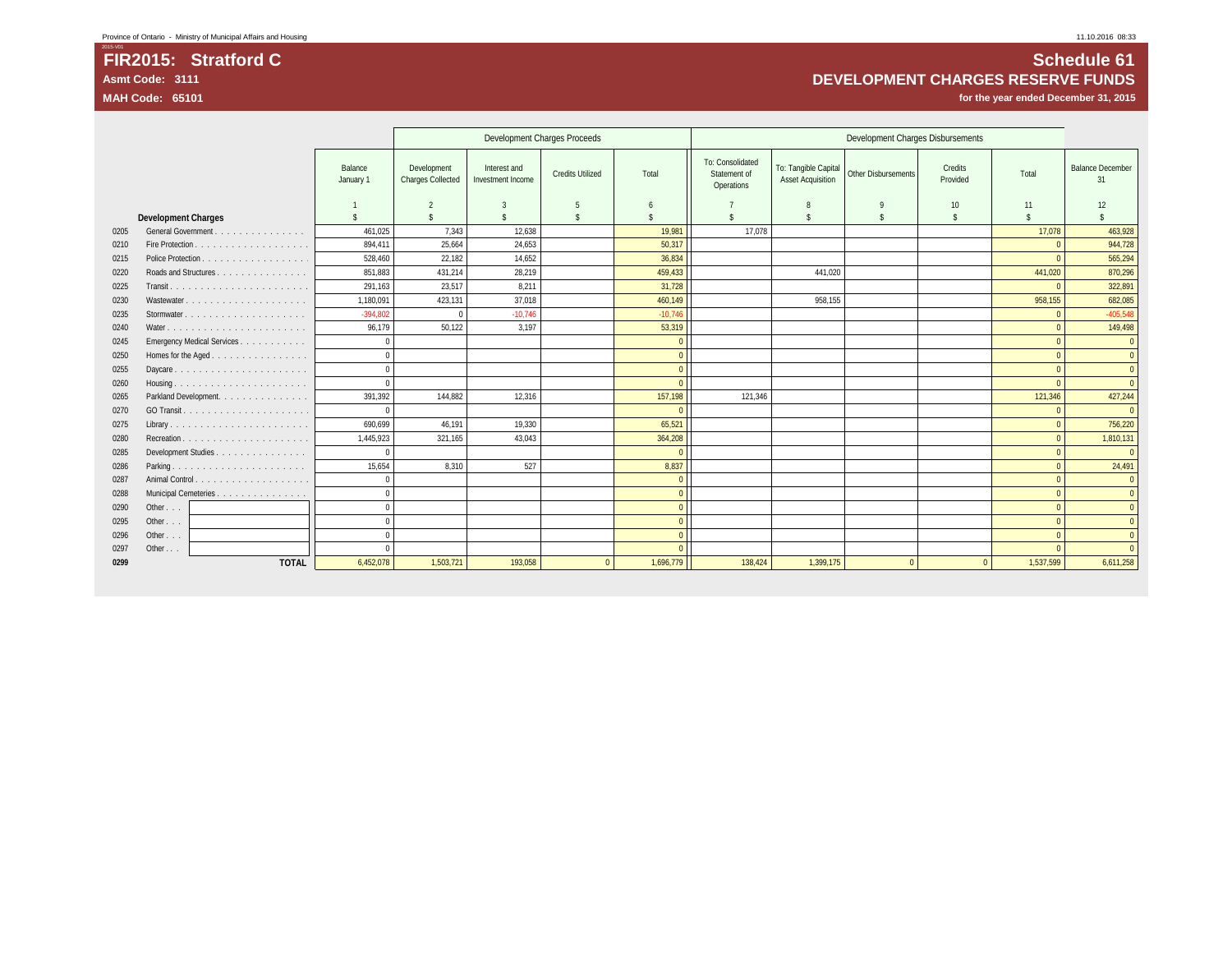# **Asmt Code: 3111 DEVELOPMENT CHARGES RATES**

2012-V01

## **FIR2015: Stratford C Schedule 62**

**MAH Code: 65101 for the year ended December 31, 2015**

|              |                                                                                                                                    |                                 |                   |                           |                            |                    |       |                 |       |       |                                                               |                                                                                                    |                                                                                | Sq. Foot / Sq. Metre / Per Hectare / Per Other                                 |       |                  |       |
|--------------|------------------------------------------------------------------------------------------------------------------------------------|---------------------------------|-------------------|---------------------------|----------------------------|--------------------|-------|-----------------|-------|-------|---------------------------------------------------------------|----------------------------------------------------------------------------------------------------|--------------------------------------------------------------------------------|--------------------------------------------------------------------------------|-------|------------------|-------|
|              |                                                                                                                                    | <b>RESIDENTIAL CHARGES (\$)</b> |                   |                           |                            |                    |       |                 |       |       |                                                               | <b>NON - RESIDENTIAL CHARGES (\$)</b>                                                              |                                                                                |                                                                                |       | (Please specify) |       |
|              |                                                                                                                                    |                                 |                   |                           | <b>Apartments</b>          |                    |       |                 |       |       | <b>NON Res.</b>                                               | Industrial                                                                                         | Commercial                                                                     | Institutional                                                                  |       |                  |       |
|              |                                                                                                                                    | Single<br>Detached              | Semi-<br>Detached | Other<br><b>Multiples</b> | $\leq$ =<br>1 Bedroom      | $>$ =<br>2 Bedroom | Other | Other           | Other | Other | Metre / Per<br><b>Hectar/Per</b><br>Other (Please<br>Specify) | Sq. Foot / Sq.   Sq. Foot / Sq.  <br>Metre / Per<br><b>Hectar/Per</b><br>Other (Please<br>Specify) | Sq. Foot / Sq.<br>Metre/Per<br><b>Hectare/Per</b><br>Other (Please<br>Specify) | Sq. Foot / Sq.<br>Metre/Per<br><b>Hectare/Per</b><br>Other (Please<br>Specify) | Other | Other            | Other |
|              | Service                                                                                                                            | $\mathbf{1}$                    | $\overline{2}$    | $\overline{3}$            |                            | $5\overline{)}$    | 6     | $7\overline{ }$ | 8     | 9     | 10 <sup>°</sup>                                               | 11                                                                                                 | 12                                                                             | 13                                                                             | 14    | 15               | 16    |
| $\mathbf{0}$ | <b>Municipal Wide Charges</b>                                                                                                      |                                 |                   |                           | If Other, Please Specify > |                    |       |                 |       |       |                                                               |                                                                                                    |                                                                                | If Other, Please Specify >                                                     |       |                  |       |
|              | 650 Transit                                                                                                                        | 233.00                          | 233.00            | 177.00                    | 93.00                      | 151.00             |       |                 |       |       |                                                               |                                                                                                    | 0.20                                                                           |                                                                                |       |                  |       |
| 210 Fire     |                                                                                                                                    | 249.00                          | 249.00            | 189.00                    | 99.00                      | 162.00             |       |                 |       |       |                                                               |                                                                                                    | 0.18                                                                           |                                                                                |       |                  |       |
|              | 450 Police                                                                                                                         | 218.00                          | 218.00            | 163.00                    | 87.00                      | 141.00             |       |                 |       |       |                                                               |                                                                                                    | 0.17                                                                           |                                                                                |       |                  |       |
|              | 350 Municipal Parking                                                                                                              | 82.00                           | 82.00             | 62.00                     | 33.00                      | 54.00              |       |                 |       |       |                                                               |                                                                                                    | 0.07                                                                           |                                                                                |       |                  |       |
|              | 390 Outdoor Recreation Services                                                                                                    | 1.280.00                        | 1,280.00          | 963.00                    | 510.00                     | 830.00             |       |                 |       |       |                                                               |                                                                                                    | 0.06                                                                           |                                                                                |       |                  |       |
|              | 290 Indoor Recreation Services                                                                                                     | 2,838.00                        | 2,838.00          | 2,136.00                  | 1,130.00                   | 1,841.00           |       |                 |       |       |                                                               |                                                                                                    | 0.14                                                                           |                                                                                |       |                  |       |
|              | 310 Library                                                                                                                        | 408.00                          | 408.00            | 307.00                    | 163.00                     | 265.00             |       |                 |       |       |                                                               |                                                                                                    | 0.02                                                                           |                                                                                |       |                  |       |
|              | 110 Administration Studies                                                                                                         | 74.00                           | 74.00             | 55.00                     | 30.00                      | 48.00              |       |                 |       |       |                                                               |                                                                                                    | 0.07                                                                           |                                                                                |       |                  |       |
|              | 530 Roads                                                                                                                          | 3,528.00                        | 3,528.00          | 2,655.00                  | 1,403.00                   | 2,289.00           |       |                 |       |       |                                                               |                                                                                                    | 0.83                                                                           |                                                                                |       |                  |       |
|              | 370 Other Transportation Service                                                                                                   | 414.00                          | 414.00            | 311.00                    | 164.00                     | 268.00             |       |                 |       |       |                                                               |                                                                                                    | 0.33                                                                           |                                                                                |       |                  |       |
|              | 670 Water                                                                                                                          | 449.00                          | 449.00            | 338.00                    | 180.00                     | 292.00             |       |                 |       |       |                                                               |                                                                                                    | 0.07                                                                           |                                                                                |       |                  |       |
|              | 690 Wastewater                                                                                                                     | 3,803.00                        | 3,803.00          | 2,862.00                  | 1,513.00                   | 2,468.00           |       |                 |       |       |                                                               |                                                                                                    | 0.66                                                                           |                                                                                |       |                  |       |
|              |                                                                                                                                    |                                 |                   |                           |                            |                    |       |                 |       |       |                                                               |                                                                                                    |                                                                                |                                                                                |       |                  |       |
|              |                                                                                                                                    |                                 |                   |                           |                            |                    |       |                 |       |       |                                                               |                                                                                                    |                                                                                |                                                                                |       |                  |       |
|              |                                                                                                                                    |                                 |                   |                           |                            |                    |       |                 |       |       |                                                               |                                                                                                    |                                                                                |                                                                                |       |                  |       |
|              |                                                                                                                                    |                                 |                   |                           |                            |                    |       |                 |       |       |                                                               |                                                                                                    |                                                                                |                                                                                |       |                  |       |
|              |                                                                                                                                    |                                 |                   |                           |                            |                    |       |                 |       |       |                                                               |                                                                                                    |                                                                                |                                                                                |       |                  |       |
|              |                                                                                                                                    |                                 |                   |                           |                            |                    |       |                 |       |       |                                                               |                                                                                                    |                                                                                |                                                                                |       |                  |       |
| 9910         | <b>TOTAL MUNICIPAL WIDE CHARGES</b>                                                                                                | 13,576.00                       | 13,576.00         | 10,218.00                 | 5,405.00                   | 8,809.00           | 0.00  | 0.00            | 0.00  | 0.00  | 0.00                                                          | 0.00                                                                                               | 2.80                                                                           | 0.00                                                                           | 0.00  | 0.00             | 0.00  |
|              | 1250 Are the rates being reported based on a new development charge by-law that was approved by council within the reporting year? |                                 |                   |                           |                            |                    |       |                 |       |       |                                                               |                                                                                                    |                                                                                |                                                                                |       |                  |       |

If yes(Y), please attach an electronic version of the new by-law.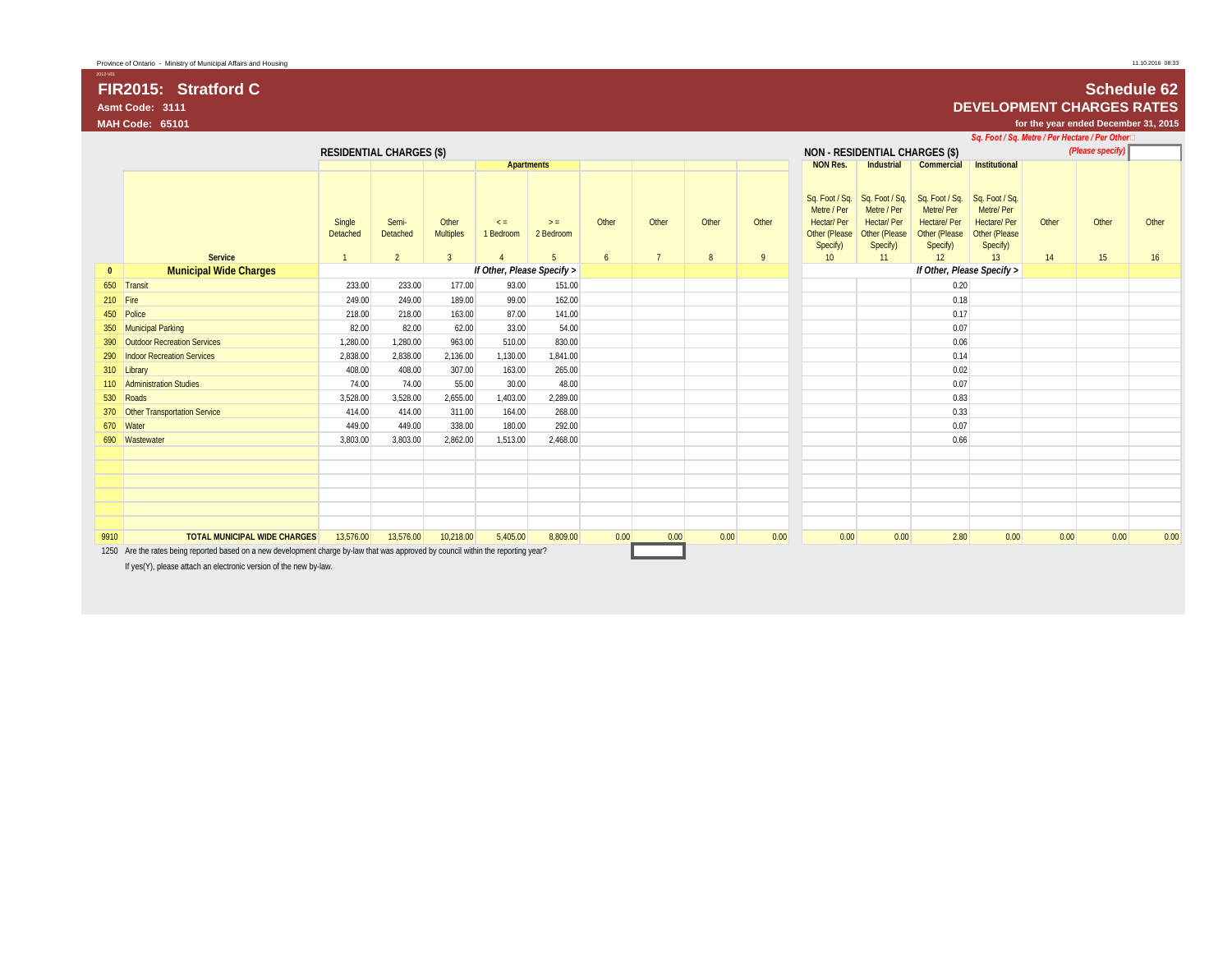## **FIR2015: Stratford C Schedule 62 Asmt Code: 3111 DEVELOPMENT CHARGES RATES - SPECIAL AREAS**

**MAH Code: 65101 for the year ended December 31, 2015**

2012-V01

|      |                  |                                             |                   |                    |                            |                |                |              |       |          |                                       |                          |                                                           | Sq. Foot / Sq. Metre/ Per Hectare/ Per Other (Please specify) Sq. Foot |      |                 |       |
|------|------------------|---------------------------------------------|-------------------|--------------------|----------------------------|----------------|----------------|--------------|-------|----------|---------------------------------------|--------------------------|-----------------------------------------------------------|------------------------------------------------------------------------|------|-----------------|-------|
|      |                  | <b>RESIDENTIAL CHARGES (\$)</b>             |                   |                    |                            |                |                |              |       |          | <b>NON - RESIDENTIAL CHARGES (\$)</b> |                          |                                                           |                                                                        |      |                 |       |
|      |                  | $\leq$ <b>Apartments</b><br>$\rightarrow$ = |                   |                    |                            | <b>Utner</b>   | Utner          | <b>Utner</b> | Utner | NON Res. | Industrial                            | Commercial Institutional |                                                           | Utner                                                                  |      |                 |       |
|      |                  | Single<br>Detached                          | Semi-<br>Detached | Utner<br>Multiples | 1 Bedroom                  | 2 Bedroom      |                |              |       |          |                                       |                          |                                                           |                                                                        |      | Utner           | Utner |
|      |                  |                                             |                   |                    |                            |                |                |              |       |          |                                       |                          | Per Sq. Foot   Per Sq. Foot   Per Sq. Foot   Per Sq. Foot |                                                                        |      |                 |       |
|      | Service          | $\overline{1}$                              | 2                 | $\overline{3}$     |                            | 5 <sup>5</sup> | 6 <sup>1</sup> | $7^{\circ}$  | 8     | 9        | 10                                    | 11                       | 12                                                        | 13                                                                     | 14   | 15 <sub>1</sub> | 16    |
|      |                  |                                             |                   |                    | If Other, Please Specify > |                |                |              |       |          |                                       |                          |                                                           | If Other, Please Specify >                                             |      |                 |       |
|      | 630 Stormwater   | 2,473.00                                    | 2,473.00          | 1,861.00           | 981.00                     | 1,604.00       |                |              |       |          |                                       |                          | 0.93                                                      |                                                                        |      |                 |       |
|      |                  |                                             |                   |                    |                            |                |                |              |       |          |                                       |                          |                                                           |                                                                        |      |                 |       |
|      |                  |                                             |                   |                    |                            |                |                |              |       |          |                                       |                          |                                                           |                                                                        |      |                 |       |
|      |                  |                                             |                   |                    |                            |                |                |              |       |          |                                       |                          |                                                           |                                                                        |      |                 |       |
|      |                  |                                             |                   |                    |                            |                |                |              |       |          |                                       |                          |                                                           |                                                                        |      |                 |       |
|      |                  |                                             |                   |                    |                            |                |                |              |       |          |                                       |                          |                                                           |                                                                        |      |                 |       |
|      |                  |                                             |                   |                    |                            |                |                |              |       |          |                                       |                          |                                                           |                                                                        |      |                 |       |
|      |                  |                                             |                   |                    |                            |                |                |              |       |          |                                       |                          |                                                           |                                                                        |      |                 |       |
|      |                  |                                             |                   |                    |                            |                |                |              |       |          |                                       |                          |                                                           |                                                                        |      |                 |       |
|      |                  |                                             |                   |                    |                            |                |                |              |       |          |                                       |                          |                                                           |                                                                        |      |                 |       |
|      |                  |                                             |                   |                    |                            |                |                |              |       |          |                                       |                          |                                                           |                                                                        |      |                 |       |
|      |                  |                                             |                   |                    |                            |                |                |              |       |          |                                       |                          |                                                           |                                                                        |      |                 |       |
|      |                  |                                             |                   |                    |                            |                |                |              |       |          |                                       |                          |                                                           |                                                                        |      |                 |       |
|      |                  |                                             |                   |                    |                            |                |                |              |       |          |                                       |                          |                                                           |                                                                        |      |                 |       |
|      |                  |                                             |                   |                    |                            |                |                |              |       |          |                                       |                          |                                                           |                                                                        |      |                 |       |
|      |                  |                                             |                   |                    |                            |                |                |              |       |          |                                       |                          |                                                           |                                                                        |      |                 |       |
|      |                  |                                             |                   |                    |                            |                |                |              |       |          |                                       |                          |                                                           |                                                                        |      |                 |       |
|      |                  |                                             |                   |                    |                            |                |                |              |       |          |                                       |                          |                                                           |                                                                        |      |                 |       |
|      |                  |                                             |                   |                    |                            |                |                |              |       |          |                                       |                          |                                                           |                                                                        |      |                 |       |
|      |                  |                                             |                   |                    |                            |                |                |              |       |          |                                       |                          |                                                           |                                                                        |      |                 |       |
|      |                  |                                             |                   |                    |                            |                |                |              |       |          |                                       |                          |                                                           |                                                                        |      |                 |       |
| 9910 | <b>TOTAL FOR</b> | 2,473.00                                    | 2,473.00          | 1,861.00           | 981.00                     | 1,604.00       | 0.00           | 0.00         | 0.00  | 0.00     | 0.00                                  | 0.00                     | 0.93                                                      | 0.00                                                                   | 0.00 | 0.00            | 0.00  |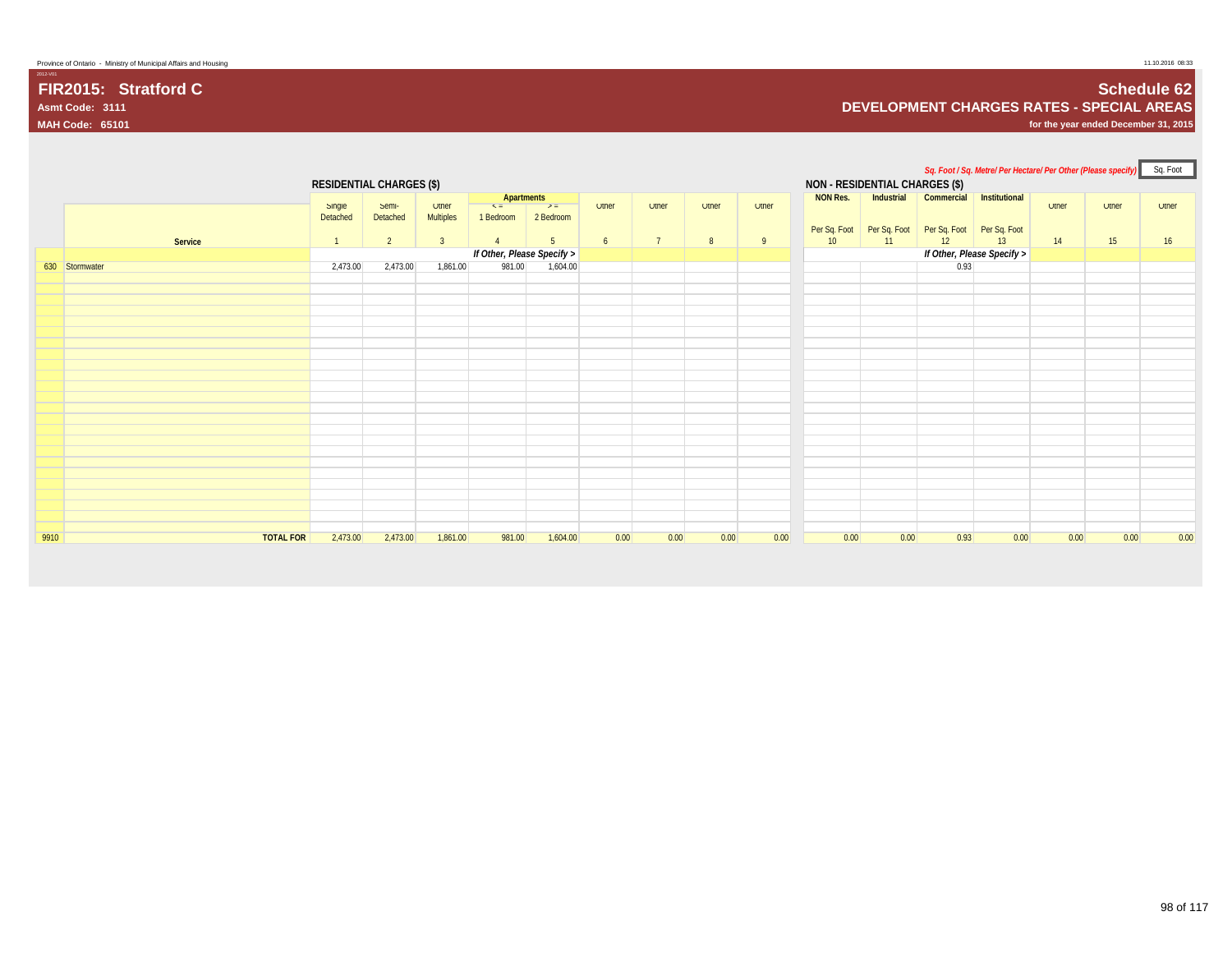|      | - Province of Ontario - Ministry of Municipal Affairs and Housing |                                                     | 11.10.2016 08:33   |
|------|-------------------------------------------------------------------|-----------------------------------------------------|--------------------|
|      | FIR2015: Stratford C                                              |                                                     | <b>Schedule 70</b> |
|      | Asmt Code: 3111                                                   | <b>CONSOLIDATED STATEMENT OF FINANCIAL POSITION</b> |                    |
|      |                                                                   |                                                     |                    |
|      | <b>MAH Code: 65101</b>                                            | for the year ended December 31, 2015                |                    |
|      | <b>Financial Assets</b>                                           |                                                     |                    |
| 0299 | Cash and cash equivalents.                                        |                                                     | ¢<br>11,346,615    |
|      | Accounts receivable                                               |                                                     |                    |
| 0410 | Canada                                                            |                                                     | 1,063,882          |
| 0420 |                                                                   |                                                     |                    |
| 0430 | Upper-tier $\ldots$ $\ldots$ .                                    |                                                     |                    |
| 0440 | Other municipalities                                              |                                                     |                    |
| 0450 | School boards.                                                    |                                                     |                    |
| 0490 | Other receivables                                                 | .                                                   | 5,420,303          |
| 0499 |                                                                   | Subtotal                                            | 6,484,185          |
|      | Taxes receivable                                                  |                                                     |                    |
| 0610 |                                                                   |                                                     | 1,179,299          |
| 0620 |                                                                   |                                                     | 649,587            |
| 0630 |                                                                   |                                                     | 760,437            |
| 0640 | Penalties and interest                                            |                                                     | 265,951            |
| 0690 |                                                                   |                                                     |                    |
| 0699 |                                                                   | Subtotal                                            | 2,855,274          |
|      | Investments *                                                     |                                                     |                    |
| 0805 | Canada.                                                           |                                                     |                    |
| 0810 | Ontario.                                                          |                                                     |                    |
| 0815 | Municipal                                                         |                                                     |                    |
| 0820 |                                                                   |                                                     | 39,784,578         |
| 0828 | Other<br>GIC's & fixed term investments                           |                                                     | 16,293,055         |
| 0829 |                                                                   | Subtotal                                            | 56,077,633         |
|      |                                                                   |                                                     |                    |
|      | Debt Recoverable from Others                                      |                                                     |                    |
| 0861 |                                                                   |                                                     |                    |
| 0862 |                                                                   |                                                     |                    |
| 0863 |                                                                   |                                                     |                    |
| 0864 |                                                                   |                                                     |                    |
| 0865 |                                                                   |                                                     |                    |
| 0868 | Other                                                             |                                                     |                    |
| 0845 |                                                                   | Subtotal                                            |                    |
|      | Other financial assets                                            |                                                     |                    |
| 0830 | Inventories held for resale.                                      |                                                     | 1,659,807          |
| 0831 | Land held for resale                                              |                                                     |                    |
| 0835 | Notes receivable                                                  |                                                     | 1,168,236          |
| 0840 |                                                                   |                                                     |                    |
| 0850 |                                                                   |                                                     |                    |
| 0890 | Other                                                             |                                                     |                    |
| 0898 |                                                                   | Subtotal                                            | 2,828,043          |
| 9930 |                                                                   | <b>TOTAL Financial Assets</b>                       | 79,591,750         |
|      |                                                                   |                                                     |                    |
| 8010 |                                                                   |                                                     | 56,162,025         |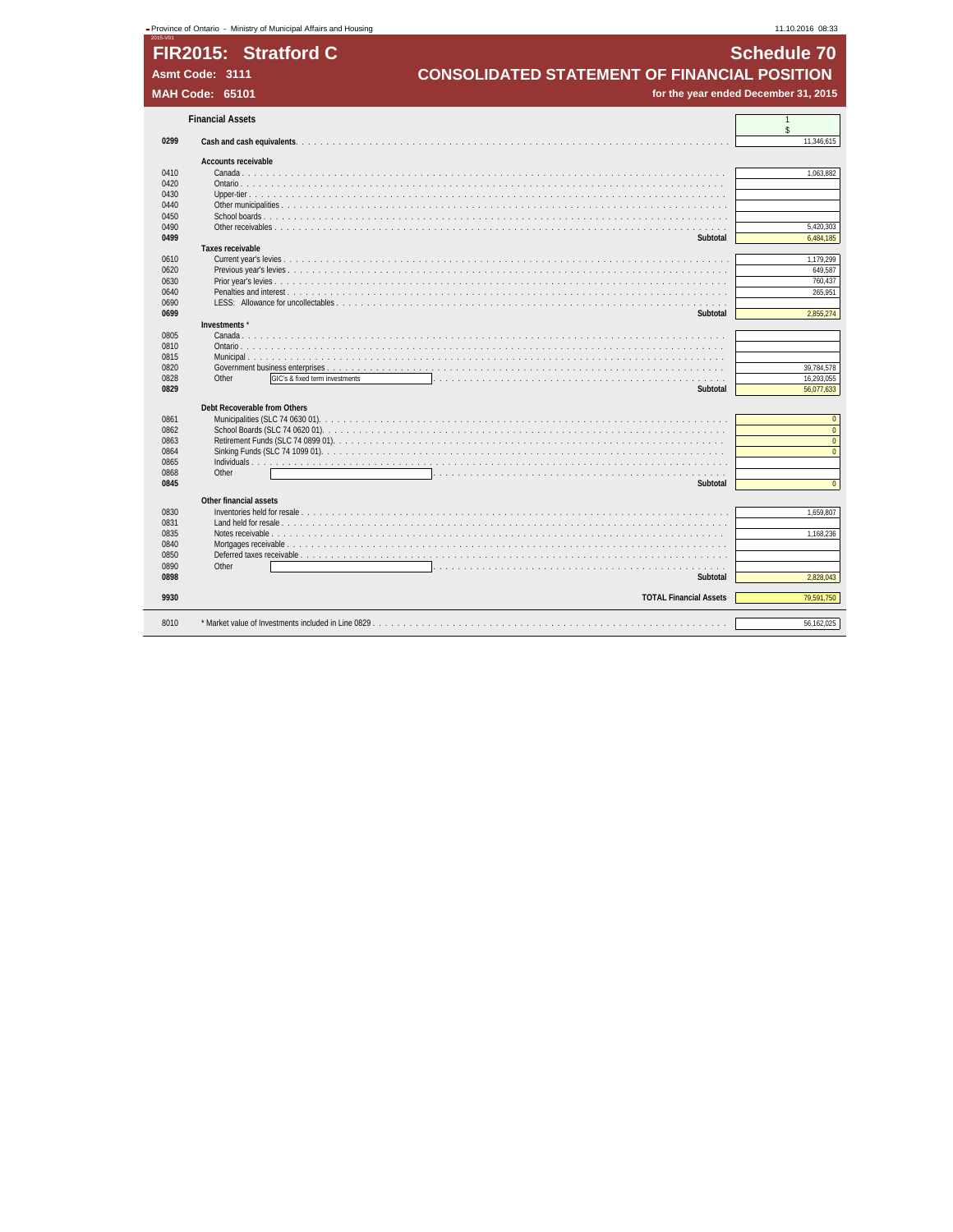|              | - Province of Ontario - Ministry of Municipal Affairs and Housing               | 11.10.2016 08:33                     |
|--------------|---------------------------------------------------------------------------------|--------------------------------------|
|              | FIR2015: Stratford C                                                            | <b>Schedule 70</b>                   |
|              | <b>CONSOLIDATED STATEMENT OF FINANCIAL POSITION</b><br>Asmt Code: 3111          |                                      |
|              | <b>MAH Code: 65101</b>                                                          | for the year ended December 31, 2015 |
|              |                                                                                 |                                      |
|              | Liabilities<br><b>Temporary loans</b>                                           | $\overline{1}$<br>$\mathbf{\hat{S}}$ |
| 2010         | Tangible Capital Assets:                                                        |                                      |
| 2020         | Canada                                                                          |                                      |
| 2030<br>2040 | Ontario                                                                         |                                      |
| 2099         | Subtotal<br><b>Accounts Payable</b>                                             | $\overline{0}$                       |
| 2210         | Canada                                                                          | 171,449                              |
| 2220<br>2230 | Upper-tier $\ldots$ .                                                           |                                      |
| 2240         | Other municipalities                                                            | 101,326                              |
| 2250<br>2260 | Interest on debt                                                                |                                      |
| 2270<br>2290 |                                                                                 | 4,670,020<br>6,743,910               |
| 2299         | Subtotal                                                                        | 11,686,705                           |
| 2301         |                                                                                 |                                      |
|              | Deferred revenue                                                                |                                      |
| 2410         |                                                                                 | 11,334,309                           |
| 2490<br>2499 | Subtotal                                                                        | 220,630<br>11,554,939                |
|              | Long term liabilities                                                           |                                      |
| 2610         | Debt issued.                                                                    | 80,689,423                           |
| 2620<br>2630 | Debt payable to others.<br>Lease purchase agreements (Tangible capital leases)  |                                      |
| 2640         | Other                                                                           |                                      |
| 2650<br>2660 | Other                                                                           |                                      |
| 2699         | Subtotal                                                                        | 80,689,423                           |
|              | Solid Waste Management Facility Liabilities                                     |                                      |
| 2799         |                                                                                 | 905,158                              |
| 2810         | Post employment benefits                                                        | 5,442,155                            |
| 2820         |                                                                                 |                                      |
| 2830<br>2840 | Accrued Workplace Safety and Insurance Board claims (WSIB)                      | 7,001,040                            |
| 2898<br>2899 | Other<br>actuary valuation for benefits                                         | 2,846,239                            |
|              | Subtotal post employment benefits                                               | 15,289,434                           |
| 2910         | Liability for contaminated sites                                                |                                      |
| 9940         | <b>TOTAL Liabilities</b>                                                        | 120,125,659                          |
| 9945         | Net Financial Assets / Net Debt (Total Financial Assets LESS Total Liabilities) | 40,533,909                           |
|              | <b>Non-Financial Assets</b>                                                     | $\overline{1}$                       |
| 6210         |                                                                                 | $\mathsf{s}$<br>268,985,238          |
| 6250<br>6260 | Prepaid Expenses                                                                | 440,196<br>569,595                   |
| 6299         | <b>Total Non-Financial Assets</b>                                               | 269,995,029                          |
| 9970         | <b>Total Accumulated Surplus/(Deficit)</b>                                      | 229,461,120                          |
|              | Analysis of the Accumulated Surplus/(Deficit)                                   |                                      |
|              |                                                                                 |                                      |
| 6410<br>6420 |                                                                                 | 268,985,239<br>25,954,733            |
| 6430<br>6431 |                                                                                 | $-2,052,656$                         |
|              | Local boards                                                                    |                                      |
| 5030<br>5035 |                                                                                 |                                      |
| 5040         |                                                                                 |                                      |
| 5041<br>5045 |                                                                                 |                                      |
| 5050<br>5055 |                                                                                 |                                      |
| 5060         | Business Improvement Area                                                       |                                      |
| 5076<br>5077 | Other<br>Other                                                                  |                                      |
| 5078<br>5079 | Other<br>Other                                                                  |                                      |
| 5098         | <b>Total Local Boards</b>                                                       |                                      |
| 5080         |                                                                                 | 39,784,578                           |
| 6601         |                                                                                 |                                      |
| 6602         |                                                                                 | $-15,289,434$<br>$-905,158$          |
| 6603<br>6610 | Unfunded Remediation costs of contaminated sites<br>Other<br>Long Term debt     | $-80,689,423$                        |
| 6620         | Investment in GBE<br>Other                                                      | $-7,800,000$                         |
| 6630<br>6640 | Other<br>LTD interest accrual<br>Other<br>Land held for resale<br>.             | $-186,566$<br>1,659,807              |
| 6699         | <b>Total Other</b>                                                              | 103,210,774                          |
| 9971         | <b>Total Accumulated Surplus/(Deficit)</b>                                      | 229,461,120                          |
|              |                                                                                 |                                      |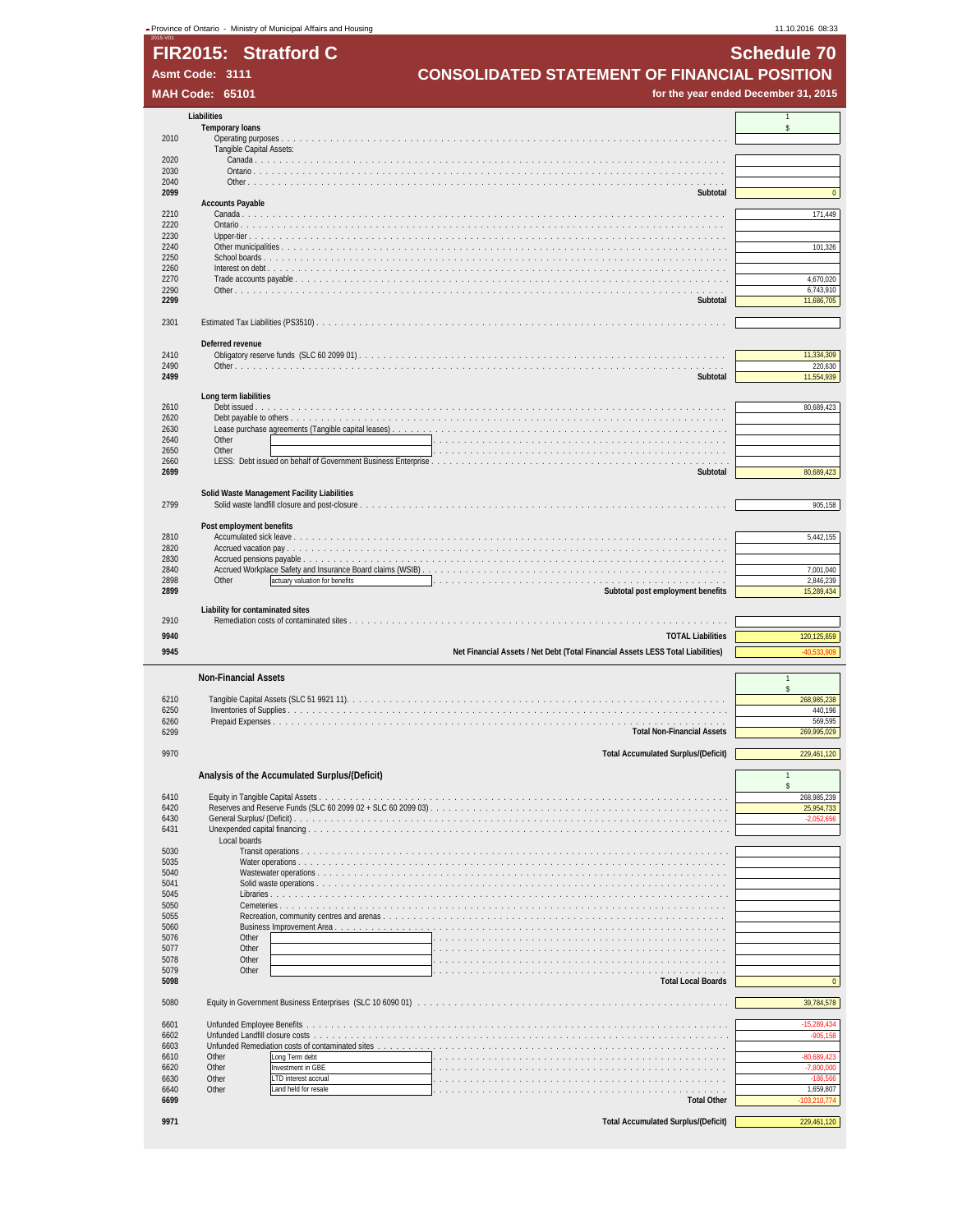# FIR2015: Stratford C

## **FIR2015: Stratford C Single/Lower-Tier ONLY Schedule 72**<br>Asmt Code: 3111 **CONTINUITY OF TAXES RECEIVABLE** Asmt Code: 3111<br>
MAH Code: 65101<br>
MAH Code: 65101

for the year ended December 31, 2015

|      | <b>Continuity of Taxes Receivable</b> |            |
|------|---------------------------------------|------------|
|      |                                       |            |
| 0210 |                                       | 3,065,482  |
| 0215 |                                       |            |
| 0220 |                                       | 65,504,772 |
| 0225 |                                       | 464,743    |
|      |                                       |            |
| 0240 |                                       | 65.419.473 |
| 0250 |                                       | 760,250    |
| 0260 |                                       |            |
| 0280 | PLUS:                                 |            |
| 0290 |                                       | 2,855,274  |
|      | <b>Cash Collections</b>               | Q          |
|      |                                       |            |
| 0610 |                                       | 63.471.911 |
| 0620 |                                       | 1,404,089  |
| 0630 |                                       | 543.473    |
| 0640 |                                       |            |
| 0690 | Other                                 |            |
| 0699 | <b>TOTAL Cash Collections</b>         | 65,419,473 |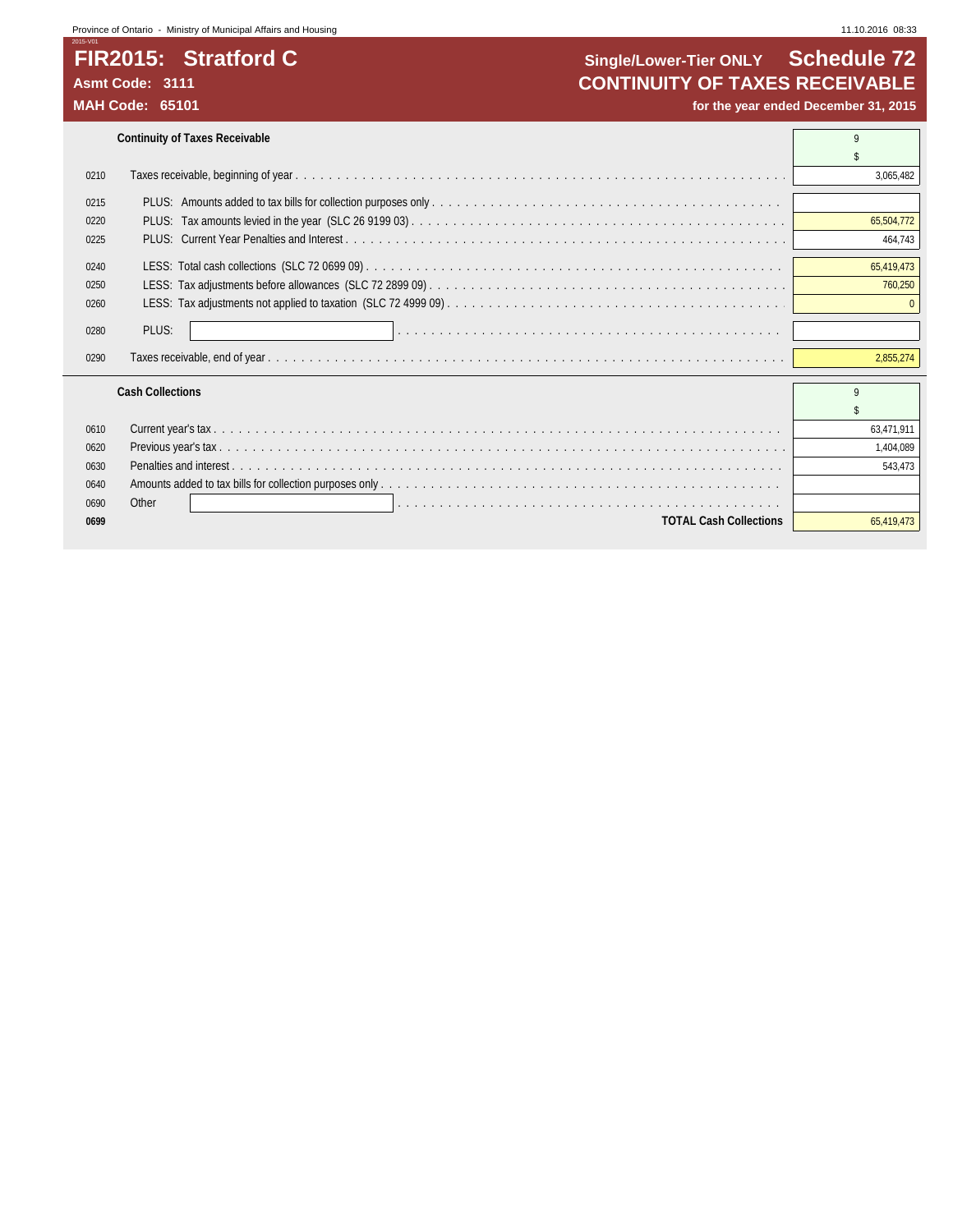## **FIR2015: Stratford C Single/Lower-Tier ONLY Schedule 72 Asmt Code: 3111 CONTINUITY OF TAXES RECEIVABLE**

**MAH Code: 65101 for the year ended December 31, 2015**

|      |       |                                                                     |                    |                          | SCHOOL BOARDS      |                    |                    |                        |                              |                    |                                |
|------|-------|---------------------------------------------------------------------|--------------------|--------------------------|--------------------|--------------------|--------------------|------------------------|------------------------------|--------------------|--------------------------------|
|      |       |                                                                     | English - Public   | French - Public          | English - Separate | French - Separate  | Other              | <b>TOTAL Education</b> | Lower-Tier (Single-<br>Tier) | Upper-Tier         | <b>TOTAL Tax</b><br>Adiustment |
|      |       | Tax Adjustments Applied to Taxation                                 |                    | $\overline{\phantom{a}}$ | 3                  |                    | 5                  | 6                      |                              |                    |                                |
|      |       |                                                                     | $\mathbf{\hat{S}}$ | $\mathbf{\hat{S}}$       | $\mathbb{S}$       | $\mathbf{\hat{S}}$ | $\mathbf{\hat{S}}$ | $\mathbf{\hat{S}}$     | $\mathbf{\hat{S}}$           | $\mathbf{\hat{s}}$ | \$                             |
| 1099 |       |                                                                     | 76,686             | 65                       | 19,027             | 54                 |                    | 95,832                 | 328,141                      |                    | 423,973                        |
| 1299 |       | Discounts for Advance Payments (Mun. Act 345(10)).                  |                    |                          |                    |                    |                    |                        |                              |                    | $\mathbf{0}$                   |
| 1499 |       |                                                                     |                    |                          |                    |                    |                    |                        |                              |                    | $\mathbf{0}$                   |
| 1699 |       | Tax Cancellation - Low income seniors and Disabled persons (Mun. Ao |                    |                          |                    |                    |                    | $\overline{0}$         |                              |                    | $\mathbf{0}$                   |
| 1810 |       | Rebates to Commercial properties (Mun. Act 362)                     |                    |                          |                    |                    |                    | $\mathbf{0}$           |                              |                    | $\mathbf{0}$                   |
| 1820 |       | Rebates to Industrial properties (Mun. Act 362)                     |                    |                          |                    |                    |                    | $\overline{0}$         |                              |                    | $\mathbf{0}$                   |
| 1899 |       |                                                                     | Subtotal           | $\overline{0}$           | $\Omega$           | $\mathbf{0}$       | $\mathbf{0}$       | $\Omega$               | $\Omega$                     | $\Omega$           | $\mathbf{0}$                   |
| 2099 |       |                                                                     | 39,281             | 65                       | 10,534             | $\mathbf{1}$       |                    | 49,881                 | 87,476                       |                    | 137,357                        |
| 2299 |       |                                                                     | 57.978             | 93                       | 15.669             | $\mathbf{0}$       | $-4,076$           | 69,664                 | 129,268                      |                    | 198,932                        |
| 2399 |       | Reduction for Heritage Property (Mun. Act 365.2)                    |                    |                          |                    |                    |                    | $\mathbf{0}$           |                              |                    | $\mathbf{0}$                   |
| 2890 | Other | the company of the company                                          |                    |                          |                    |                    |                    | $\overline{0}$         |                              |                    | $\mathbf{0}$                   |
| 2891 | Other | the second contract of the second                                   |                    |                          |                    |                    |                    | $\overline{0}$         |                              |                    | $\mathbf{0}$                   |
| 2892 | Other | and a straight and                                                  |                    |                          |                    |                    |                    | $\mathbf{0}$           |                              |                    | $\mathbf{0}$                   |
| 2893 | Other | rounding adjustment<br>and a straight and                           | $-12$              | $\mathbf{1}$             | $\mathbf{0}$       | $-1$               |                    | $-12$                  |                              |                    | $-12$                          |
| 2899 |       | Tax adjustments before allowances                                   | 173,933            | 224                      | 45,230             | 54                 | $-4,076$           | 215,365                | 544,885                      | $\overline{0}$     | 760,250                        |
|      |       |                                                                     |                    |                          | SCHOOL BOARDS      |                    |                    |                        |                              |                    |                                |
|      |       |                                                                     | English - Public   | French - Public          | English - Separate | French - Separate  | Other              | <b>TOTAL Education</b> | Lower-Tier (Single-          | Upper-Tier         | <b>TOTAL Tax</b>               |
|      |       | Tax Adjustments Not Applied to Taxation                             |                    | $\overline{2}$           | 3                  |                    | -5                 | 6                      | Tier)                        | $\mathcal{R}$      | Adjustment<br>$\mathsf Q$      |
|      |       |                                                                     | \$                 | $\mathbf{\hat{S}}$       | $\mathbf{\hat{S}}$ | ¢                  | $\mathbf{\hat{S}}$ | $\mathbf{\hat{S}}$     | $\mathbf{\hat{S}}$           | $\hat{\mathbf{r}}$ | \$                             |
| 4010 |       |                                                                     |                    |                          |                    |                    |                    |                        |                              |                    | $\mathbf{0}$                   |
| 4210 |       | Tax Deferral - Low income seniors and Disabled persons (Mun. Act 31 |                    |                          |                    |                    |                    | $\overline{0}$         |                              |                    | $\mathbf{0}$                   |
| 4420 |       | Net Impact of 5% Capping Limit Program                              |                    |                          |                    |                    |                    | $\Omega$               |                              |                    | $\theta$                       |
| 4890 | Other | .                                                                   |                    |                          |                    |                    |                    | $\overline{0}$         |                              |                    | $\mathbf{0}$                   |
| 4891 | Other | rounding adjustment<br>.                                            |                    |                          |                    |                    |                    | $\overline{0}$         |                              |                    | $\mathbf{0}$                   |
| 4999 |       | Tax Adjustments Not Applied to Taxation                             |                    | $\Omega$                 | $\overline{0}$     | $\mathbf{0}$       | $\mathbf{0}$       | $\Omega$               | $\theta$                     | $\Omega$           | $\mathbf{0}$                   |
|      |       |                                                                     |                    |                          |                    |                    |                    |                        |                              |                    |                                |

### **Additional Information**

| 6010 |                                          |            |        |         |       |       |           |  |
|------|------------------------------------------|------------|--------|---------|-------|-------|-----------|--|
| 7010 | <b>Entitlement of School Boards</b><br>. | 10,698,570 | 15,649 | 418,529 | 5,900 | 4.076 | 3.142.124 |  |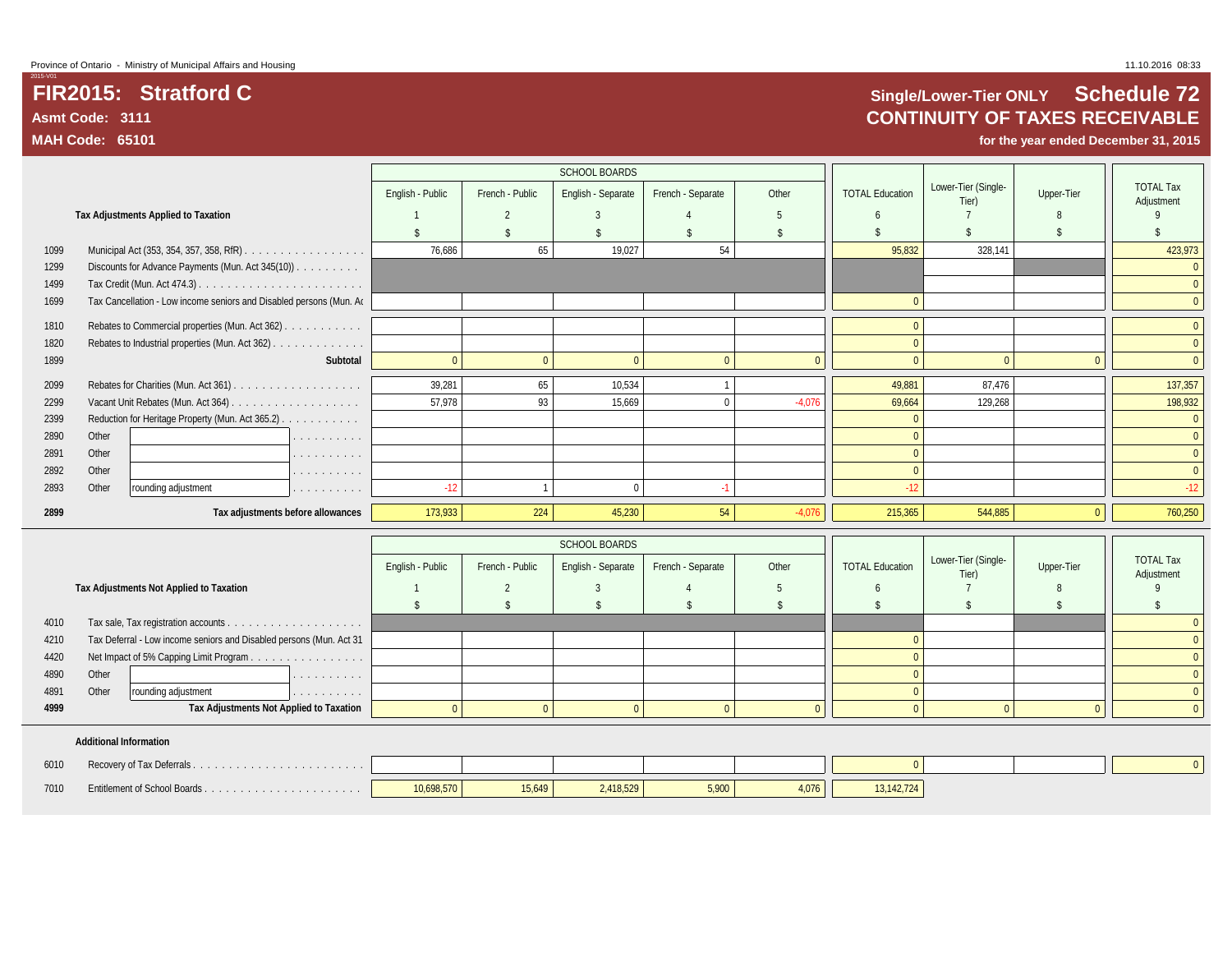|                                | Province of Ontario - Ministry of Municipal Affairs and Housing                                       | 11.10.2016 08:33                     |
|--------------------------------|-------------------------------------------------------------------------------------------------------|--------------------------------------|
|                                | FIR2015: Stratford C                                                                                  | <b>Schedule 74</b>                   |
| Asmt Code: 3111                | <b>LONG TERM LIABILITIES AND COMMITMENTS</b>                                                          |                                      |
| <b>MAH Code: 65101</b>         |                                                                                                       | for the year ended December 31, 2015 |
|                                | 1. Debt burden of the municipality                                                                    |                                      |
|                                | All outstanding debt issued by the municipality, predecessor municipalities and consolidated entities | \$                                   |
| 0210                           |                                                                                                       | 59,293,809                           |
| 0220                           |                                                                                                       |                                      |
| 0230<br>Other<br>0297          | Long term Bank loans                                                                                  | 21,395,614                           |
| Other<br>0298                  |                                                                                                       |                                      |
| 0299                           | Subtotal                                                                                              | 80,689,423                           |
| 0499                           |                                                                                                       |                                      |
|                                | LESS: All debt assumed by others                                                                      |                                      |
| 0610<br>0620                   |                                                                                                       |                                      |
| 0630                           | Other Municipalities                                                                                  |                                      |
| 0640                           |                                                                                                       |                                      |
| 0697<br>Other                  |                                                                                                       |                                      |
| Other<br>0698<br>0699          | Subtotal                                                                                              | $\mathbf{0}$                         |
|                                | LESS: Debt retirement funds                                                                           |                                      |
| 0810                           |                                                                                                       |                                      |
| 0820<br>Water<br>Other<br>0896 |                                                                                                       |                                      |
| Other<br>0897                  |                                                                                                       |                                      |
| Other<br>0898                  |                                                                                                       |                                      |
| 0899                           | Subtotal                                                                                              | $\mathbf{0}$                         |
| 1010                           | LESS: Own sinking funds (Actual balances)                                                             |                                      |
| 1020                           | Enterprises and others                                                                                |                                      |
| Other<br>1096                  |                                                                                                       |                                      |
| Other<br>1097<br>1098<br>Other |                                                                                                       |                                      |
| 1099                           | Subtotal                                                                                              | $\mathbf{0}$                         |
| 9910                           | TOTAL Net Long Term Liabilities of the Municipality                                                   | 80,689,423                           |
|                                |                                                                                                       |                                      |
|                                | 2. Debt burden of the municipality: Analysed by debt instrument                                       |                                      |
| 1210<br>1220                   |                                                                                                       | 59,293,809                           |
| 1230                           |                                                                                                       | 21,395,614                           |
| 1240                           |                                                                                                       |                                      |
| 1250<br>1280                   |                                                                                                       |                                      |
| 1297<br>Other                  |                                                                                                       |                                      |
| Other<br>1298                  | .                                                                                                     |                                      |
| 9920                           | <b>TOTAL Net Long Term Liabilities of the Municipality</b>                                            | 80,689,423                           |
|                                | 3. Debt burden of the municipality: Analysed by function                                              |                                      |
| 1405                           |                                                                                                       | 10,885,650                           |
| 1410                           |                                                                                                       | 559,194                              |
|                                | Transportation services:                                                                              |                                      |
| 1415<br>1416                   |                                                                                                       | 3,946,003                            |
| 1420                           |                                                                                                       | 253,014                              |
| 1421                           |                                                                                                       |                                      |
| 1422<br>1423                   |                                                                                                       |                                      |
|                                | Environmental services:                                                                               |                                      |
| 1425                           |                                                                                                       | 28,455,321                           |
| 1430                           |                                                                                                       | 11,593,543                           |
|                                |                                                                                                       |                                      |
| 1435                           | Waterworks system                                                                                     |                                      |
| 1440<br>1445                   | Solid Waste collection                                                                                |                                      |
| 1446                           |                                                                                                       |                                      |
| 1450                           |                                                                                                       | 264,524                              |
| 1455                           |                                                                                                       | 19,244<br>33,677                     |
| 1460                           | Recreation and cultural services:                                                                     |                                      |
| 1465                           |                                                                                                       |                                      |
| 1466<br>1471                   |                                                                                                       | 19,244                               |

 Recreation facilities - All Other . . . . . . . . . . . . . . . . . . . . . . . . . . . . . . . . . . . . . . . . . . . . . . . . . . . . . . 16,247,367 Libraries . . . . . . . . . . . . . . . . . . . . . . . . . . . . . . . . . . . . . . . . . . . . . . . . . . . . . . . . . . . . . . . . . Museums . . . . . . . . . . . . . . . . . . . . . . . . . . . . . . . . . . . . . . . . . . . . . . . . . . . . . . . . . . . . . . . . . Cultural services . . . . . . . . . . . . . . . . . . . . . . . . . . . . . . . . . . . . . . . . . . . . . . . . . . . . . . . . . . . . . Planning and development . . . . . . . . . . . . . . . . . . . . . . . . . . . . . . . . . . . . . . . . . . . . . . . . . . . . . . . . . . 8,412,642

 Other long term liabilities . . . . . . . . . . . . . . . . . . . . . . . . . . . . . . . . . . . . . . . . . . . . . . . . . . . . . . . . . . . **POTAL Net Long Term Liabilities of the Municipality POTAL Net Long Term Liabilities of the Municipality**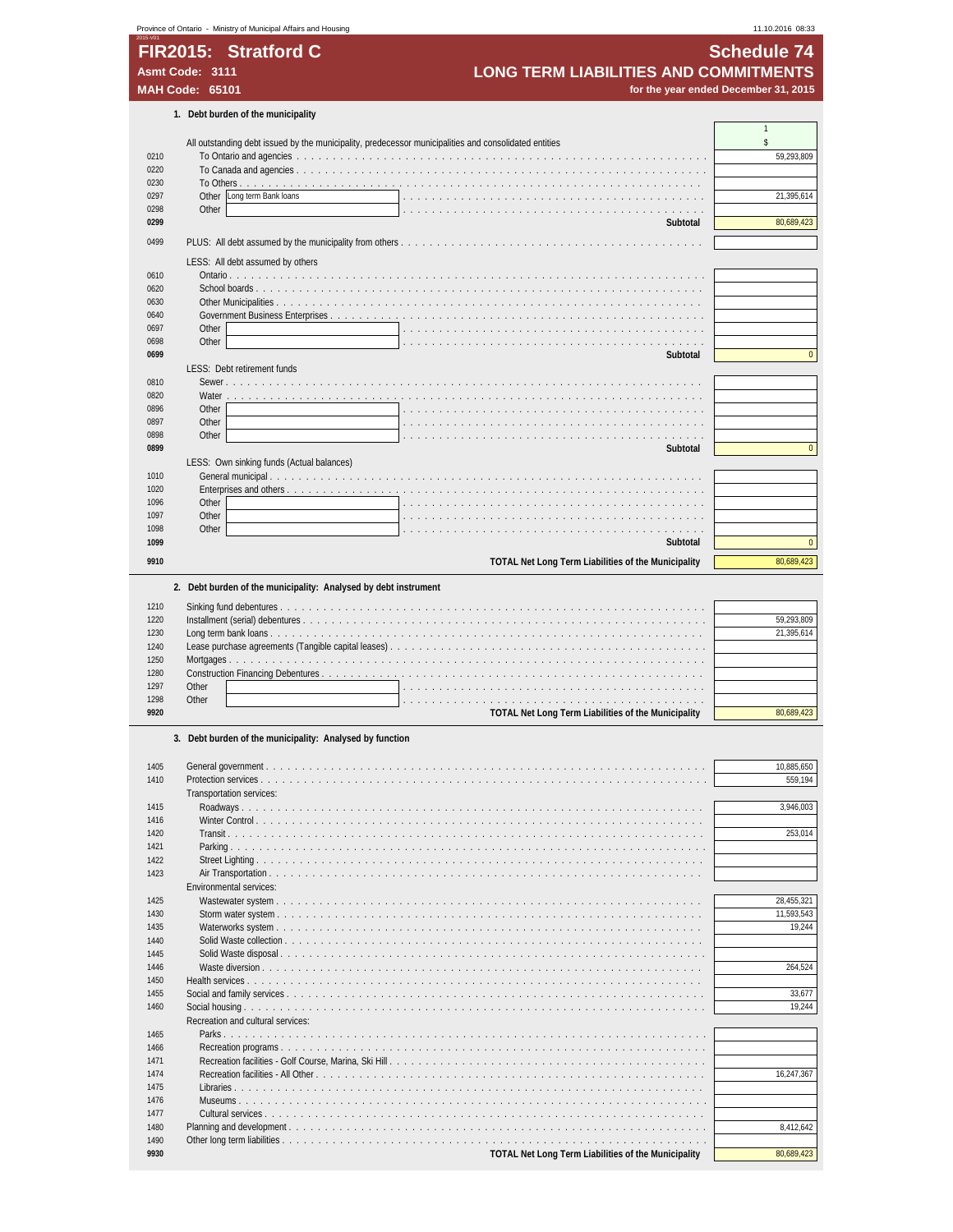## **Province of Ontario - Ministry of Municipal Affairs and Housing 11.10.2016 08:33** 11.10.2016 08:33

# **FIR2015: Stratford C C C SCHEDULE 24 Schedule 74**

# Asmt Code: 3111<br> **Asmt Code: 3111 LONG TERM LIABILITIES AND COMMITMENTS**<br> **MAH Code: 65101 for the year ended December 31, 2015**

for the year ended December 31, 2015

|      | 4. Debt payable in foreign currencies (net of sinking fund holdings)                                                                                                     |              |
|------|--------------------------------------------------------------------------------------------------------------------------------------------------------------------------|--------------|
|      |                                                                                                                                                                          | $\mathbf{1}$ |
|      | <b>US Dollars:</b>                                                                                                                                                       | \$           |
| 1610 |                                                                                                                                                                          |              |
| 1620 |                                                                                                                                                                          |              |
|      | Other currency:                                                                                                                                                          |              |
| 1630 |                                                                                                                                                                          |              |
| 1640 | Par value in<br>a de la caractería de la caractería de la caractería de la caractería de la caractería de la caractería                                                  |              |
| 1650 |                                                                                                                                                                          |              |
| 1660 | Par value in                                                                                                                                                             |              |
|      | 5. Interest earned on sinking funds and on debt retirement funds during the year                                                                                         |              |
|      |                                                                                                                                                                          |              |
| 1810 |                                                                                                                                                                          |              |
|      | 6. Details of sinking fund balance                                                                                                                                       |              |
| 2010 |                                                                                                                                                                          |              |
|      |                                                                                                                                                                          |              |
|      | Balance of own sinking funds at year end                                                                                                                                 |              |
| 2110 | Total contributions to own sinking funds.                                                                                                                                |              |
| 2120 |                                                                                                                                                                          |              |
| 2199 | Subtotal                                                                                                                                                                 | $\Omega$     |
| 2210 |                                                                                                                                                                          |              |
| 2220 | Estimated total future income earned from investments in lines 2199 and 2210 above $\ldots$ , $\ldots$ , $\ldots$ , $\ldots$ , $\ldots$ , $\ldots$ , $\ldots$ , $\ldots$ |              |
|      |                                                                                                                                                                          |              |
|      | 7. Long term commitments at year end                                                                                                                                     |              |
| 2410 |                                                                                                                                                                          |              |
| 2420 |                                                                                                                                                                          |              |
| 2430 |                                                                                                                                                                          |              |
| 2440 |                                                                                                                                                                          |              |
| 2496 | Other                                                                                                                                                                    |              |
| 2497 | Other<br>a de la caractería de la caractería de la caractería de la caractería de la caractería de la caractería de la                                                   |              |
| 2498 | Other<br>a constitution de la constitución de la constitución de la constitución de la constitución de la constitución                                                   |              |
| 2499 | <b>TOTAL</b>                                                                                                                                                             | $\Omega$     |
|      |                                                                                                                                                                          |              |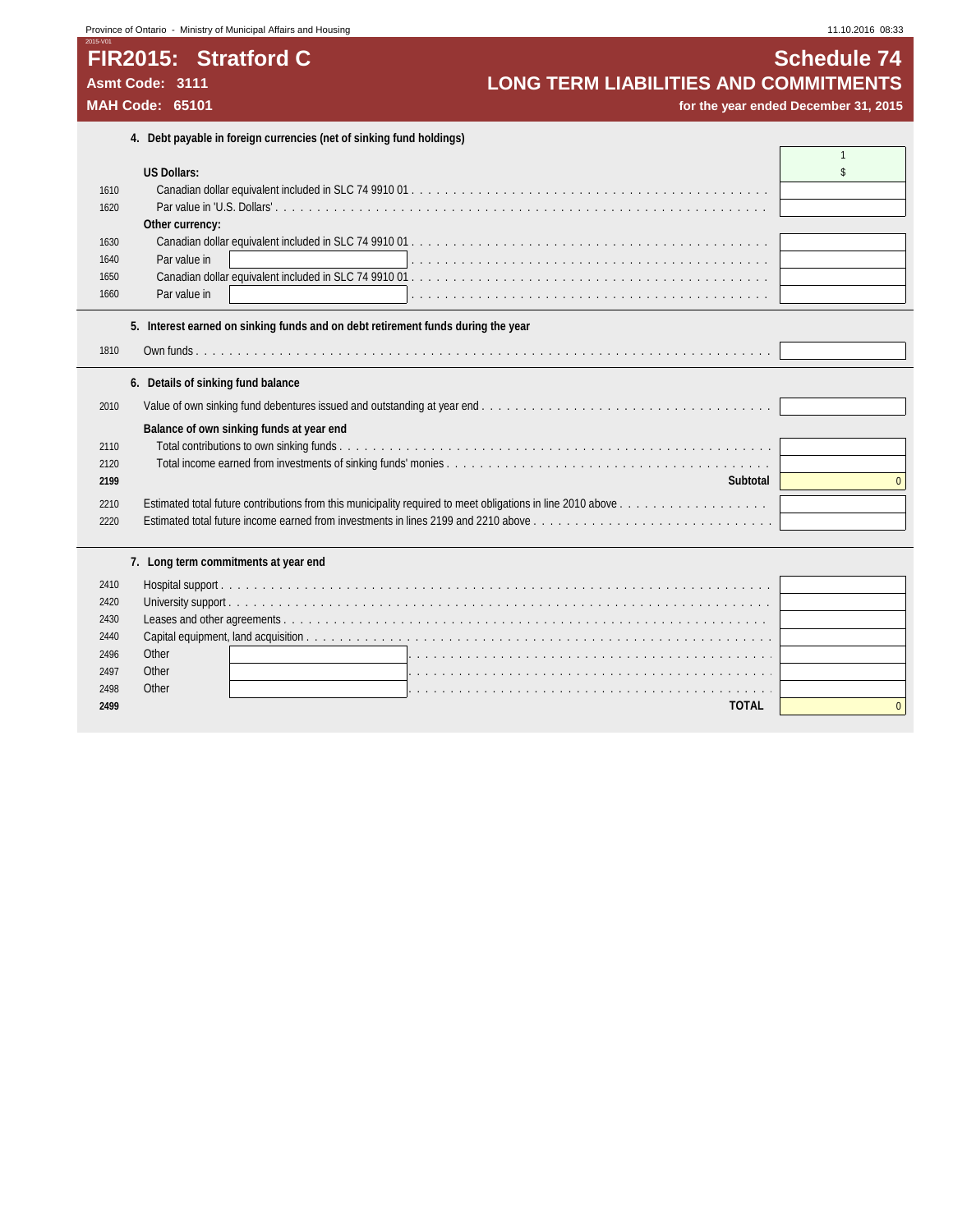2015-V01 **FIR2015: Stratford C Schedule 74** Asmt Code: 3111<br>
MAH Code: 65101<br>
MAH Code: 65101<br> **MAH Code: 65101** 

for the year ended December 31, 2015

|      |                                                                                            | <b>Contingent Liabilities</b> | Is Value in Column 2<br>Estimated? | Value | Number of Years<br>Payable Over |
|------|--------------------------------------------------------------------------------------------|-------------------------------|------------------------------------|-------|---------------------------------|
|      | 8. Contingent liabilities                                                                  |                               |                                    |       |                                 |
|      |                                                                                            | Y or N                        | Y or N                             |       | Years                           |
| 2610 |                                                                                            |                               |                                    |       |                                 |
| 2620 |                                                                                            |                               |                                    |       |                                 |
| 2630 | Guarantees of long term indebtedness in the name of the municipality but assumed by others |                               |                                    |       |                                 |
| 2640 |                                                                                            |                               |                                    |       |                                 |
| 2698 | Other                                                                                      |                               |                                    |       |                                 |
| 2699 | <b>TOTAL</b>                                                                               |                               |                                    |       |                                 |

|      |                                                                      | Principal | Interest       | Total    |
|------|----------------------------------------------------------------------|-----------|----------------|----------|
|      | 10. Debt Charges for the current year                                |           |                |          |
|      | Recovered from the Consolidated Statement of Operations              |           |                |          |
| 3012 |                                                                      | 3.333.952 | 1.602.208      |          |
| 3014 |                                                                      |           |                |          |
| 3015 |                                                                      |           |                |          |
| 3020 |                                                                      | 2.406.311 | 971.422        |          |
|      | Recovered from unconsolidated entities:                              |           |                |          |
| 3030 |                                                                      |           |                |          |
| 3040 |                                                                      |           |                |          |
| 3050 |                                                                      |           |                |          |
| 3097 | Other                                                                |           |                |          |
| 3098 | Other                                                                |           |                |          |
| 3099 | <b>TOTAL</b>                                                         | 5,740,263 | 2,573,630      |          |
|      | Line 3099 includes:                                                  |           |                |          |
| 3110 |                                                                      |           |                |          |
| 3120 |                                                                      |           |                |          |
|      | Analysis of Lease Purchase Agreements (Tangible Capital Leases)      |           |                |          |
| 3140 | Debt charges for Lease purchase agreements (Tangible capital leases) |           |                | $\Omega$ |
|      |                                                                      | Principal | Interest       |          |
|      | 11. Long term debt refinanced                                        |           | $\mathfrak{p}$ |          |
|      |                                                                      |           | \$             |          |
| 3410 |                                                                      |           |                |          |
| 3420 |                                                                      |           |                |          |
|      |                                                                      |           |                |          |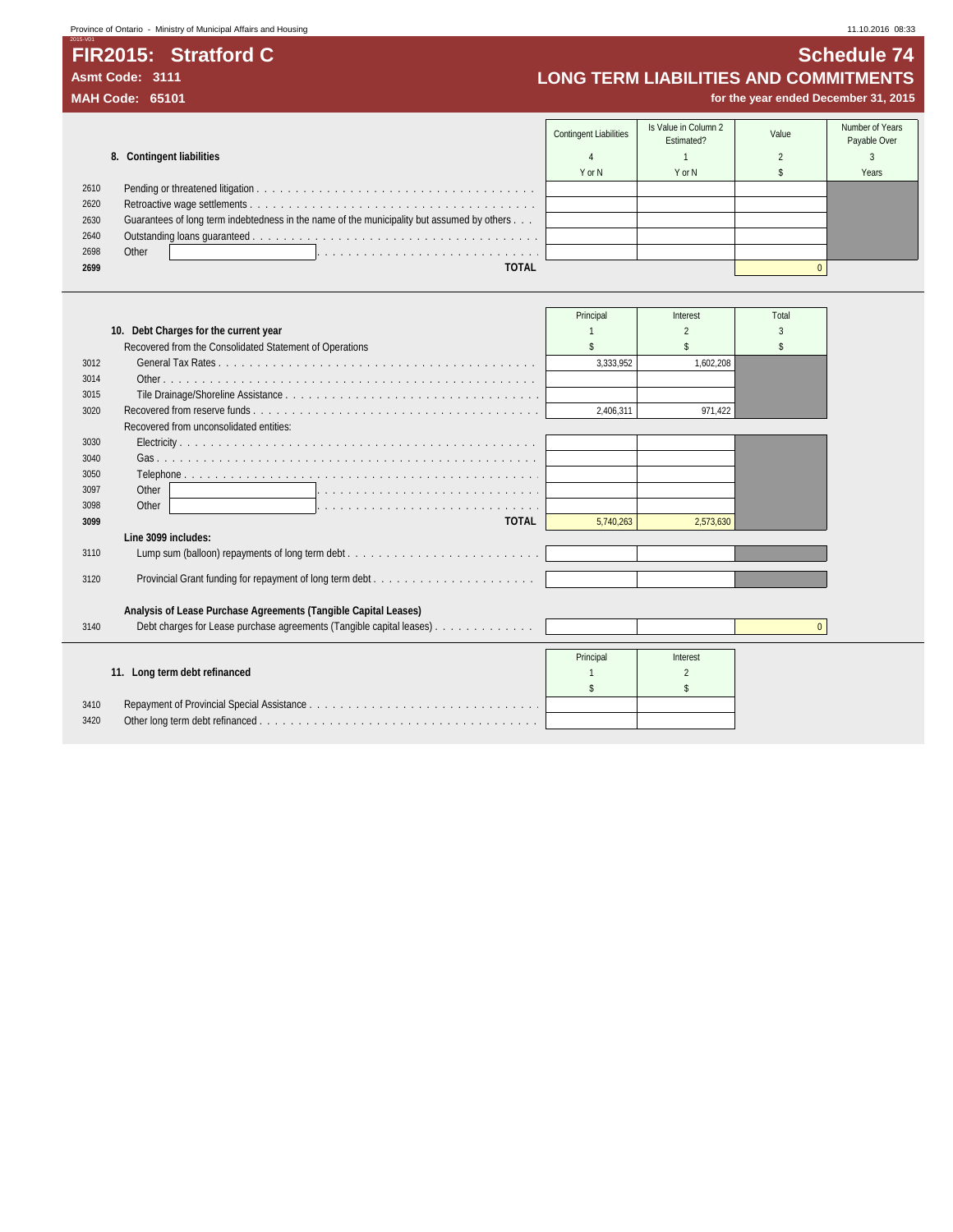### **Province of Ontario - Ministry of Municipal Affairs and Housing 11.10.2016 08:33** 11.10.2016 08:33

## **FIR2015: Stratford C Subset of C Schedule 74 Schedule 74**

2015-V01

## **Asmt Code: 3111 LONG TERM LIABILITIES AND COMMITMENTS**

**MAH Code: 65101 for the year ended December 31, 2015**

**12. Future principal and Interest payments on EXISTING debt**

|      |                                  |            | <b>Consolidated Statement of Operations</b> |          | Reserve Funds |           | <b>Unconsolidated Entities</b> | All Others |              |
|------|----------------------------------|------------|---------------------------------------------|----------|---------------|-----------|--------------------------------|------------|--------------|
|      |                                  | Principal  | Interest                                    |          | Interest      | Principal | Interest                       | Principal  | Interest     |
|      |                                  |            |                                             |          |               |           |                                |            |              |
|      |                                  |            |                                             |          |               |           |                                |            |              |
|      | 3210 Year 2016.                  | 2,063,430  | 584,772                                     |          |               |           |                                |            |              |
| 3220 | Year 2017.                       | 5,969,925  | 557,095                                     |          |               |           |                                |            |              |
|      | 3230 Year 2018.                  | 5,922,932  | 493,260                                     |          |               |           |                                |            |              |
| 3240 | Year 2019.                       | 5,936,343  | 453,669                                     |          |               |           |                                |            |              |
|      | 3250 Year 2020                   | 5,805,648  | 414,170                                     |          |               |           |                                |            |              |
| 3260 | Years 2021 to 2025               | 25,845,957 | 1,429,970                                   |          |               |           |                                |            |              |
| 3270 | Years 2026 onwards               | 29,145,188 | 1,492,069                                   |          |               |           |                                |            |              |
| 3280 | Int. to be earned on sink. funds |            |                                             |          |               |           |                                |            |              |
| 3299 | <b>TOTAL</b>                     | 80,689,423 | 5,425,005                                   | $\Omega$ | $\Omega$      | $\Omega$  | $\Omega$                       |            | $\mathbf{0}$ |
|      |                                  |            |                                             |          |               |           |                                |            |              |

### **13. Other notes**

Please list all Other Notes and forward supporting schedules as required by email to: **[FIR.mah@ontario.ca](mailto:FIR.mah@ontario.ca)** 

3601

\* Use ALT + ENTER Keys to "Return" to the next line.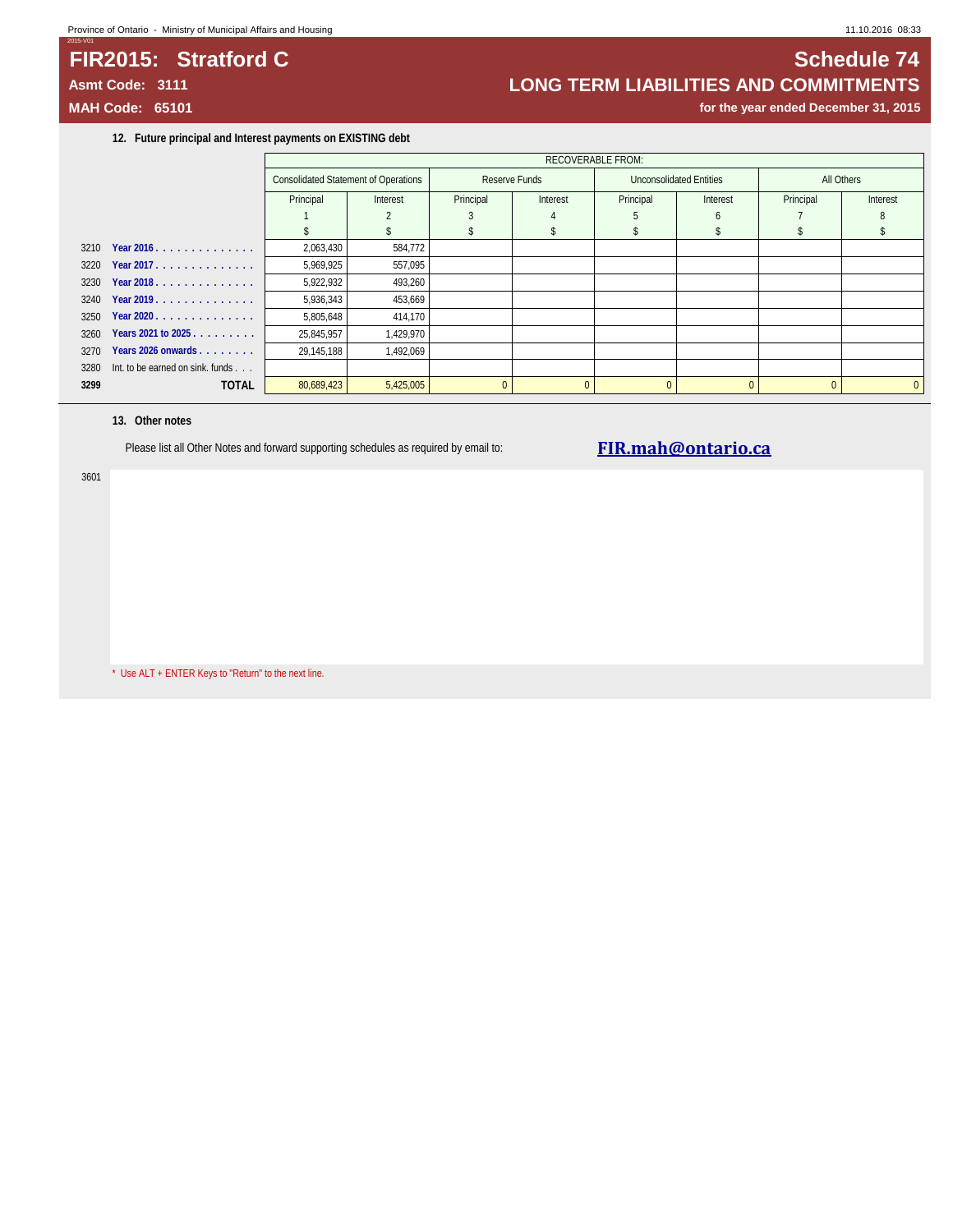## **FIR2015: Stratford C Stratford C Schedule 76 Asmt Code: 3111 GOVERNMENT BUSINESS ENTERPRISES**

**MAH Code: 65101 for the year ended December 31, 2015**

**GOVERNMENT BUSINESS ENTERPRISES**

|      |                                                                                                       |                    |                                       | Please Specify GBE |                    |                |            |
|------|-------------------------------------------------------------------------------------------------------|--------------------|---------------------------------------|--------------------|--------------------|----------------|------------|
|      | STATEMENT OF FINANCIAL POSITION                                                                       | Festival Hydro Inc | <b>Festival Hudro Services</b><br>Inc |                    |                    |                | Total      |
|      |                                                                                                       |                    | $\overline{2}$                        | $\overline{3}$     | $\Lambda$          | 5              | 20         |
|      | Assets                                                                                                |                    | \$                                    | $\mathbf{\hat{S}}$ | $\mathbf{\hat{S}}$ | \$             |            |
| 0210 |                                                                                                       | 13,216,669         | 94,783                                |                    |                    |                | 13,311,452 |
| 0220 |                                                                                                       | 51,628,285         | 2511800                               |                    |                    |                | 54,140,085 |
| 0297 |                                                                                                       | 2,095,887          | 61,691                                |                    |                    |                | 2,157,578  |
| 0298 | deferred taxes & regulatory balanc<br>Other                                                           | 2,882,913          |                                       |                    |                    |                | 2,882,913  |
| 0299 | <b>Total Assets</b>                                                                                   | 69,823,754         | 2,668,274                             | $\mathbf{0}$       | $\mathbf{0}$       | $\overline{0}$ | 72,492,028 |
|      | Liabilities                                                                                           |                    |                                       |                    |                    |                |            |
| 0410 |                                                                                                       | 11,832,560         | 66,524                                |                    |                    |                | 11,899,084 |
| 0420 | $Long-term \dots \dots \dots \dots \dots \dots \dots \dots \dots \dots \dots \dots \dots \dots \dots$ | 15,600,000         | 372,000                               |                    |                    |                | 15,972,000 |
| 0497 |                                                                                                       | 15.876.494         | 1.790.915                             |                    |                    |                | 17.667.409 |
| 0498 | PEL & Regulatory balances<br>Other<br>.                                                               | 3,140,957          |                                       |                    |                    |                | 3,140,957  |
| 0499 | <b>Total Liabilities</b>                                                                              | 46,450,011         | 2,229,439                             | $\mathbf{0}$       | $\mathbf{0}$       | $\overline{0}$ | 48,679,450 |
|      |                                                                                                       |                    |                                       |                    |                    |                |            |
| 9910 | <b>Net Equity</b>                                                                                     | 23,373,743         | 438,835                               | $\mathbf 0$        | $\mathbf{0}$       | $\overline{0}$ | 23,812,578 |
| 0610 | Municipality's Share                                                                                  | 23,373,743         | 438,835                               |                    |                    |                | 23,812,578 |
|      | <b>STATEMENT OF OPERATIONS</b>                                                                        |                    |                                       |                    |                    |                |            |
| 0810 |                                                                                                       | 83.056.063         | 1.037.023                             |                    |                    |                | 84,093,086 |
| 0820 |                                                                                                       | 79,815,735         | 1.005.436                             |                    |                    |                | 80,821,171 |
| 9920 | Net Income (Loss)                                                                                     | 3,240,328          | 31,587                                | $\Omega$           | $\Omega$           | $\Omega$       | 3,271,915  |
|      |                                                                                                       |                    |                                       |                    |                    |                |            |
| 1010 | Municipality's Share                                                                                  | 3,240,328          | 31,587                                |                    |                    |                | 3,271,915  |
| 1020 | Dividends paid                                                                                        | 1,180,000          | $\mathbf{0}$                          |                    |                    |                | 1,180,000  |
|      |                                                                                                       |                    |                                       |                    |                    |                |            |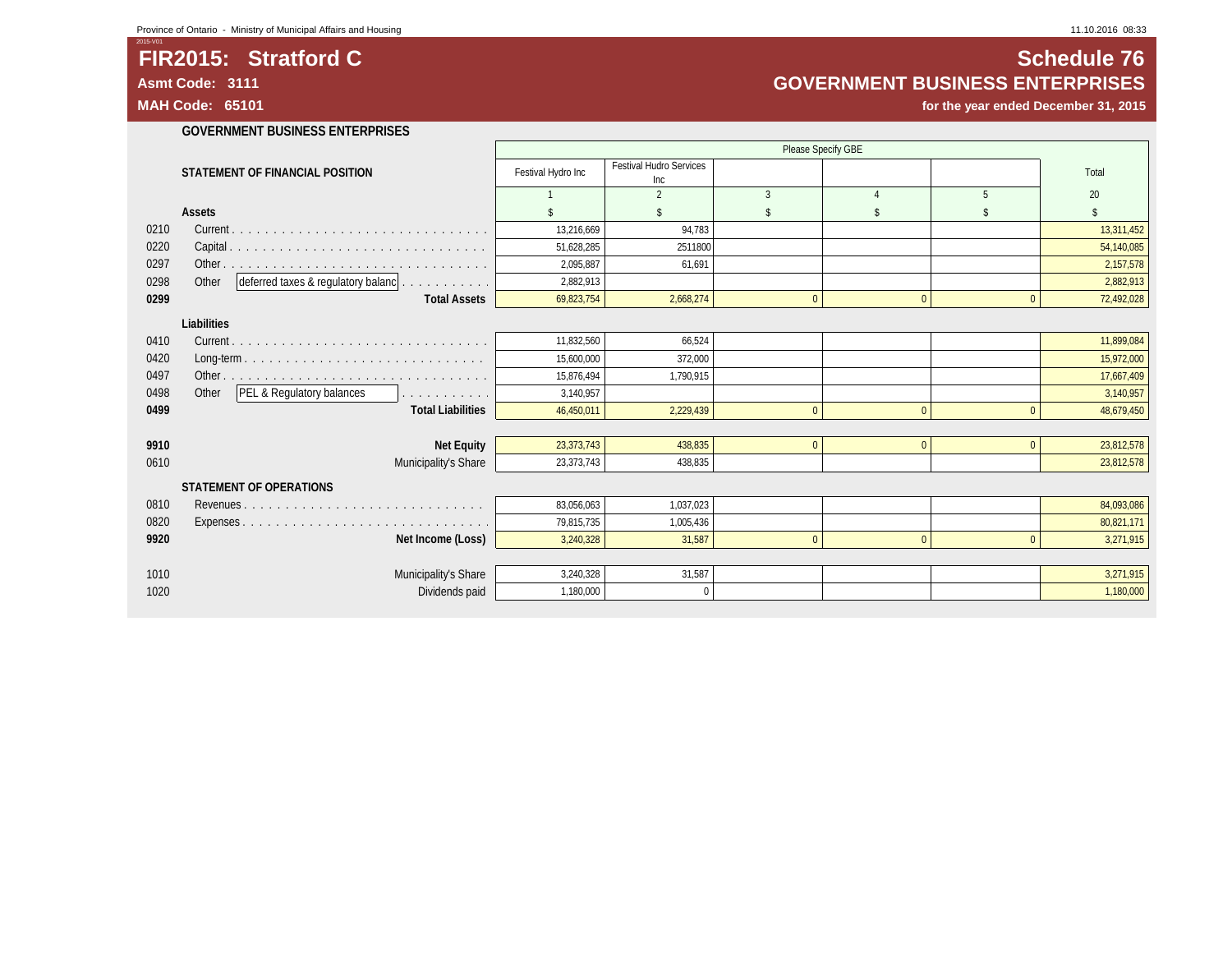**Province of Ontario - Ministry of Municipal Affairs and Housing 11.10.2016 08:33** 11.10.2016 08:33

2660 Years beyond **2020** . . . . . . . . . . . . . . . . . . . . . . . . . . . . . . . . . . . .

## **FIR2015: Stratford C Schedule 79** Asmt Code: 3111 **COMMUNITY IMPROVEMENT PLANS**<br>MAH Code: 65101 **MAH Code: 65101 COMMUNITY IMPROVEMENT PLANS**

for the year ended December 31, 2015

**Community Improvement Plans (Section 28 of the Planning Act)** Total Value of all approved Grants, Loans & Tax Assistance Number of Approved Grants/Loans/Tax Assistance Applications 1 2 **Grants Security and Security and Security and Security and Security and Security and Security and Security and Security and Security and Security and Security and Security and Security and Security and Security and Secu** 2010 Environment Site Assessment/Remediation . . . . . . . . . . . . . . . . . . . . . . . 2020 Development/Redevelopment of Land/Buildings . . . . . . . . . . . . . . . . . . . . **Loans** 2210 Loans issued in current year **(2015**) . . . . . . . . . . . . . . . . . . . . . . . . . . . 2220 Outstanding Loans as of **2015** . . . . . . . . . . . . . . . . . . . . . . . . . . . . . . **Tax Assistance (per Municipal Act 365.1 ss21)** 2410 Cancellation . . . . . . . . . . . . . . . . . . . . . . . . . . . . . . . . . . . . . . . . 2420 Deferral . . . . . . . . . . . . . . . . . . . . . . . . . . . . . . . . . . . . . . . . . . **Long Term Commitments for Grants, Loans or Tax Assistance beyond 2015** 2610 Year: **2016** . . . . . . . . . . . . . . . . . . . . . . . . . . . . . . . . . . . . . . . . 2620 Year: **2017** . . . . . . . . . . . . . . . . . . . . . . . . . . . . . . . . . . . . . . . . 2630 Year: **2018** . . . . . . . . . . . . . . . . . . . . . . . . . . . . . . . . . . . . . . . . 2640 Year: **2019** . . . . . . . . . . . . . . . . . . . . . . . . . . . . . . . . . . . . . . . . 2650 Year: **2020** . . . . . . . . . . . . . . . . . . . . . . . . . . . . . . . . . . . . . . . .

2015-V01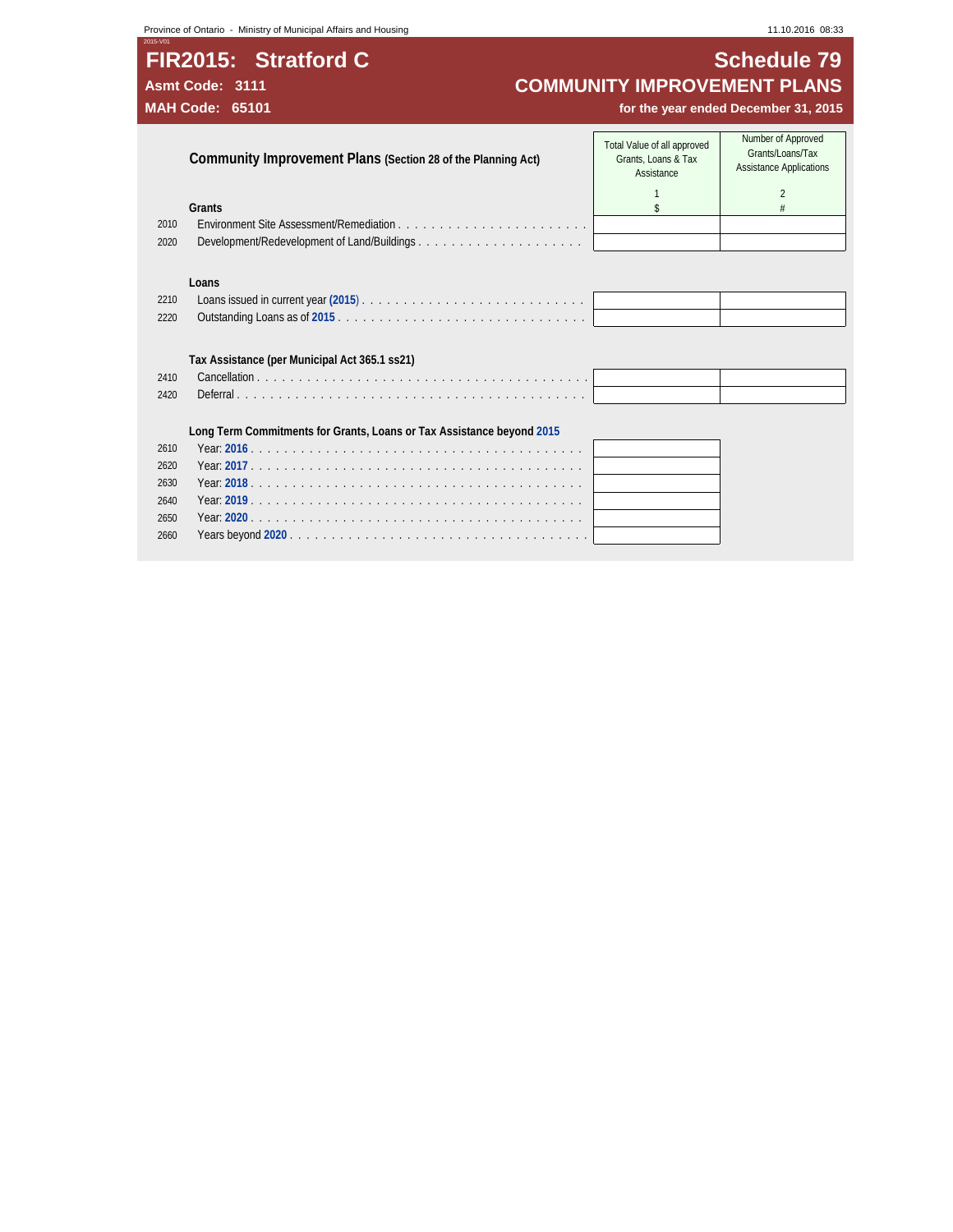## **Schedule 80 STATISTICAL INFORMATION**

for the year ended December 31, 2015

|              | 1. Municipal workforce profile         | Full-Time Funded<br>Positions<br>$\mathbf{1}$<br>$\#$ | Part-Time Funded<br>Positions<br>$\overline{2}$<br>$\frac{\pi}{2}$ | Seasonal Employees<br>$\overline{3}$<br>$\#$ |
|--------------|----------------------------------------|-------------------------------------------------------|--------------------------------------------------------------------|----------------------------------------------|
| 0205         | <b>Employees of the Municipality</b>   | 55.00                                                 | 4.00                                                               | 5.00                                         |
| 0210         |                                        | 54.00                                                 | 0.00                                                               | 0.00                                         |
| 0211<br>0212 |                                        | 54.00                                                 |                                                                    |                                              |
| 0215         |                                        | 75.00                                                 | 3.00                                                               | 3.00                                         |
| 0216<br>0217 |                                        | 62.00<br>13.00                                        | 3.00                                                               | 3.00                                         |
| 0260         |                                        | 0.00                                                  | 0.00                                                               | 0.00                                         |
| 0261<br>0262 |                                        |                                                       |                                                                    |                                              |
| 0263         |                                        | 0.00                                                  | 0.00                                                               | 0.00                                         |
| 0264<br>0265 | Uniform                                |                                                       |                                                                    |                                              |
| 0220         | Transit.                               | 24.00                                                 | 20.00                                                              |                                              |
| 0225         |                                        | 46.00                                                 |                                                                    |                                              |
| 0227<br>0228 |                                        | 0.00                                                  | 0.00                                                               | 0.00                                         |
| 0229         |                                        |                                                       |                                                                    |                                              |
| 0230<br>0235 |                                        | 4.00                                                  |                                                                    | 3.00                                         |
| 0240         |                                        | 40.00                                                 | 14.00                                                              | 1.00                                         |
| 0245         |                                        | 29.00                                                 | 27.00                                                              | 85.00                                        |
| 0250<br>0255 |                                        | 16.00                                                 | 36.00                                                              |                                              |
| 0290         |                                        | 23.00                                                 | 14.00                                                              |                                              |
| 0298         | Subtotal                               | 366.00                                                | 118.00                                                             | 97.00                                        |
| 0300         |                                        | 89%                                                   | 100%                                                               | 0%                                           |
|              | <b>Employees of Joint Local Boards</b> |                                                       |                                                                    |                                              |
| 0305         | Administration                         |                                                       |                                                                    |                                              |
| 0310         |                                        | 0.00                                                  | 0.00                                                               | 0.00                                         |
| 0311<br>0312 |                                        |                                                       |                                                                    |                                              |
| 0315         | Police                                 | 0.00                                                  | 0.00                                                               | 0.00                                         |
| 0316<br>0317 |                                        |                                                       |                                                                    |                                              |
| 0360         | Court Security                         | 0.00                                                  | 0.00                                                               | 0.00                                         |
| 0361         |                                        |                                                       |                                                                    |                                              |
| 0362         |                                        |                                                       |                                                                    |                                              |
| 0363<br>0364 |                                        | 0.00                                                  | 0.00                                                               | 0.00                                         |
| 0365         |                                        |                                                       |                                                                    |                                              |
| 0320<br>0325 |                                        |                                                       |                                                                    |                                              |
| 0327         | Ambulance                              | 0.00                                                  | 0.00                                                               | 0.00                                         |
| 0328         |                                        |                                                       |                                                                    |                                              |
| 0329         |                                        |                                                       |                                                                    |                                              |
| 0330<br>0335 | Health Services<br>.                   | 33.00<br>41.00                                        | 23.00<br>72.00                                                     | 1.00                                         |
| 0340         |                                        |                                                       |                                                                    |                                              |
| 0345         |                                        |                                                       |                                                                    |                                              |
| 0350<br>0355 | Libraries<br>1.1.1.1                   |                                                       |                                                                    |                                              |
| 0390         |                                        |                                                       |                                                                    |                                              |
| 0398         | Subtotal                               | 74.00                                                 | 95.00                                                              | 1.00                                         |
| 0399         | <b>TOTAL</b>                           | 440.00                                                | 213.00                                                             | 98.00                                        |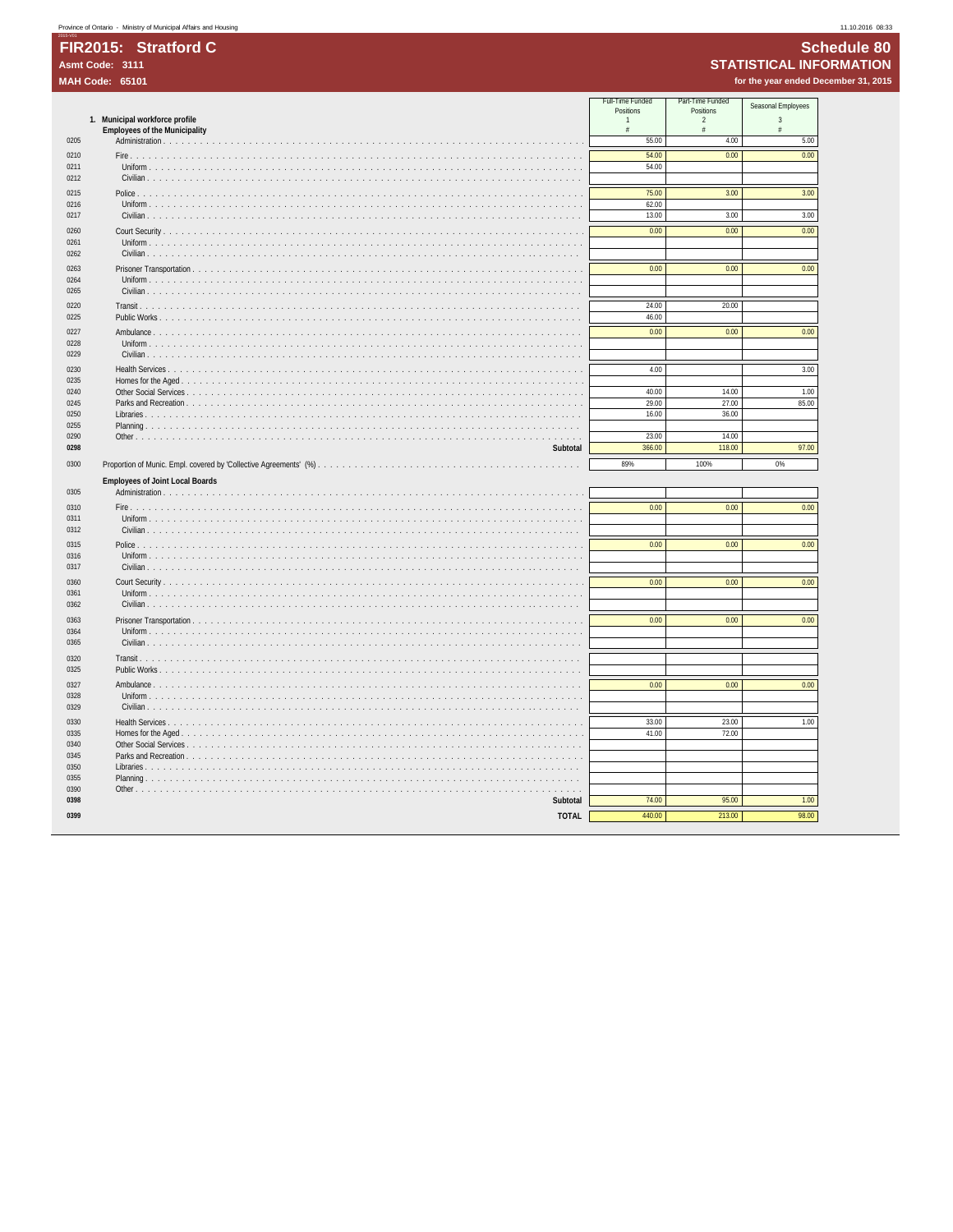| Province of Ontario - Ministry of Municipal Affairs and Housing                                                                                                                                                                                         |                                                              |                                                                                                              |                                                   | 11.10.2016 08:33                                                                             |
|---------------------------------------------------------------------------------------------------------------------------------------------------------------------------------------------------------------------------------------------------------|--------------------------------------------------------------|--------------------------------------------------------------------------------------------------------------|---------------------------------------------------|----------------------------------------------------------------------------------------------|
| FIR2015: Stratford C<br>Asmt Code: 3111<br><b>MAH Code: 65101</b>                                                                                                                                                                                       |                                                              |                                                                                                              |                                                   | <b>Schedule 80</b><br><b>STATISTICAL INFORMATION</b><br>for the year ended December 31, 2015 |
| 2. Selected investments of own sinking funds as at Dec. 31<br>0610                                                                                                                                                                                      | Own Municipality                                             | Other Munic., School<br><b>Boards</b>                                                                        | Provincial<br>$\mathcal{R}$<br>$\hat{\mathbf{x}}$ | Federal                                                                                      |
| 3. Municipal procurement this year<br>1010<br>Total construction contracts awarded.<br>1020                                                                                                                                                             | Number of Contracts<br>21                                    | Value of Contracts<br>4,994,698<br>4,591,637                                                                 |                                                   |                                                                                              |
| 4. Building permit information<br>1210<br>1220<br>1230                                                                                                                                                                                                  | Number of Building<br>Permits<br>216<br>373                  | <b>Total Value of Building</b><br><b>Permits</b><br>$\mathfrak{D}$<br>35,198,831<br>19,000,000<br>26,428,056 |                                                   |                                                                                              |
| 1299<br>Subtotal<br>5. Insured value of physical assets<br>1410<br>1420<br>1430<br>1497<br>Other<br>Other<br>1498<br>a d'argamentar a la caractería de la caractería de la caractería de la caractería de la caractería de la carac<br>1499<br>Subtotal | 591<br>141,854,640<br>23,422,192<br>877,600<br>166, 154, 432 | 80,626,887                                                                                                   |                                                   |                                                                                              |
| 6. Total Dollar Losses due to Structural Fires<br>1510                                                                                                                                                                                                  | 938,615                                                      |                                                                                                              |                                                   |                                                                                              |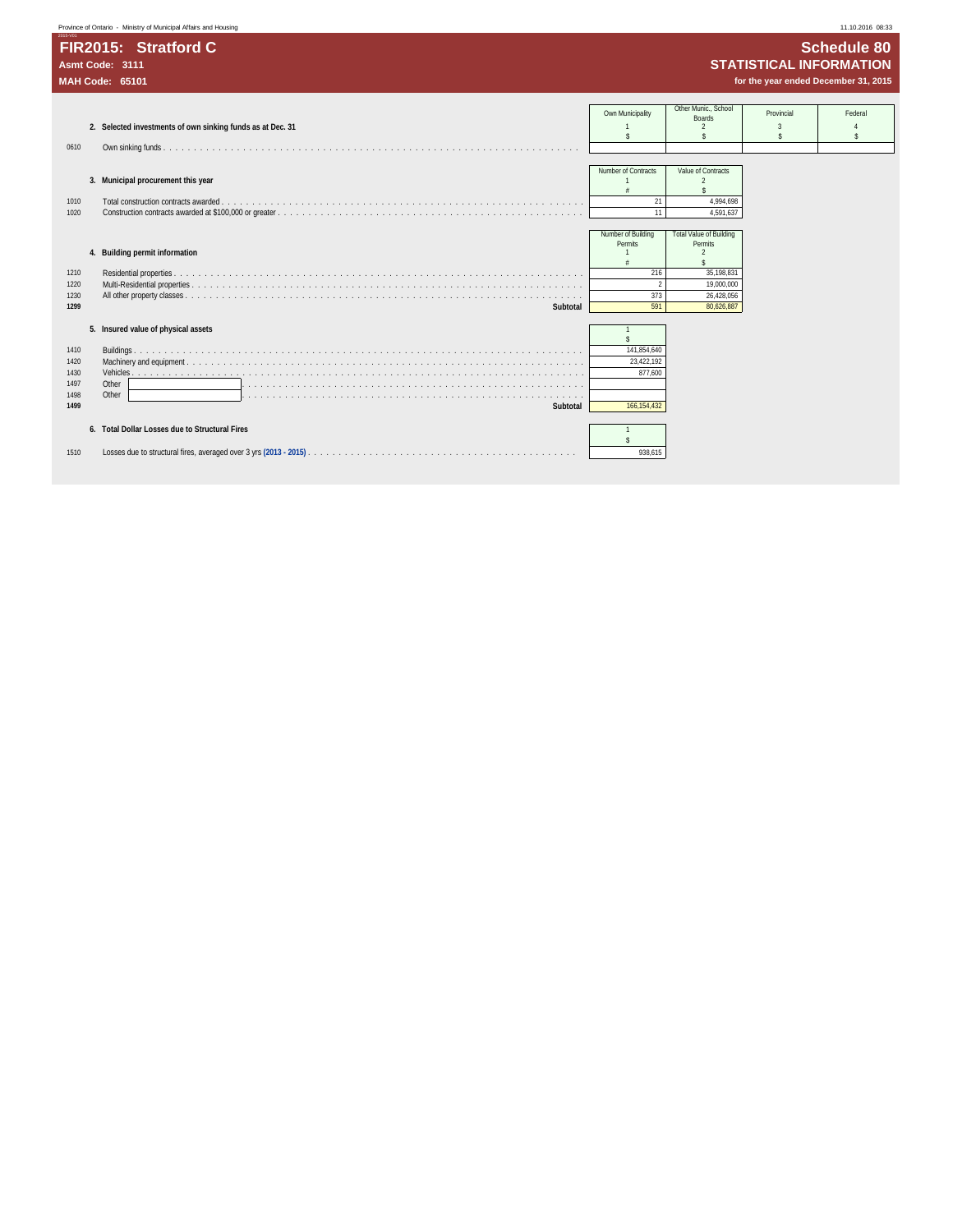## 2015-V01 **FIR2015: Stratford C Superint Schedule 80**<br>Asmt Code: 3111 **STATISTICAL INFORMATION Asmt Code: 3111 STATISTICAL INFORMATION**

for the year ended December 31, 2015

### **7. Alternate service delivery arrangements**

Municipal services which the municipality currently provides through some form of alternate service delivery: (Top 10 by Operating Expenses)

|      | Municipal service | S40 Functional Heading | S40 Line<br>Number | Statement of Operations:<br>Expenses | Comments |
|------|-------------------|------------------------|--------------------|--------------------------------------|----------|
|      |                   | 3                      | $\overline{2}$     | $\overline{4}$                       | 5        |
|      |                   | <b>LIST</b>            |                    |                                      |          |
| 1601 |                   |                        |                    |                                      |          |
| 1602 |                   |                        |                    |                                      |          |
| 1603 |                   |                        |                    |                                      |          |
| 1604 |                   |                        |                    |                                      |          |
| 1605 |                   |                        |                    |                                      |          |
| 1606 |                   |                        |                    |                                      |          |
| 1607 |                   |                        |                    |                                      |          |
| 1608 |                   |                        |                    |                                      |          |
| 1609 |                   |                        |                    |                                      |          |
| 1610 |                   |                        |                    |                                      |          |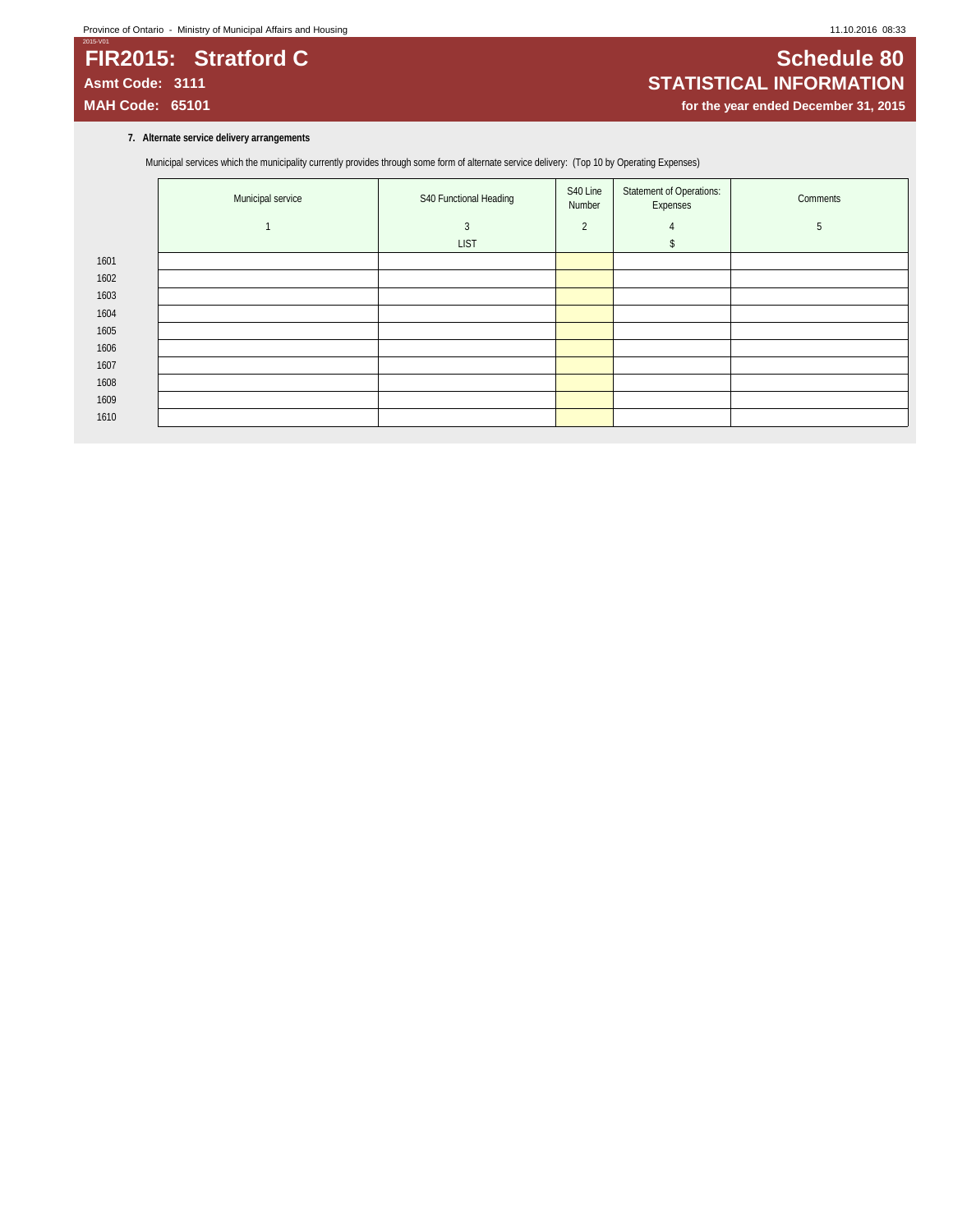## **Province of Ontario - Ministry of Municipal Affairs and Housing 11.10.2016 08:33** 11.10.2016 08:33

## 2015-V01 **FIR2015: Stratford C Subset of CONSIDERATION CONSIDERING CONSIDERING CONSIDERING CONSIDERING CONSIDERING CONSIDERING CONSIDERING CONSIDERING CONSIDERING CONSIDERING CONSIDERING CONSIDERING CONSIDERING CONSIDERING CONSID**

# **Asmt Code: 3111 STATISTICAL INFORMATION**

for the year ended December 31, 2015

### **8. Consolidated Local boards including Joint local boards and all local entities set up by the municipality (I) PROPORTIONALLY CONSOLIDATED joint local boards**

|              | Name of Board or Entity | <b>Board Description</b> | Board<br>Code | Proportion of Total<br>Munic.<br>Contributions<br>Consolidated | Municipality's Share of<br><b>Total Contributions</b> | Municipality's Share of<br>Total Fee Revenues |
|--------------|-------------------------|--------------------------|---------------|----------------------------------------------------------------|-------------------------------------------------------|-----------------------------------------------|
|              | $\mathbf{1}$            | $\sqrt{3}$               | $\sqrt{2}$    | $\overline{4}$                                                 | $\,$ 5 $\,$                                           | $\boldsymbol{6}$                              |
|              |                         | <b>LIST</b>              |               | $\%$                                                           | $\mathbb{S}$                                          | $\,$                                          |
| 0801         |                         |                          |               |                                                                |                                                       |                                               |
| 0802         |                         |                          |               |                                                                |                                                       |                                               |
| 0803         |                         |                          |               |                                                                |                                                       |                                               |
| 0804         |                         |                          |               |                                                                |                                                       |                                               |
| 0805         |                         |                          |               |                                                                |                                                       |                                               |
| 0806         |                         |                          |               |                                                                |                                                       |                                               |
| 0807         |                         |                          |               |                                                                |                                                       |                                               |
| 0808         |                         |                          |               |                                                                |                                                       |                                               |
| 0809         |                         |                          |               |                                                                |                                                       |                                               |
| 0810         |                         |                          |               |                                                                |                                                       |                                               |
| 0811         |                         |                          |               |                                                                |                                                       |                                               |
| 0812         |                         |                          |               |                                                                |                                                       |                                               |
| 0813         |                         |                          |               |                                                                |                                                       |                                               |
| 0814         |                         |                          |               |                                                                |                                                       |                                               |
| 0815         |                         |                          |               |                                                                |                                                       |                                               |
| 0816         |                         |                          |               |                                                                |                                                       |                                               |
| 0817         |                         |                          |               |                                                                |                                                       |                                               |
| 0818         |                         |                          |               |                                                                |                                                       |                                               |
| 0819         |                         |                          |               |                                                                |                                                       |                                               |
| 0820         |                         |                          |               |                                                                |                                                       |                                               |
| 0821         |                         |                          |               |                                                                |                                                       |                                               |
| 0822         |                         |                          |               |                                                                |                                                       |                                               |
| 0823         |                         |                          |               |                                                                |                                                       |                                               |
| 0824<br>0825 |                         |                          |               |                                                                |                                                       |                                               |
| 0826         |                         |                          |               |                                                                |                                                       |                                               |
| 0827         |                         |                          |               |                                                                |                                                       |                                               |
| 0828         |                         |                          |               |                                                                |                                                       |                                               |
| 0829         |                         |                          |               |                                                                |                                                       |                                               |
| 0830         |                         |                          |               |                                                                |                                                       |                                               |
| 0831         |                         |                          |               |                                                                |                                                       |                                               |
| 0832         |                         |                          |               |                                                                |                                                       |                                               |
| 0833         |                         |                          |               |                                                                |                                                       |                                               |
| 0834         |                         |                          |               |                                                                |                                                       |                                               |
| 0835         |                         |                          |               |                                                                |                                                       |                                               |
| 0836         |                         |                          |               |                                                                |                                                       |                                               |
| 0837         |                         |                          |               |                                                                |                                                       |                                               |
| 0838         |                         |                          |               |                                                                |                                                       |                                               |
| 0839         |                         |                          |               |                                                                |                                                       |                                               |
| 0840         |                         |                          |               |                                                                |                                                       |                                               |
| 0841         |                         |                          |               |                                                                |                                                       |                                               |
| 0842         |                         |                          |               |                                                                |                                                       |                                               |
| 0843         |                         |                          |               |                                                                |                                                       |                                               |
| 0844         |                         |                          |               |                                                                |                                                       |                                               |
| 0845         |                         |                          |               |                                                                |                                                       |                                               |
| 0846         |                         |                          |               |                                                                |                                                       |                                               |
| 0847         |                         |                          |               |                                                                |                                                       |                                               |
| 0848         |                         |                          |               |                                                                |                                                       |                                               |
| 0849         |                         |                          |               |                                                                |                                                       |                                               |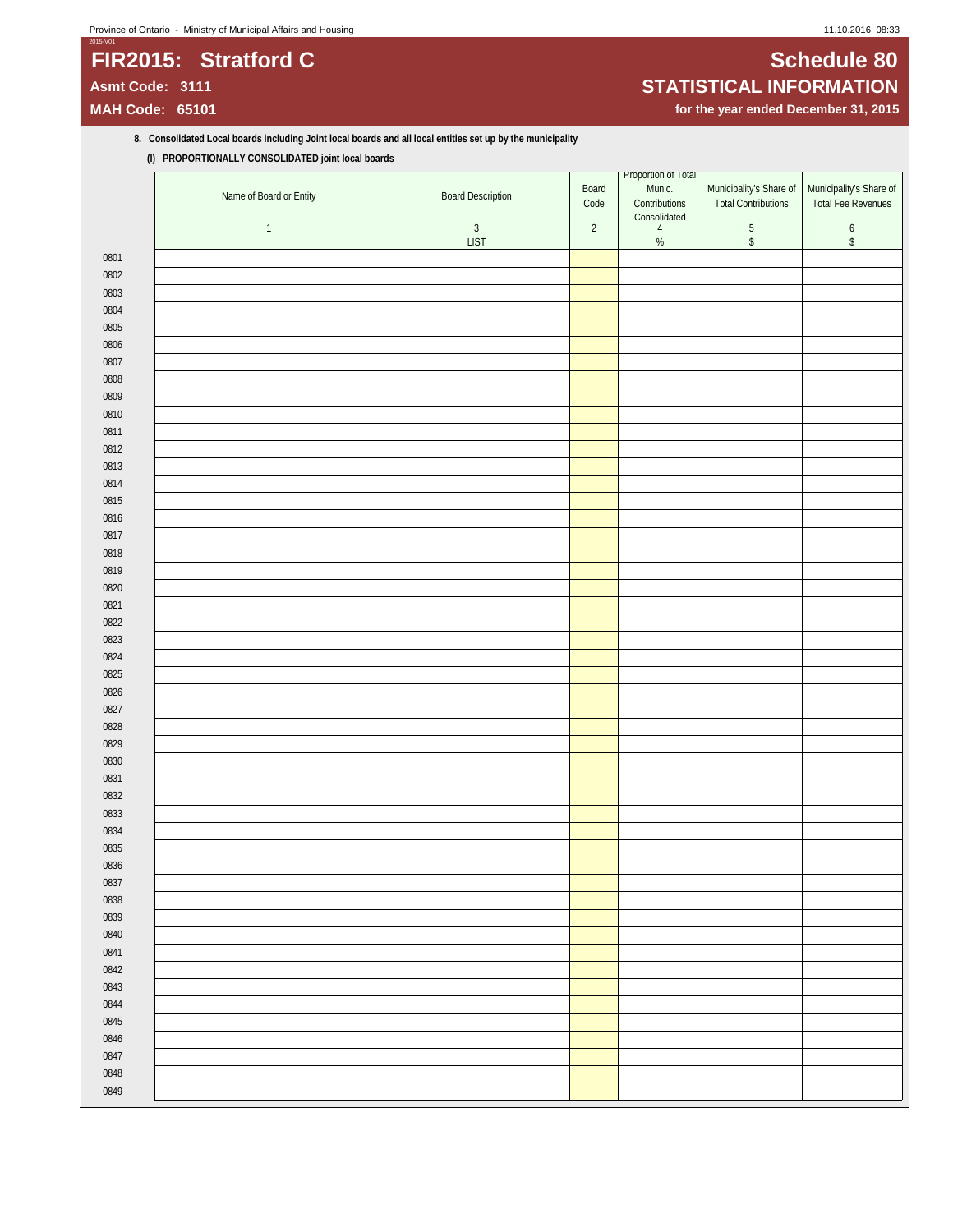## **Province of Ontario - Ministry of Municipal Affairs and Housing 11.10.2016 08:33** 11.10.2016 08:33

## 2015-V01 **FIR2015: Stratford C Subset of C Schedule 80**

**(II) FULLY CONSOLIDATED local boards and any local entities set up by the municipality**

# **Asmt Code: 3111 STATISTICAL INFORMATION**

for the year ended December 31, 2015

|      | Name of Board or Entity | <b>Board Description</b>  | Board<br>Code  | Proportion of Total<br>Munic.<br>Contributions | Municipality's Share of<br><b>Total Contributions</b> | Municipality's Share of<br><b>Total Fee Revenues</b> |
|------|-------------------------|---------------------------|----------------|------------------------------------------------|-------------------------------------------------------|------------------------------------------------------|
|      |                         |                           |                | Consolidated                                   |                                                       |                                                      |
|      | $\mathbf{1}$            | $\sqrt{3}$<br><b>LIST</b> | $\overline{2}$ | $\overline{4}$<br>$\%$                         | $\mathbf 5$<br>$\,$                                   | $\boldsymbol{6}$<br>$\,$                             |
| 0851 |                         |                           |                | 100%                                           |                                                       |                                                      |
| 0852 |                         |                           |                | 100%                                           |                                                       |                                                      |
| 0853 |                         |                           |                | 100%                                           |                                                       |                                                      |
| 0854 |                         |                           |                | 100%                                           |                                                       |                                                      |
| 0855 |                         |                           |                | 100%                                           |                                                       |                                                      |
| 0856 |                         |                           |                | 100%                                           |                                                       |                                                      |
| 0857 |                         |                           |                | 100%                                           |                                                       |                                                      |
| 0858 |                         |                           |                | 100%                                           |                                                       |                                                      |
|      |                         |                           |                |                                                |                                                       |                                                      |
| 0859 |                         |                           |                | 100%                                           |                                                       |                                                      |
| 0860 |                         |                           |                | 100%                                           |                                                       |                                                      |
| 0861 |                         |                           |                | 100%                                           |                                                       |                                                      |
| 0862 |                         |                           |                | 100%                                           |                                                       |                                                      |
| 0863 |                         |                           |                | 100%                                           |                                                       |                                                      |
| 0864 |                         |                           |                | 100%                                           |                                                       |                                                      |
| 0865 |                         |                           |                | 100%                                           |                                                       |                                                      |
| 0866 |                         |                           |                | 100%                                           |                                                       |                                                      |
| 0867 |                         |                           |                | 100%                                           |                                                       |                                                      |
| 0868 |                         |                           |                | 100%                                           |                                                       |                                                      |
| 0869 |                         |                           |                | 100%                                           |                                                       |                                                      |
| 0870 |                         |                           |                | 100%                                           |                                                       |                                                      |
| 0871 |                         |                           |                | 100%                                           |                                                       |                                                      |
| 0872 |                         |                           |                | 100%                                           |                                                       |                                                      |
| 0873 |                         |                           |                | 100%                                           |                                                       |                                                      |
| 0874 |                         |                           |                | 100%                                           |                                                       |                                                      |
| 0875 |                         |                           |                | 100%                                           |                                                       |                                                      |
| 0876 |                         |                           |                | 100%                                           |                                                       |                                                      |
| 0877 |                         |                           |                | 100%                                           |                                                       |                                                      |
| 0878 |                         |                           |                | 100%                                           |                                                       |                                                      |
| 0879 |                         |                           |                | 100%                                           |                                                       |                                                      |
| 0880 |                         |                           |                | 100%                                           |                                                       |                                                      |
| 0881 |                         |                           |                | 100%                                           |                                                       |                                                      |
| 0882 |                         |                           |                | 100%                                           |                                                       |                                                      |
| 0883 |                         |                           |                | 100%                                           |                                                       |                                                      |
| 0884 |                         |                           |                | 100%                                           |                                                       |                                                      |
| 0885 |                         |                           |                | 100%                                           |                                                       |                                                      |
| 0886 |                         |                           |                | 100%                                           |                                                       |                                                      |
| 0887 |                         |                           |                | 100%                                           |                                                       |                                                      |
| 0888 |                         |                           |                | 100%                                           |                                                       |                                                      |
|      |                         |                           |                | 100%                                           |                                                       |                                                      |
| 0889 |                         |                           |                |                                                |                                                       |                                                      |
| 0890 |                         |                           |                | 100%                                           |                                                       |                                                      |
| 0891 |                         |                           |                | 100%                                           |                                                       |                                                      |
| 0892 |                         |                           |                | 100%                                           |                                                       |                                                      |
| 0893 |                         |                           |                | 100%                                           |                                                       |                                                      |
| 0894 |                         |                           |                | 100%                                           |                                                       |                                                      |
| 0895 |                         |                           |                | 100%                                           |                                                       |                                                      |
| 0896 |                         |                           |                | 100%                                           |                                                       |                                                      |
| 0897 |                         |                           |                | 100%                                           |                                                       |                                                      |
| 0898 |                         |                           |                | 100%                                           |                                                       |                                                      |
| 0899 |                         |                           |                | 100%                                           |                                                       |                                                      |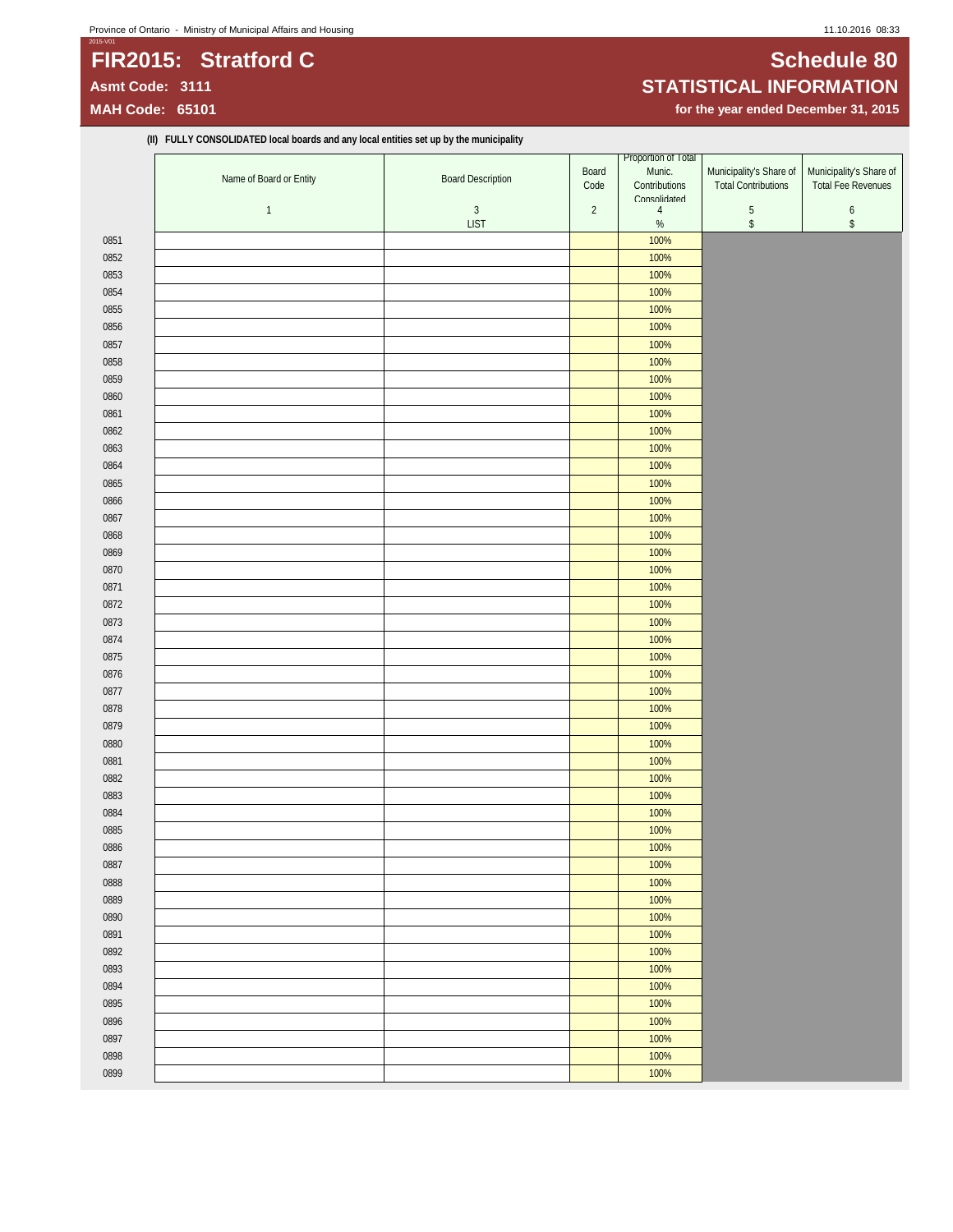| Province of Ontario - Ministry of Municipal Affairs and Housing                                                                                                                                                                                                                                  |          |                                                  |                                        |                                                           | 11.10.2016 08:33                                                                      |
|--------------------------------------------------------------------------------------------------------------------------------------------------------------------------------------------------------------------------------------------------------------------------------------------------|----------|--------------------------------------------------|----------------------------------------|-----------------------------------------------------------|---------------------------------------------------------------------------------------|
| FIR2015: Stratford C<br>Asmt Code: 3111<br><b>MAH Code: 65101</b>                                                                                                                                                                                                                                |          |                                                  |                                        |                                                           | Schedule 80<br><b>STATISTICAL INFORMATION</b><br>for the year ended December 31, 2015 |
| 9. Building Permit Information (Performance Measures)<br>1300<br>1302                                                                                                                                                                                                                            |          | Column<br>$\overline{1}$<br>$\#$                 | Column<br>$\overline{2}$<br>$\ddot{x}$ | Column<br>$\overline{\mathbf{3}}$<br>$\#$                 | Description<br>$\overline{4}$<br>LIST<br><b>FACBOC Construction Value Standard</b>    |
| <b>Total Value of Construction Activity</b><br>1304                                                                                                                                                                                                                                              |          | $\sqrt{2}$                                       |                                        |                                                           |                                                                                       |
| Review of Complete Building Permit Applications: Median number of working days to review a complete building<br>permit application and issue a permit or not issue a permit, and provide all reasons for refusal (by Category):                                                                  |          | Median Number<br>of Working Davs<br>$\mathbf{1}$ |                                        |                                                           |                                                                                       |
| 1306<br>Reference : provincial standard is 10 working days<br>1308                                                                                                                                                                                                                               |          | 15                                               |                                        |                                                           |                                                                                       |
| Reference : provincial standard is 15 working days<br>1310<br>Reference : provincial standard is 20 working days                                                                                                                                                                                 |          | 26                                               |                                        |                                                           |                                                                                       |
| 1312<br>Category 4 : Complex Buildings (post disaster buildings, including hospitals, power/water,fire/police/EMS), communications<br>Note : If no complete applications were submitted and accepted for a Category on lines 1306 to 1312, please leave the<br>cell blank and do not enter zero. |          | 106                                              |                                        |                                                           |                                                                                       |
|                                                                                                                                                                                                                                                                                                  |          | Number of Complete<br>Applications               | Number of Incomplete<br>Applications   | otal Number of Complete<br>and Incomplete<br>Applications |                                                                                       |
| Number Of Building Permit Applications<br>1314                                                                                                                                                                                                                                                   |          | $\overline{1}$<br>$\#$                           | $\mathfrak{D}$                         | $\overline{3}$<br>$\tilde{\pi}$<br>$\mathbf{0}$           |                                                                                       |
| 1316                                                                                                                                                                                                                                                                                             |          |                                                  |                                        | $\mathbf{0}$                                              |                                                                                       |
| 1318                                                                                                                                                                                                                                                                                             |          |                                                  |                                        | $\mathbf{0}$                                              |                                                                                       |
| Category 4 : Complex Buildings (post disaster buildings, including hospitals, power/water,<br>1320                                                                                                                                                                                               |          |                                                  |                                        | $\mathbf{0}$                                              |                                                                                       |
| 1322                                                                                                                                                                                                                                                                                             | Subtotal | $\Omega$                                         | $\Omega$                               | $\Omega$                                                  |                                                                                       |
| Note: Zero should be entered on lines 1314 to 1320 in column 1 if no complete applications were submitted and accepted for a category. II<br>Zero should be entered in column 2 if no incomplete applications were submitted and accepted for a category.                                        |          |                                                  |                                        |                                                           |                                                                                       |
|                                                                                                                                                                                                                                                                                                  |          | Residential Units within<br>Settlement Areas     | <b>Total Residential Units</b>         |                                                           |                                                                                       |
| 10. Planning and Development<br>Land Use Planning (using building permit information)                                                                                                                                                                                                            |          | $\overline{1}$<br>$\frac{\pi}{2}$                | $\overline{2}$<br>$\#$                 |                                                           |                                                                                       |
| 1350                                                                                                                                                                                                                                                                                             |          | 67                                               | 67<br>$\Omega$                         |                                                           |                                                                                       |
| 1352<br>1354                                                                                                                                                                                                                                                                                     |          | $\,0\,$<br>28                                    | 28                                     |                                                           |                                                                                       |
| 1356<br>1358                                                                                                                                                                                                                                                                                     | Subtotal | 87<br>182                                        | 87<br>182                              |                                                           |                                                                                       |
|                                                                                                                                                                                                                                                                                                  |          | Hectares<br>$\mathbf{1}$                         |                                        |                                                           |                                                                                       |
| Land Designated for Agricultural Purposes<br>1370                                                                                                                                                                                                                                                |          | $\tilde{\pi}$<br>225                             |                                        |                                                           |                                                                                       |
|                                                                                                                                                                                                                                                                                                  |          |                                                  |                                        |                                                           |                                                                                       |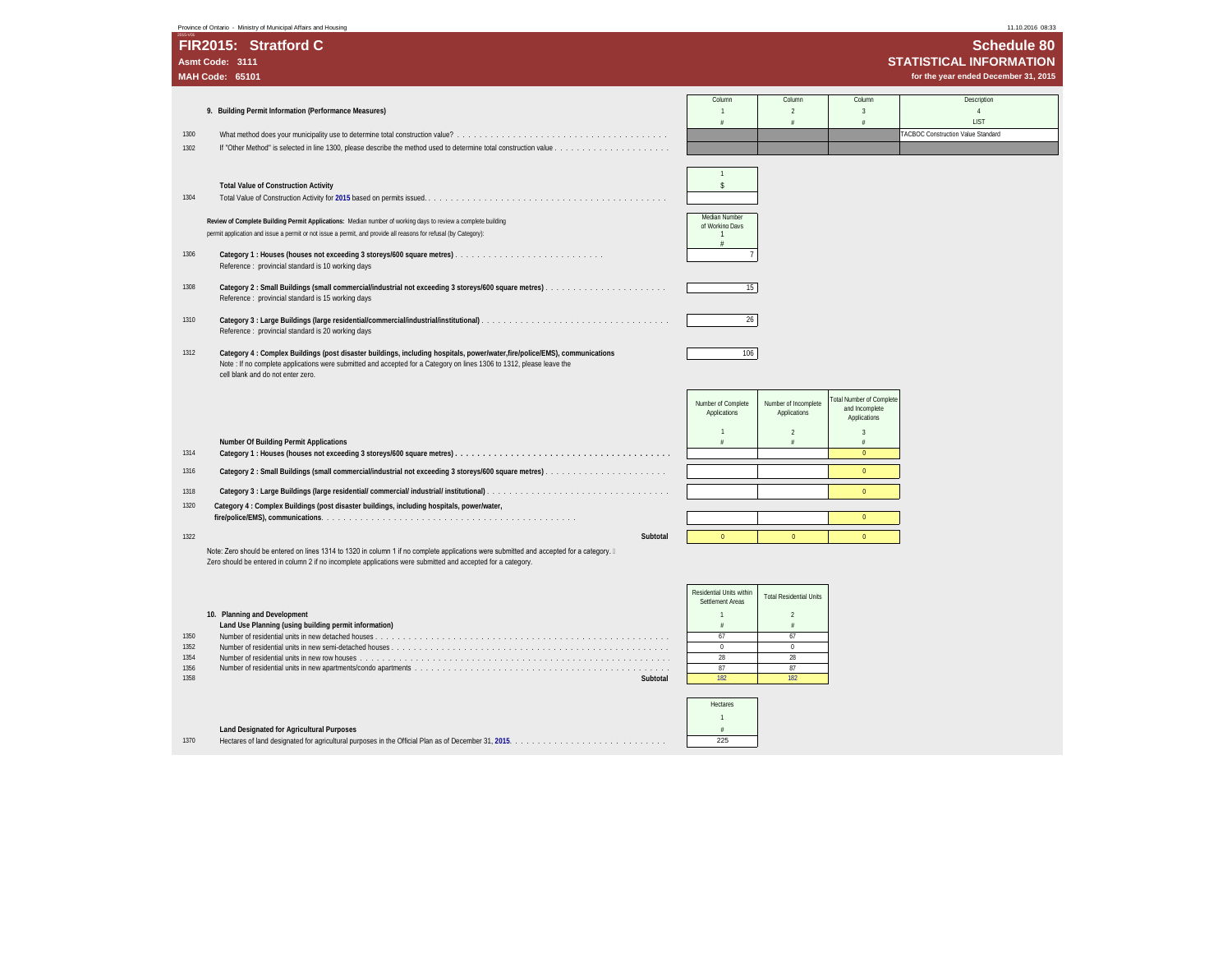| Province of Ontario - Ministry of Municipal Affairs and Hous |  |  |  |  |
|--------------------------------------------------------------|--|--|--|--|
|                                                              |  |  |  |  |

|                 | Province of Ontario - Ministry of Municipal Affairs and Housing                                       |                                        |                                   |                          |                  | 11.10.2016 08:33                     |
|-----------------|-------------------------------------------------------------------------------------------------------|----------------------------------------|-----------------------------------|--------------------------|------------------|--------------------------------------|
|                 | FIR2015: Stratford C                                                                                  |                                        |                                   |                          |                  | <b>Schedule 80</b>                   |
| Asmt Code: 3111 |                                                                                                       |                                        |                                   |                          |                  | <b>STATISTICAL INFORMATION</b>       |
|                 | <b>MAH Code: 65101</b>                                                                                |                                        |                                   |                          |                  | for the year ended December 31, 2015 |
|                 |                                                                                                       |                                        |                                   |                          |                  |                                      |
|                 | 11. Transportation Services                                                                           |                                        |                                   |                          |                  |                                      |
| 1710            |                                                                                                       | 392                                    |                                   |                          |                  |                                      |
| 1720            |                                                                                                       | 300                                    |                                   |                          |                  |                                      |
|                 |                                                                                                       | Column                                 | Column                            | Column                   |                  | Description                          |
|                 |                                                                                                       | $\overline{1}$                         | $\overline{2}$<br>$\frac{\pi}{2}$ | $\overline{3}$<br>$\#$   |                  | $\overline{4}$<br>LIST               |
| 1722            |                                                                                                       |                                        |                                   |                          |                  | Y                                    |
| 1725            |                                                                                                       |                                        |                                   |                          | <b>RIMS 2016</b> |                                      |
| 1730            |                                                                                                       | $\overline{0}$                         |                                   |                          |                  |                                      |
| 1740            |                                                                                                       | 392                                    |                                   |                          |                  |                                      |
| 1750<br>1755    |                                                                                                       | 605,688<br>34,600                      |                                   |                          |                  |                                      |
|                 |                                                                                                       |                                        |                                   |                          |                  |                                      |
| 1760            |                                                                                                       | 5,080                                  |                                   |                          |                  |                                      |
|                 |                                                                                                       | Number of structures                   |                                   |                          |                  |                                      |
|                 |                                                                                                       | where the condition<br>of primary      |                                   |                          |                  |                                      |
|                 |                                                                                                       | components is rated<br>as good to very | <b>Total Number</b>               |                          |                  |                                      |
|                 |                                                                                                       | good, requiring only<br>repair         |                                   |                          |                  |                                      |
|                 |                                                                                                       | $\overline{1}$                         | $\overline{2}$                    |                          |                  |                                      |
| 1765            | Rating Of Bridges And Culverts                                                                        | #<br>15                                | #<br>20                           |                          |                  |                                      |
| 1766<br>1767    | Subtotal                                                                                              | 13<br>28                               | 16<br>36                          |                          |                  |                                      |
|                 |                                                                                                       |                                        |                                   |                          |                  |                                      |
|                 |                                                                                                       | Column<br>$\mathbf{1}$                 | Column<br>$\overline{2}$          | Column<br>$\overline{3}$ |                  | Description<br>$\overline{4}$        |
| 1768            |                                                                                                       | #                                      | #                                 | $\#$                     |                  | LIST<br>v                            |
| 1769            |                                                                                                       |                                        |                                   |                          | <b>OSIM 2015</b> |                                      |
|                 | 12. Environmental Services                                                                            |                                        |                                   |                          |                  |                                      |
| 1810            |                                                                                                       | $\mathbf{1}$                           |                                   |                          |                  |                                      |
| 1815<br>1820    |                                                                                                       | 164<br>6,378.000                       |                                   |                          |                  |                                      |
| 1825            |                                                                                                       | 131.000                                |                                   |                          |                  |                                      |
| 1835            |                                                                                                       | 200                                    |                                   |                          |                  |                                      |
| 1840            |                                                                                                       | $\Omega$                               |                                   |                          |                  |                                      |
| 1845<br>1850    |                                                                                                       | 3,595.000<br>39                        |                                   |                          |                  |                                      |
| 1855            |                                                                                                       | 184                                    |                                   |                          |                  |                                      |
| 1860            |                                                                                                       | 3,371                                  |                                   |                          |                  |                                      |
| 1865<br>1870    |                                                                                                       | 21,101<br>32,205                       |                                   |                          |                  |                                      |
|                 | 13. Recreation Services                                                                               | $\overline{1}$                         |                                   |                          |                  |                                      |
|                 |                                                                                                       | #                                      |                                   |                          |                  |                                      |
| 1910<br>1920    | Indoor recreation facility space : Square metres of indoor recreation facilities (municipally owned). | 20<br>40 337                           |                                   |                          |                  |                                      |
| 1930            |                                                                                                       | 5,880                                  |                                   |                          |                  |                                      |
|                 |                                                                                                       |                                        |                                   |                          |                  |                                      |
|                 | 14. Other Revenue (Used for the calculation of Operating Cost)                                        | $\overline{1}$<br>$$\mathsf{\$}$       |                                   |                          |                  |                                      |
| 2310            |                                                                                                       |                                        |                                   |                          |                  |                                      |
| 2320<br>2330    |                                                                                                       |                                        |                                   |                          |                  |                                      |
| 2340            |                                                                                                       |                                        |                                   |                          |                  |                                      |
| 2370            |                                                                                                       |                                        |                                   |                          |                  |                                      |
|                 |                                                                                                       |                                        |                                   |                          |                  |                                      |